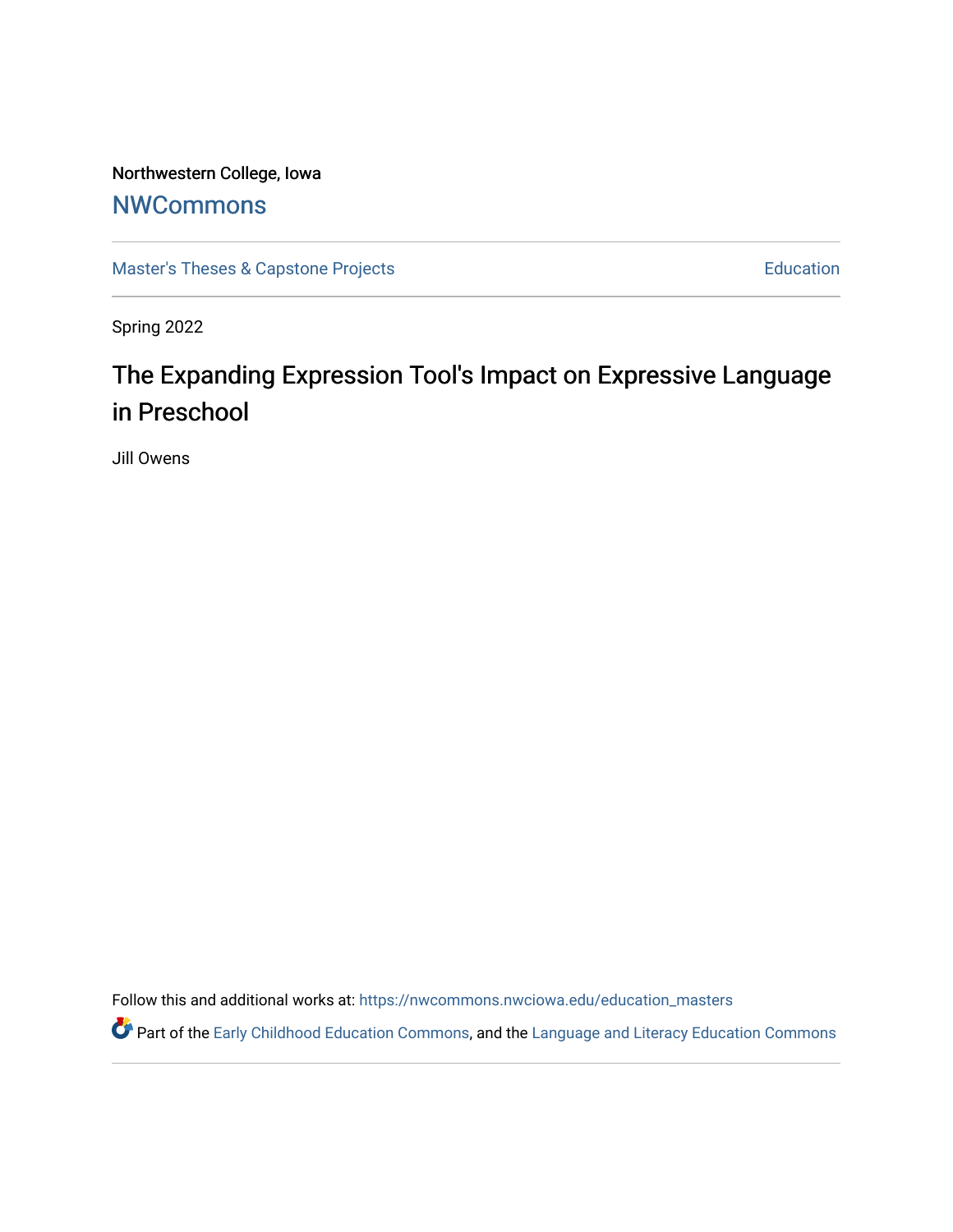### **The Expanding Expression Tool's Impact on Expressive Language in Preschool**

Jill Owens

Northwestern College

An Action Research Project Presented in Partial Fulfillment of the Requirements For the Degree of Master of Education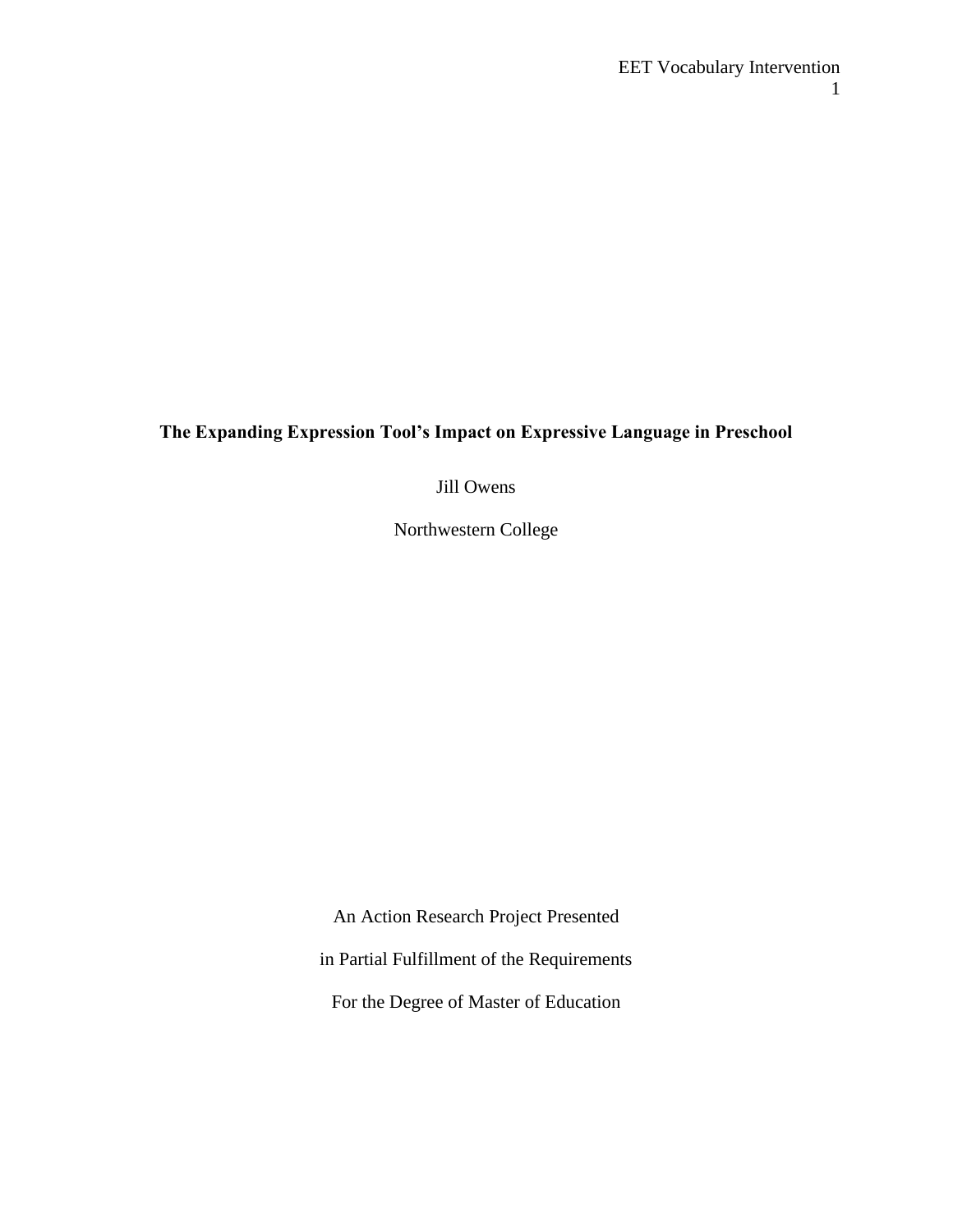#### **Abstract**

<span id="page-2-0"></span>Action research for this project was selected to meet a need for more effective vocabulary instruction in the researcher's classroom and teaching site. Current literature supports the need for more effective vocabulary instruction in early childhood. The intervention used the Expanding Expression Tool (EET) as an instructional strategy to support expressive language development in the researcher's preschool classroom. Eighteen students in a four-year-old classroom participated in an intervention using explicit instruction during large group, small group, and sharing (show and tell). Standardized and researcher created measures were used to determine significance of the outcomes. Findings showed an increase in expressive language with the descriptive units taught with the EET having the most significant growth. Results of the study will impact future instruction in the researcher's classroom as well as four-year-old classrooms at the researcher's teaching site.

*Keywords: Expanding Expression Tool (EET), vocabulary, word knowledge*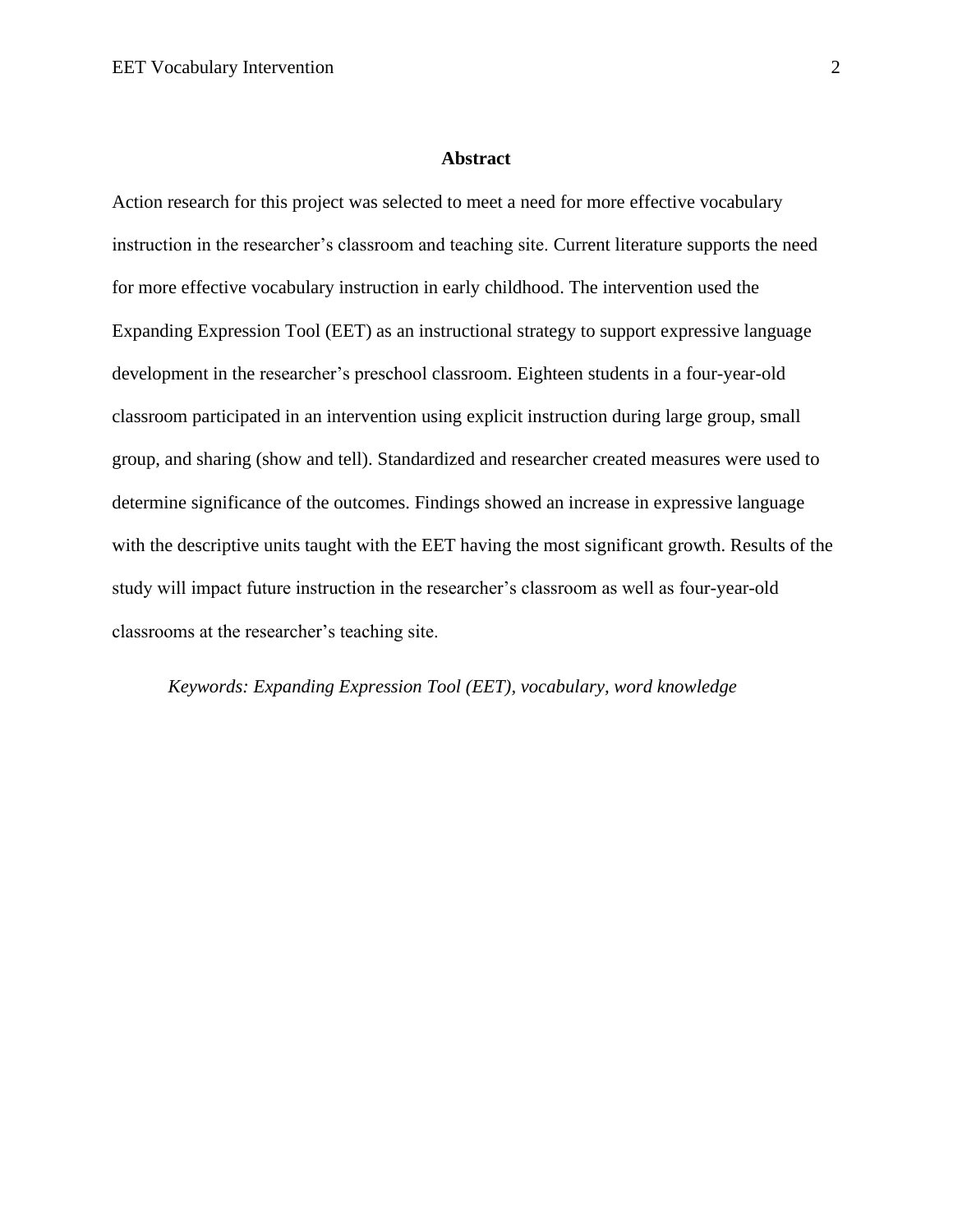### **Table of Contents**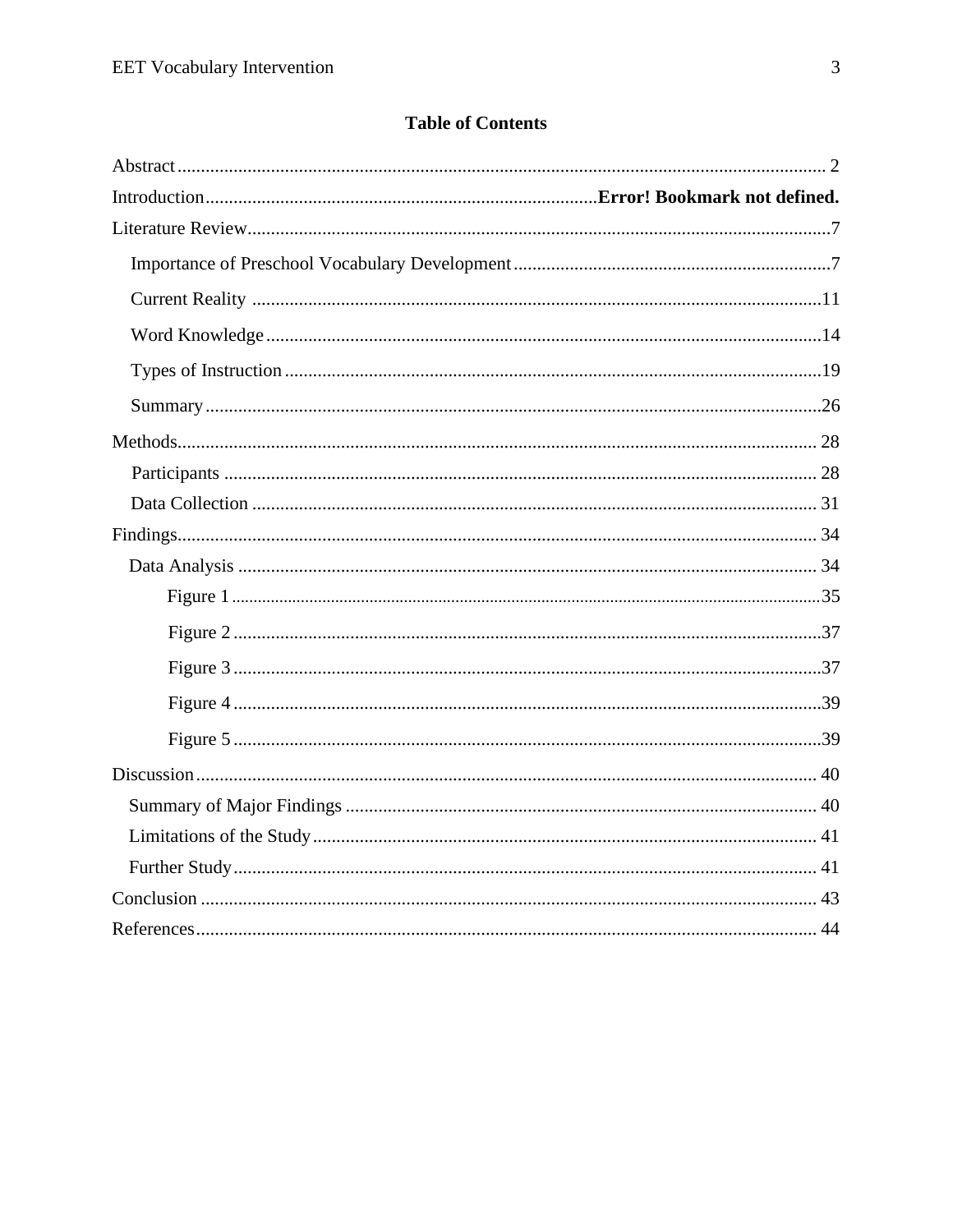<span id="page-4-0"></span>Language development is a critical skill area for preschoolers. Expressive language allows children to communicate their wants and needs in the classroom and is part of early literacy development. The Iowa Early Learning Standards state in standard 6.1.PS, "Children understand and use communication and language for a variety of purposes" (Iowa DOE, 2018, p. 184). Benchmarks for this standard include increasing receptive and expressive vocabulary, engaging in conversations, and asking and answering a variety of questions (Iowa DOE, 2018, p. 184). Despite support for vocabulary instruction in the preschool standards, the problem that remains is developing instructional strategies for explicit vocabulary instruction that early childhood professionals can implement with fidelity (Loftus-Rattan et al., 2016; Seven et al., 2020; Wasik & Hindman, 2014). There is also a lack of available literature describing what features of instruction support the building of semantic networks for depth of word knowledge learning in young children (Hadley & Dickinson, 2019). Inadequate instructional strategies for teaching word knowledge at a young age have long term impacts on learning. Children's vocabulary and early language skills at ages three to six are predictive of the same abilities in Grades 3 and 4 and of reading comprehension in middle school and Grade 11 (Barnes et al., 2017).

The purpose of this action research project is to determine how preschoolers' expressive language development is affected after receiving instruction using the Expanding Expression Tool (EET). A collaborating speech pathologist introduced the EET to the researcher and it has been used in the classroom for three years. There are seven spheres on the EET representing a caterpillar. Each sphere symbolizes a language descriptor: green- what group, blue what do you do, white eye what does it look like, wood- what is it made of, pink- what are the parts, white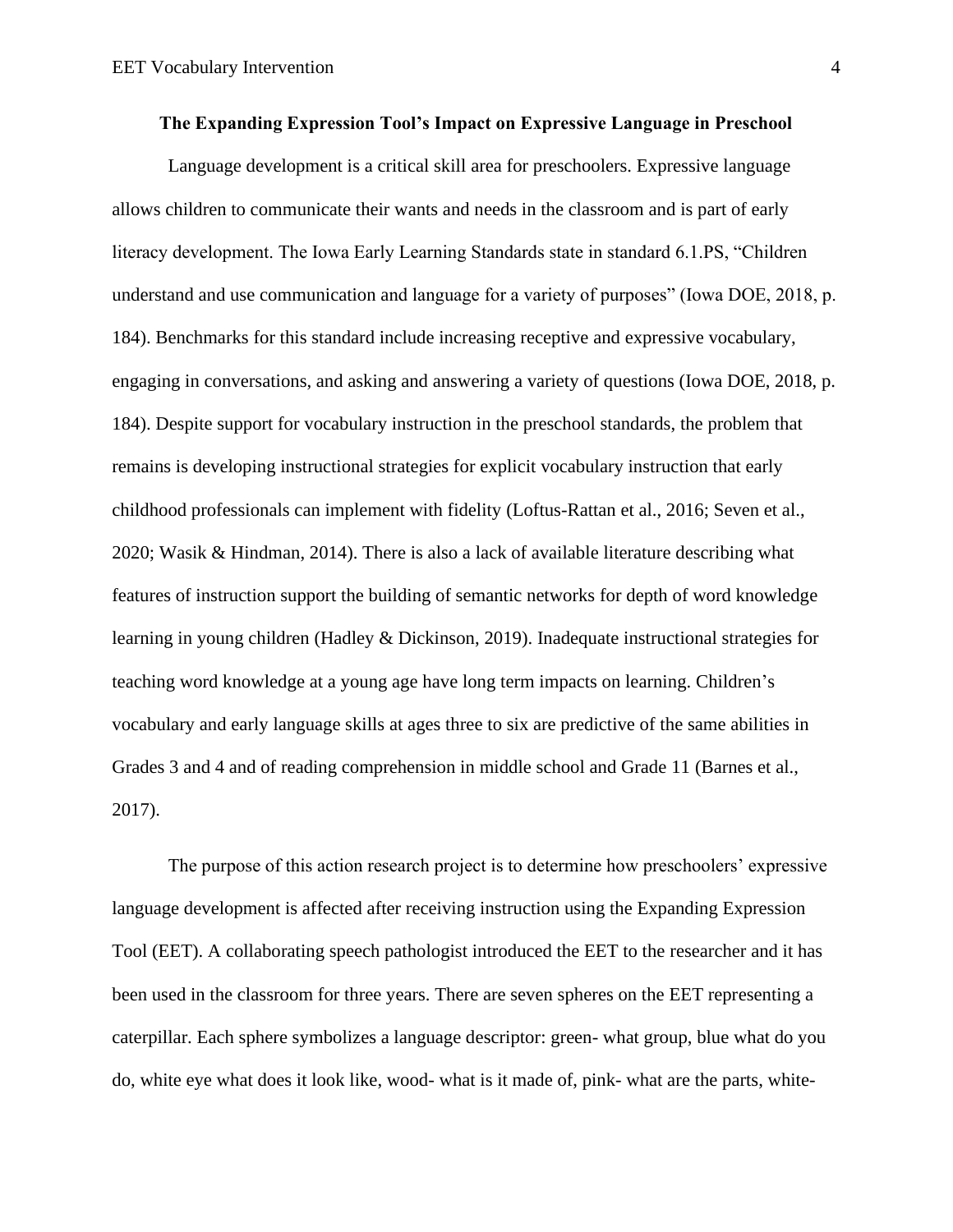where does it come from, and orange- what else do you know (Expanding Expression, 2021). Research by Hadley et al. (2016) supports the use of language descriptors for developing semantic networks and the vocabulary of young children. However, there is a lack of literature describing what language descriptors most benefit preschool-aged children. This project intends to improve teaching and learning by studying instruction using specific language descriptors in the researcher's preschool classroom. There is also a potential for collaboration within the researcher's teaching site to implement a building wide approach for vocabulary instruction.

Reviewing existing literature on vocabulary development in preschool established several themes of interest and importance. It is important to understand the current reality of vocabulary instruction in preschool, the different types of word learning, and the instructional methods being studied. The ERIC database was used to find peer-reviewed journal articles, through the Northwestern College DeWitt Library Online catalog. Articles included for review were published within the last ten years. Two articles included were published earlier than ten years ago but were considered primary sources for this research project. Criteria for inclusion were articles pertaining to early childhood settings, including preschool and kindergarten. Studies including children with and without disabilities, and studies representing all socioeconomic levels were included. These settings and demographics are representative of the researcher's classroom. Studies focusing on the vocabulary development of bilingual children were considered outside the scope of this project and were not included in the review.

Findings from this action research project are expected to show instruction using the Expanding Expression Tool (EET) results in gains in preschoolers' vocabulary and expressive language. It is hypothesized the greatest gains will be in using language descriptors due to the EET's specific focus on seven of these descriptors. Neuman et al. (2011) found vocabulary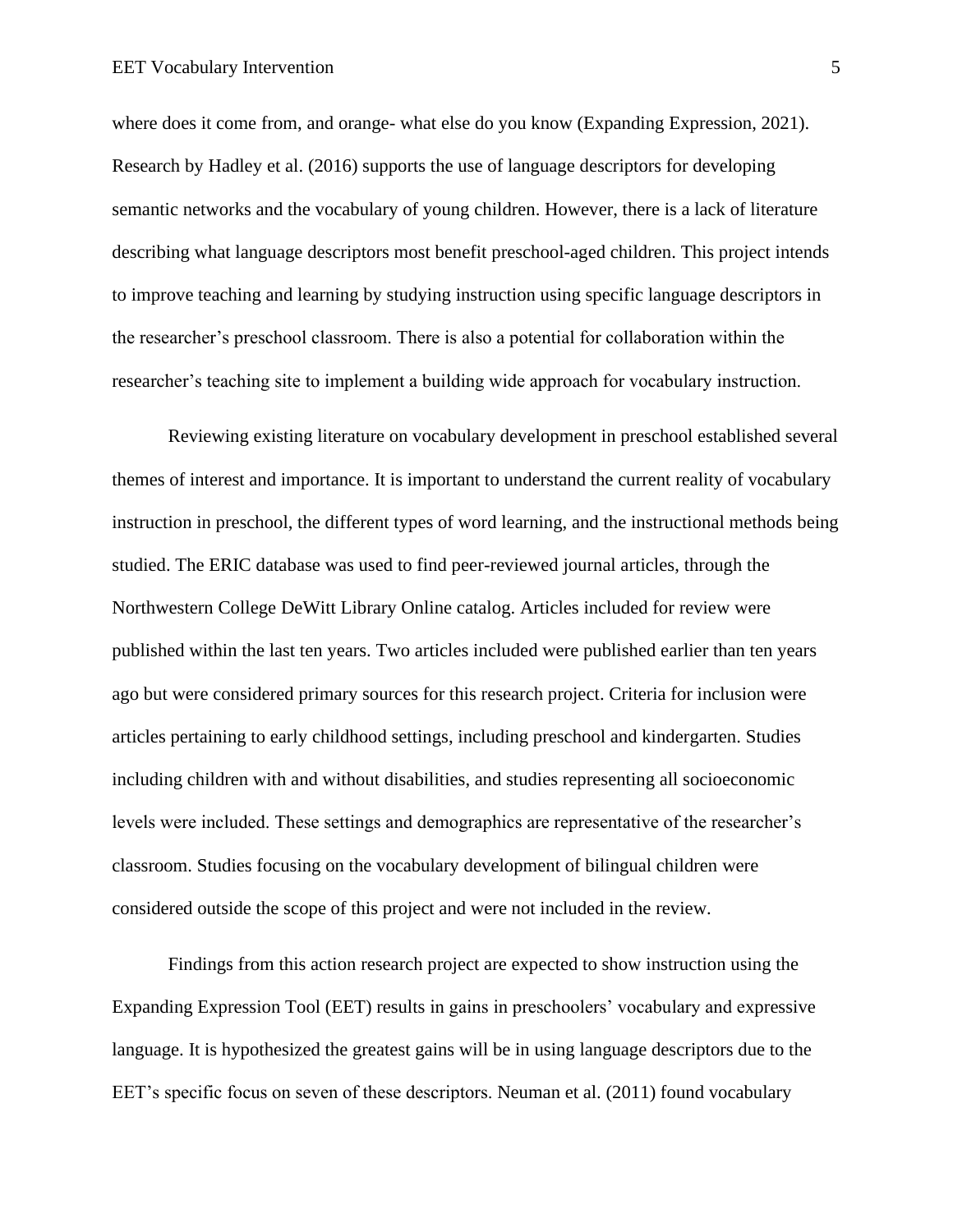knowledge influences the development of conceptual knowledge and comprehension, suggesting a causal relationship among these fundamental language skills. Outcomes of this action research are important because effective instructional strategies are needed to support young children's vocabulary development. Adequate word knowledge allows children to express their wants and needs and supports foundational skills for later literacy learning.

Currently, research is limited in studies including use of the Expanding Expression Tool (EET). A literature review will explain the current reality of vocabulary instruction in early childhood and will establish the importance of expressive language development in preschool. This includes the connection between language and literacy as well as disparities in vocabulary development for different populations of students. Instructional methods for vocabulary development will be detailed to determine best practices and consider opposing viewpoints. These methods include storybook reading, explicit instruction, and teacher-child interactions. Assessments used to measure vocabulary and expressive language development will be presented and evaluated. Types of word knowledge, including how children build conceptual frameworks to understand words, will be included to bring a focus on what aspects of words should be focused on in early childhood. Reviewing the literature about vocabulary development in early childhood provides an understanding of the established themes and provides direction for this action research project.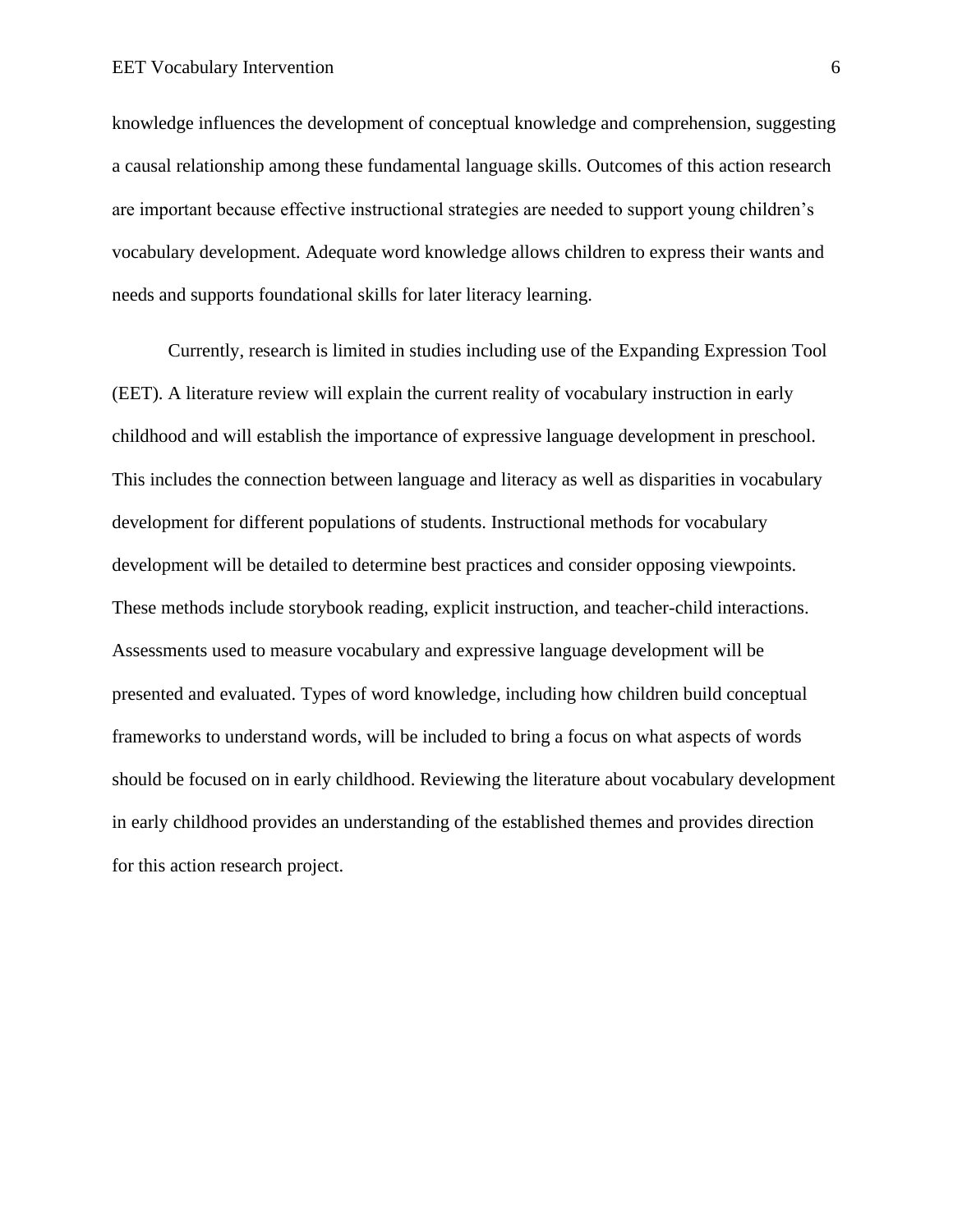#### **Review of the Literature**

#### <span id="page-7-1"></span><span id="page-7-0"></span>**Importance of Preschool Vocabulary Development**

Children in preschool are at a prime age to develop foundational vocabulary skills important for current and future learning. To understand themes for vocabulary instruction in current research, the importance of vocabulary development for young children must be established. Vocabulary instruction's importance in preschool is accepted in all current research and no opposing views were found. Beck and McKeown (2007) cite studies by Davis (1944, 1968), Singer (1965), and Thurstone (1946). These correlational and factor-analytic studies found a relationship between vocabulary knowledge and reading competence. Early childhood years are a time of rapid word learning with the average child possessing a vocabulary of 10,000 words (Myers & Ankrum, 2018). Children entering preschool are challenged to refine their knowledge of words used in everyday conversation and must begin to build academic vocabulary for school success (Hadley & Dickinson, 2019). Features of academic language including decontextualized talk, complex syntax, and academic vocabulary have gained importance through the implementation of the Common Core Standards. (Barnes et al., 2017). A strong vocabulary from the start equips students to understand content area instruction including texts they hear or read, and allows them to engage in positive social interactions by understanding expectations and being able to express themselves (Rimbey et al., 2016; Wasik & Hindman, 2014). Preschool is often the first-time children have experienced a more structured, group learning environment. Being able to effectively express themselves is necessary for positive interactions and experiences in this setting. Long-standing and current research clearly shows vocabulary development plays a role in students' personal and academic success.

#### *Vocabulary and Literacy*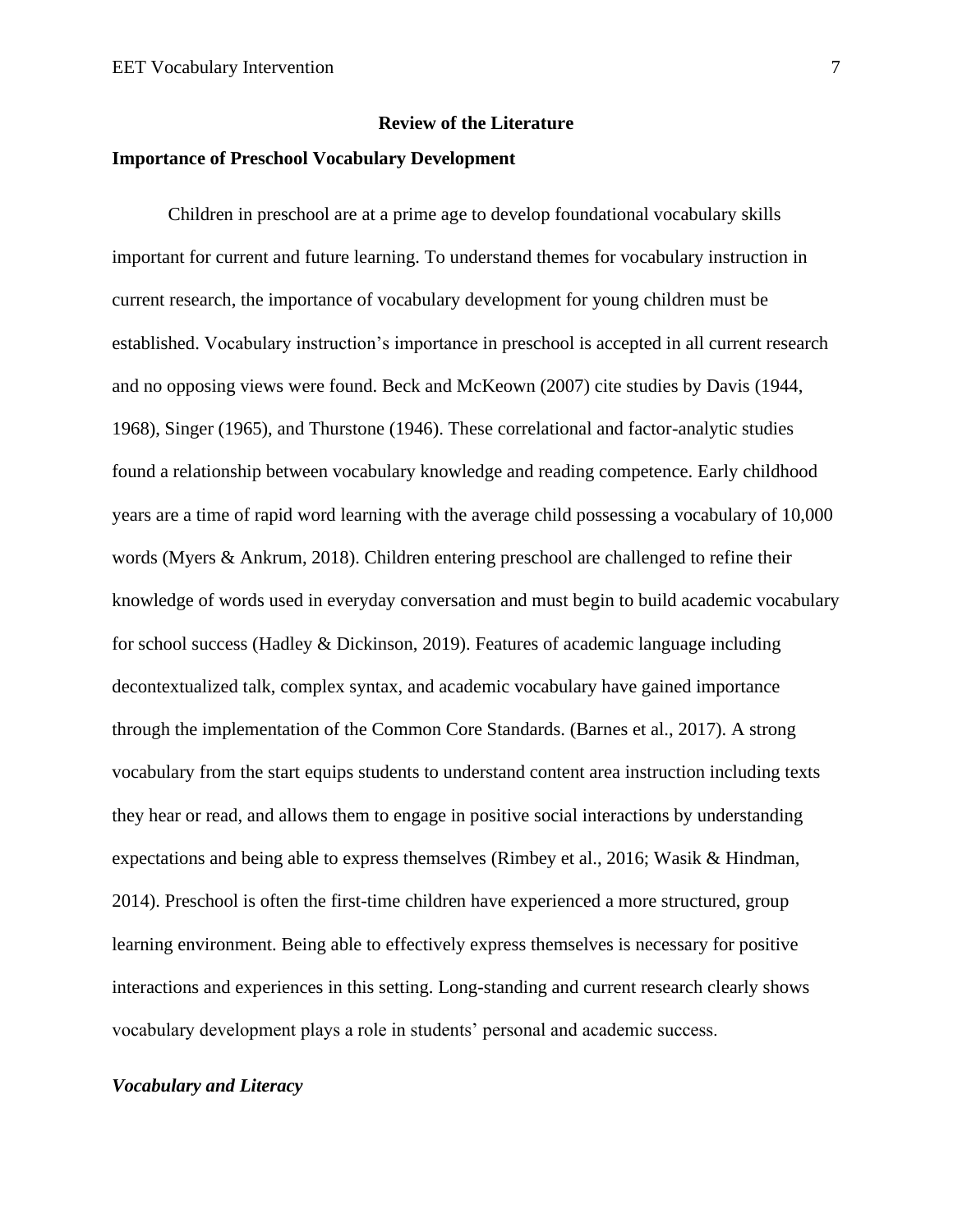Vocabulary instruction's importance is often connected to later literacy success for students. This idea is also accepted across the literature. Oral language has been found to be a reliable predictor with a clear relation between early vocabulary and later reading comprehension (Beck & McKeown, 2007; Loftus-Rattan et al., 2016; Peters-Sanders et al., 2020; Seven et al., 2020; Spencer & Schuele, 2012). However, no current studies were found to include following students beyond the vocabulary intervention provided in preschool to determine the long-term outcomes for literacy skills and comprehension. Multiple studies cited work from the National Early Literacy Panel (2008) as the primary source for examining research connecting early vocabulary development with literacy skills beyond preschool.

In 2008, the National Early Literacy Panel (NELP) published its findings from a metaanalysis of studies for early literacy development. In this publication, a moderate correlation was found between oral language and later literacy skills. Moderate correlations were defined as being between .30 and .49. Studies analyzed included 63 related to oral vocabulary and decoding  $(r = .33)$ , 30 studies related to oral vocabulary and comprehension  $(r = .33)$ , and 18 studies related to oral vocabulary and spelling  $(r = .36)$ . A higher correlation was expected between oral vocabulary and comprehension, so the panel categorized the 30 studies into different aspects of oral language development. Measures of grammar, definitional vocabulary, and listening comprehension were more significant predictors of later reading comprehension than measures of global vocabulary. NELP concluded vocabulary supports development of more complex oral language skills, which then contribute to later literacy learning. Vocabulary knowledge and reading comprehension are connected in this conclusion, but attention must also be placed on the development of complex oral language skills. Studies detailed later, and the focus of this research project place emphasis on this part of language development in early childhood.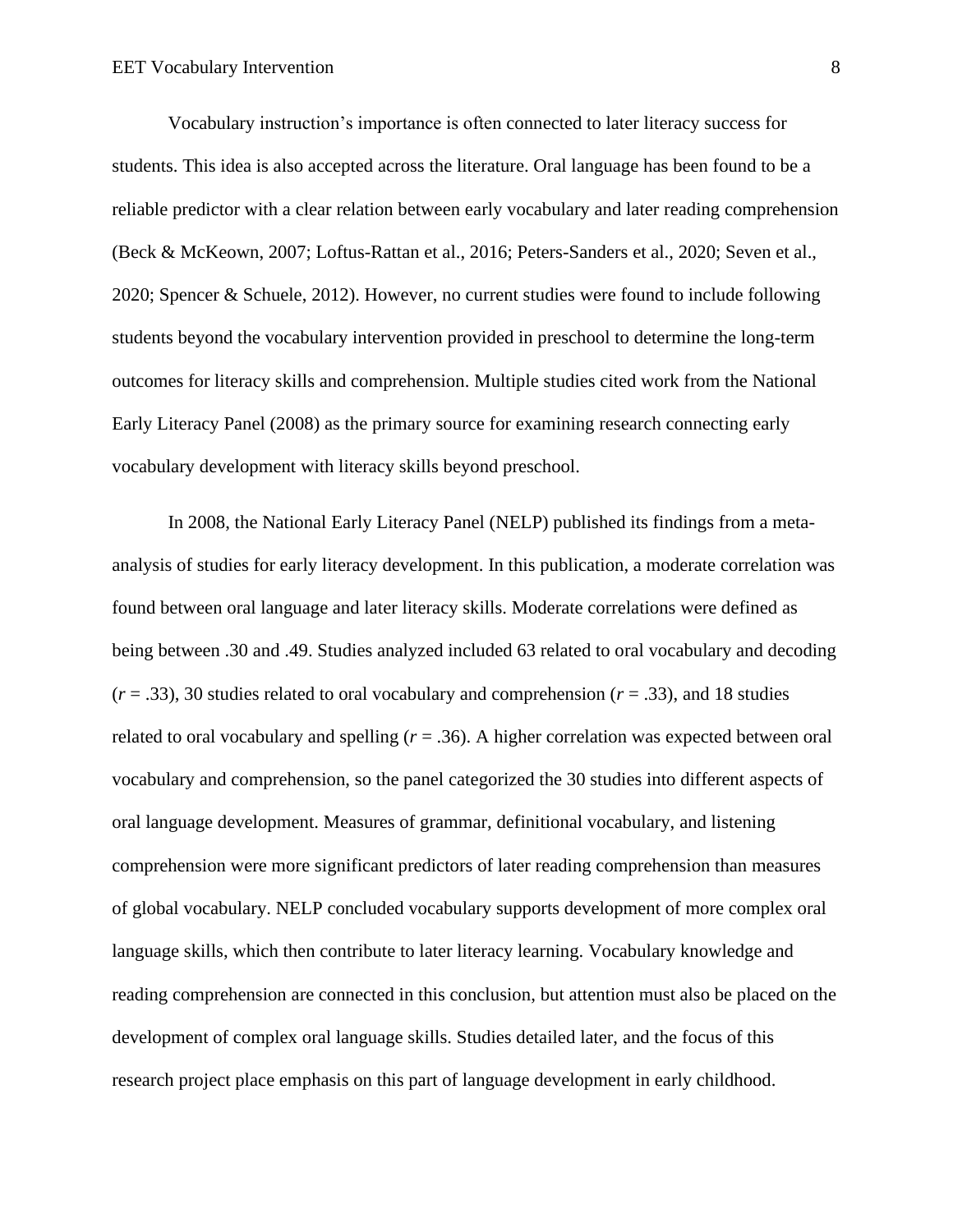#### *Socioeconomic Disparities*

The importance of vocabulary instruction and its connection to later literacy learning means that all children need to have confidence in expressing themselves and need to be able to leverage their vocabulary knowledge. However, children from lower socioeconomic (SES) circumstances are likely to exposed to fewer words early on, creating a gap persisting into school. Wasik and Hindman (2014) found children with college-educated parents hear three times as many words as children in homes receiving public assistance. As children enter Kindergarten, children living in poverty score one standard deviation below middle- and highincome peers on measures of vocabulary knowledge (Wasik & Hindman, 2014). Disparities in word knowledge continue throughout school. First-graders from higher SES backgrounds know twice as many words as lower-SES students, and by high school this number reaches four times as many words (Beck & McKeown, 2007). Differences in language learning for students from different SES backgrounds warrant attention to how children gain word knowledge so instruction can be tailored to address these specific needs.

To address differences in language learning, Wright and Neuman (2014), conducted a study comparing how teachers in different SES settings included vocabulary instruction in the classroom. Teachers provided 8.14 vocabulary episodes a day, with data varying considerably from 0-20 episodes. In schools with 25% or less of the students receiving free/reduced lunch (FRL) teachers provided 10.32 vocabulary episodes per day and explained 9.24 words. In schools with 26-50% FRL teachers provided 7.48 vocabulary episodes per day and explained 7.01 words. In schools with over 51% FRL teachers provided 6.88 vocabulary episodes per day and explained 6.32 words. Not only were students from lower SES backgrounds receiving less vocabulary instruction, but fewer novel vocabulary words were being used. In their work, Kelley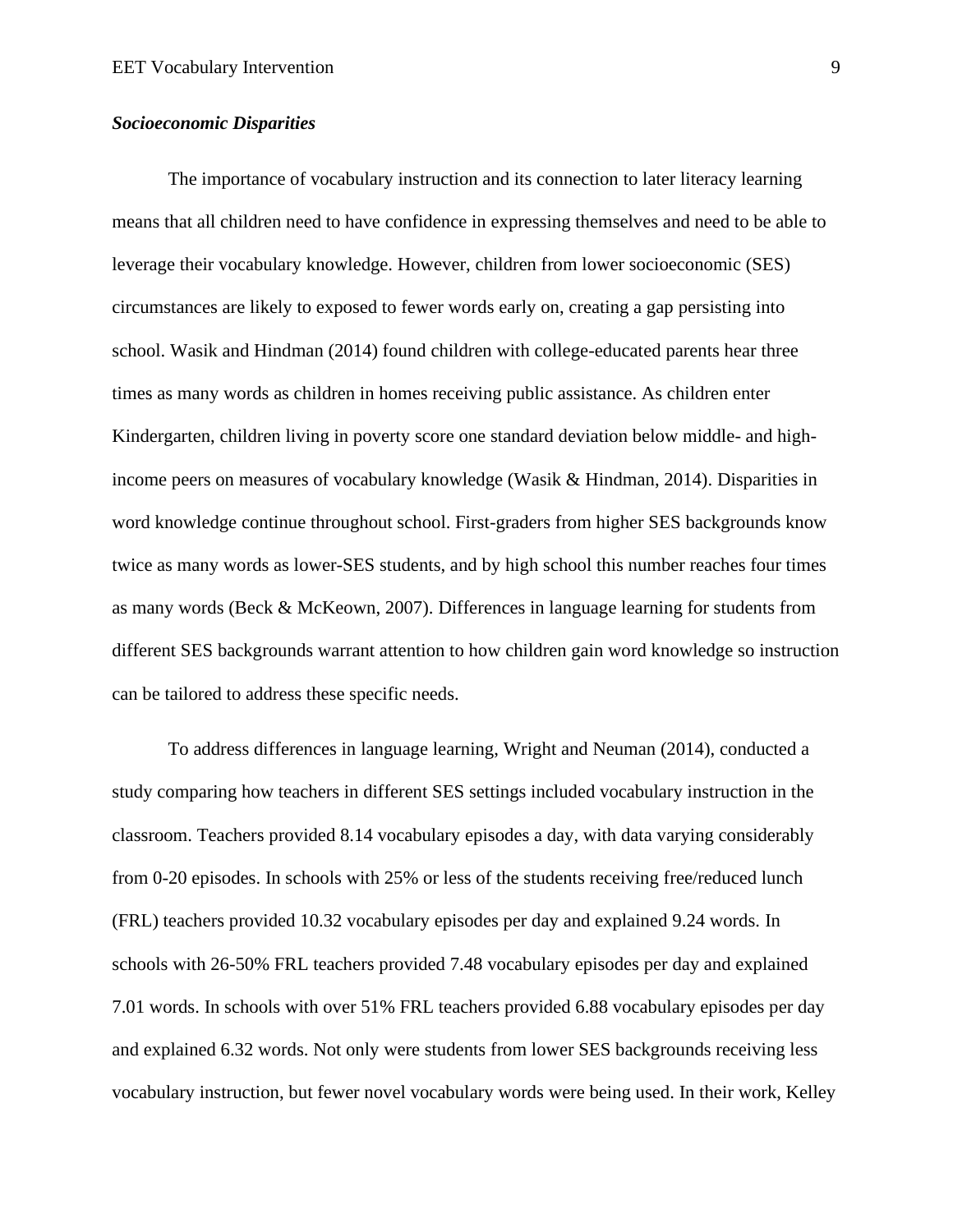(2017) and Spencer and Schuele (2012) state students from lower-SES backgrounds are viewed as having limited language abilities and are labeled as poor word learners. This could explain teachers working with students from lower SES backgrounds using a slower instructional pace or choosing fewer words to include in instruction. However, other studies have shown students from low-SES backgrounds can acquire word knowledge skills at comparable rates as peers from middle or high-SES backgrounds.

Establishing how students from different SES backgrounds learn words is important for eliminating disparities in student learning. Spencer & Schuele (2012) looked at how students from low-SES backgrounds learn labels for the whole object, parts of the object, and whole-part juxtaposition (presenting the term for the whole and the part in one cue). Children provided more part-term responses in the possessive syntax (using the phrase *it has a)* and whole-part juxtaposition than in the baseline condition when no prompts were given. An assessment of general vocabulary knowledge was also used, and scores on this assessment did not relate to scores on the intervention tasks. These findings show students from low-SES backgrounds can demonstrate adequate word knowledge when background knowledge is not a factor in performance. Beck and McKeown (2007) conducted another study focusing on the language development of students from low-SES backgrounds. Students were explicitly taught a set of words from stories read in class, and a second part of the intervention provided additional instruction, referred to as more rich instruction, for a subset of words. Beck and McKeown (2007) found Kindergartners in the first intervention gained 5.58 words compared to 1.04 words in the comparison group. Words targeted for "more rich instruction" resulted in gains of 8.17 words compared to 2.50 words given explicit instruction. Both intervention formats had high standards for demonstration of knowledge and assert children are not limited in their ability to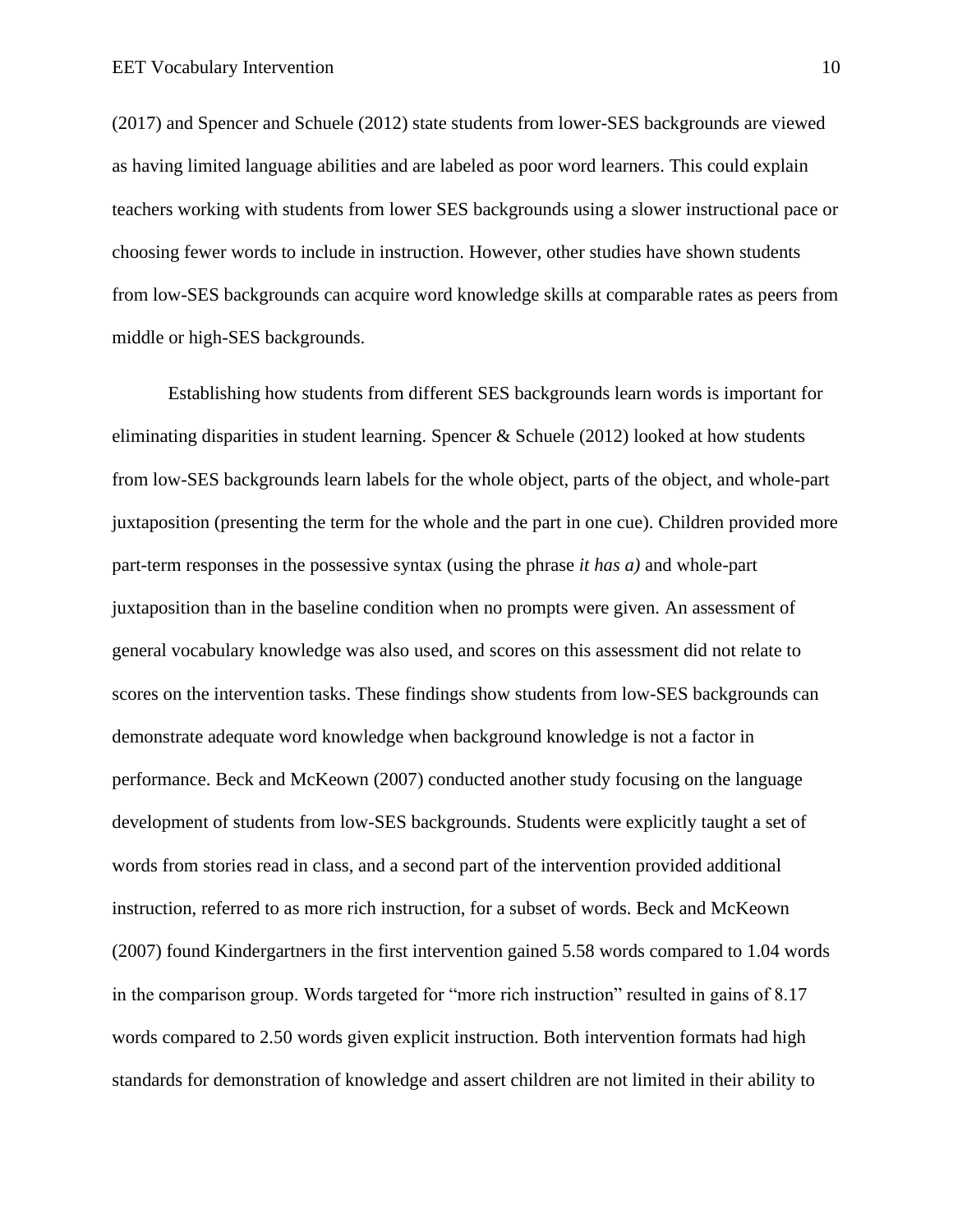learn sophisticated words. Both studies negate the idea for providing students from lower SES backgrounds a different instructional pace or choice of words when planning vocabulary instruction.

In addition to instructional differences, Kelley (2017) considered assessment as a factor in the discrepancies between students from different SES backgrounds. Measures of general vocabulary assess existing knowledge which could result in biases for students with limited background experiences. A measure of learning processes for word knowledge could eliminate this bias. Kelley (2017) chose to use a dynamic assessment which combined instruction and assessment. This assessment used incremental and hierarchical scoring which provided more sensitivity in measuring word knowledge. Using dynamic assessment, students demonstrated an increase in scores for both definitional and word production skills. Definitional scores increased from 3.30 to 6.83 out of 9 from session one to session three. Production scores increased from 3.17 to 9 out of 12 from session one to session three. Results show measures of word knowledge must move from assessing prior experiences of children to measuring outcomes of word-learning opportunities. Findings substantiate the need for this research project to include a dynamic assessment connected to the instructional strategy being implemented.

#### <span id="page-11-0"></span>**Current Reality**

Implementing effective vocabulary practices in preschool requires understanding the current state of curriculum and instruction. Findings do not paint a positive light on what is currently happening in classrooms. Early childhood standards and curriculum do not give adequate guidance on providing vocabulary instruction, and observational studies show preschool teachers often fail to provide high-quality language instruction (Barnes et al., 2016; Loftus-Rattan et al., 2016; Seven et al., 2020). In a study of 55 Kindergarten classrooms, Wright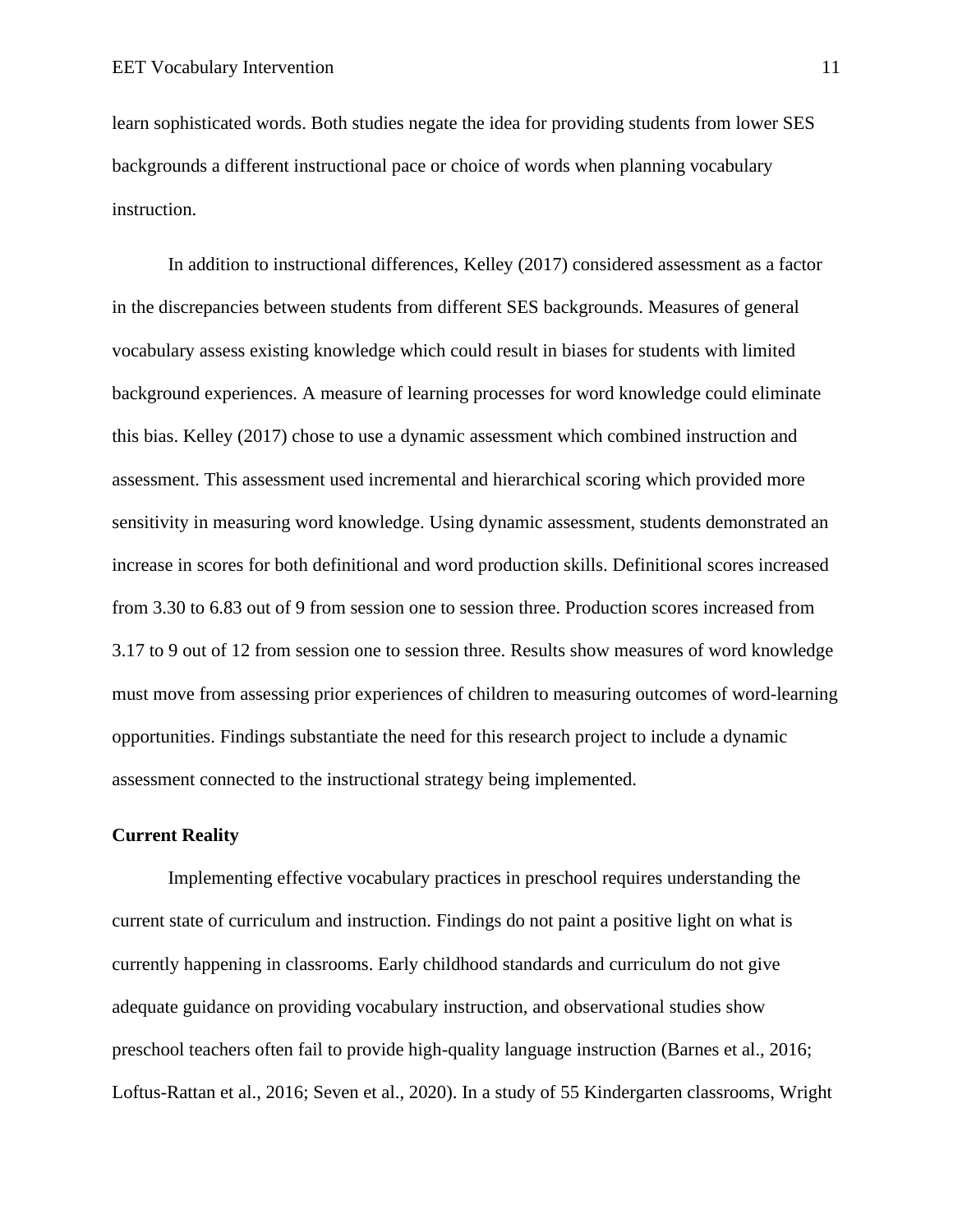(2012) found teachers discussed an average of 8.14 vocabulary words per day, but instances ranged from 0-20 across classrooms. Vocabulary instances were brief, with an average of 2.5 utterances per episode. Wright and Neuman (2014) expanded on these findings. In the 8 episodes of vocabulary instruction, teachers discussed 7.5 words, meaning words were rarely instructed on more than once. Of these words, 4.53 were rated as basic words and 3.03 were rated as easy on the Words Worth Teaching list. Observations showed vocabulary was not listed as an objective in lesson plans or as part of the daily schedule. Observations also revealed the densest vocabulary instruction took place during social studies or science and not during the language arts block as expected. The concern with this finding is calculations found little or no social studies or science instruction in many of the classrooms observed. These intermittent exposures to words result in partial word knowledge and do not provide opportunities for children to engage deeply with new words.

With the sparse amount of vocabulary instruction happening in classrooms, it becomes relevant to determine which content areas or times of day could provide more instruction. Wright (2012) calculated how much time Kindergarten classrooms incorporated content area instruction. Read-alouds, science, and social studies had the greatest number of vocabulary episodes per minutes. When looking at how much instruction was provided, it was found an average of 11 minutes per day were spent on read-alouds, 2 minutes per day to science, and 1 minute to social studies. Many classrooms did not include any science or social studies instruction which resulted in low median scores. Dwyer and Harbaugh (2020) looked at the activity settings, content, and support for vocabulary development in eight preschool classrooms while considering many preschool classrooms embed content in other routines of the day. Outcomes showed large parts of the preschool day are not used for language interactions that lead to the learning and skills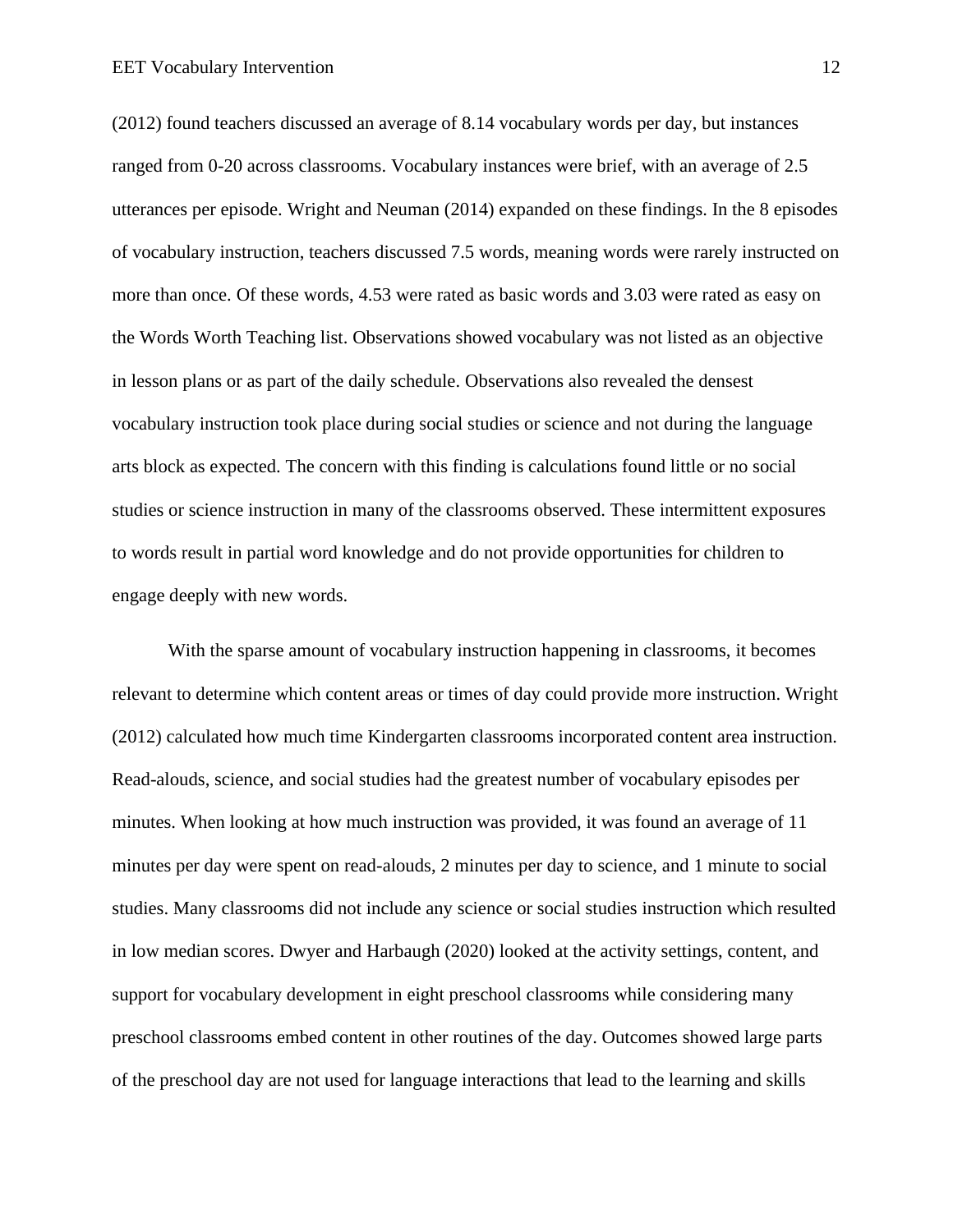needed for school readiness. Students had no contact with an adult during 76% of free play and 51% of academic learning times. Density of vocabulary support (instances per minute) during classroom routines was found to be read-aloud- 0.85, whole group- 0.56, small group- 0.21, centers- 0.08, snack- 0.08, and transitions- 0.03. Within these routines, 42.39% of instruction was spent on a content focus. Observations showed a large range of vocabulary instruction between classrooms. Teachers provided the most vocabulary support during more formal times of the day, no teachers were leveraging centers, transitions, or mealtimes to support language learning, and most teachers provided almost no support for vocabulary development in any context, including read-alouds. Dwyer and Harbaugh (2020) assert informal activity settings require teachers to think quickly about how to support language development since these interactions cannot be planned beforehand. To be able to do this, teachers must know how children learn words, how to support learning in the classroom, and how to adjust in response to student need. Confidence in these skills is needed to support interactions for vocabulary development in all routines and content areas of the classroom.

Within each context of the classroom, teacher-child interactions must be leveraged to support language development. These interactions can provide vocabulary exposures going beyond common words used in everyday conversation (Beck & McKeown, 2007). Teachers often provide different types of language experiences during different classroom contexts. Barnes et al. (2016) used videos taken in 52 Head Start classrooms to determine if teacher utterances were concept focused, skills focused, or vocabulary focused. Book reading had the largest number of concept and vocabulary focused utterances, 5 and 2.2 respectively. Whole group instruction compared with book reading with 4.5 concept focused utterances and 1.9 vocabulary focused utterances. Like Wright (2012), this study found content area whole group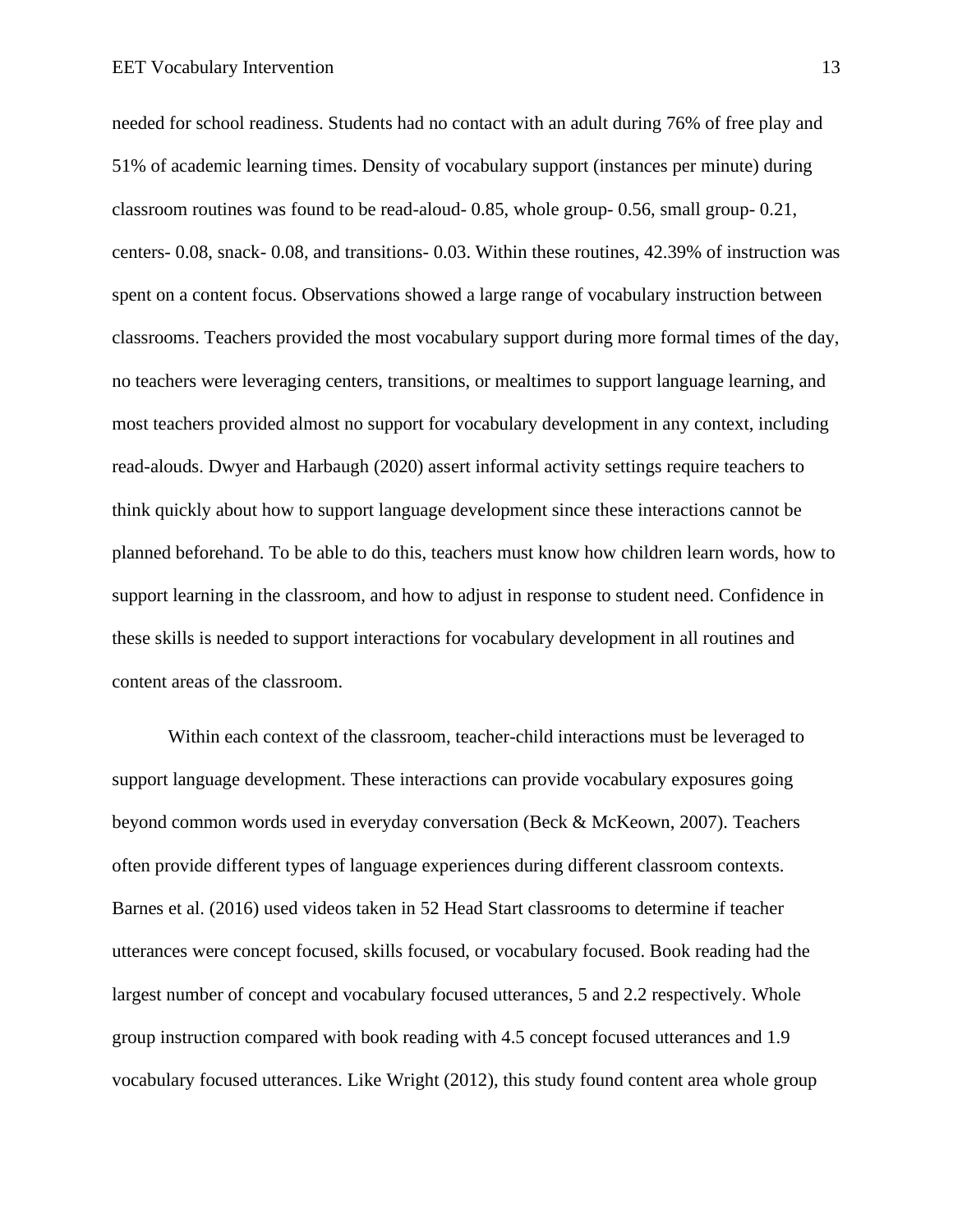instruction provided different types and total amounts of vocabulary instruction. Small group contained only 1.5 vocabulary focused utterances but was heavily focused on skills with 3.1 utterances being skills focused. Barnes et al. (2017) looked further into the types of teacher-child interactions happening during book reading. Teachers used an average of 53.5 comments during a book reading, with 45.88 utterances giving information. Expanding (3.90), explanations (2.35), and responses (1.37) were other comments observed. After an intervention to increase teachers' use of responsive comments, it was found a one unit increase in response comments resulted in a 0.73 increase in a student's general vocabulary scores, and a one unit increase in conceptually focused comments resulted in a 0.76 increase. Wasik and Hindman (2014) agreed with the importance of teacher responsiveness for vocabulary instruction. Their study of 25 teachers in in three Head Start programs found a strong correlation between teachers who used target vocabulary and students talking more about vocabulary. Teachers referencing students' use of vocabulary resulted in higher vocabulary scores. In contrast, student references to target vocabulary did not predict higher scores. These studies validate the need for classrooms where teachers use targeted vocabulary and respond to students' use of vocabulary in all classroom contexts. Findings require the current study to consider interactions used during instruction and to incorporate instruction within multiple contexts.

#### <span id="page-14-0"></span>**Word Knowledge**

Literature regarding word knowledge reveals three main ideas. These are breadth of word knowledge, depth of word knowledge, and formation of semantic networks. These themes have connections within young children's vocabulary development, but there are differing views on how they should be included in vocabulary instruction. Vocabulary knowledge can be viewed as being along a continuum from not understanding a word's meaning to having a deep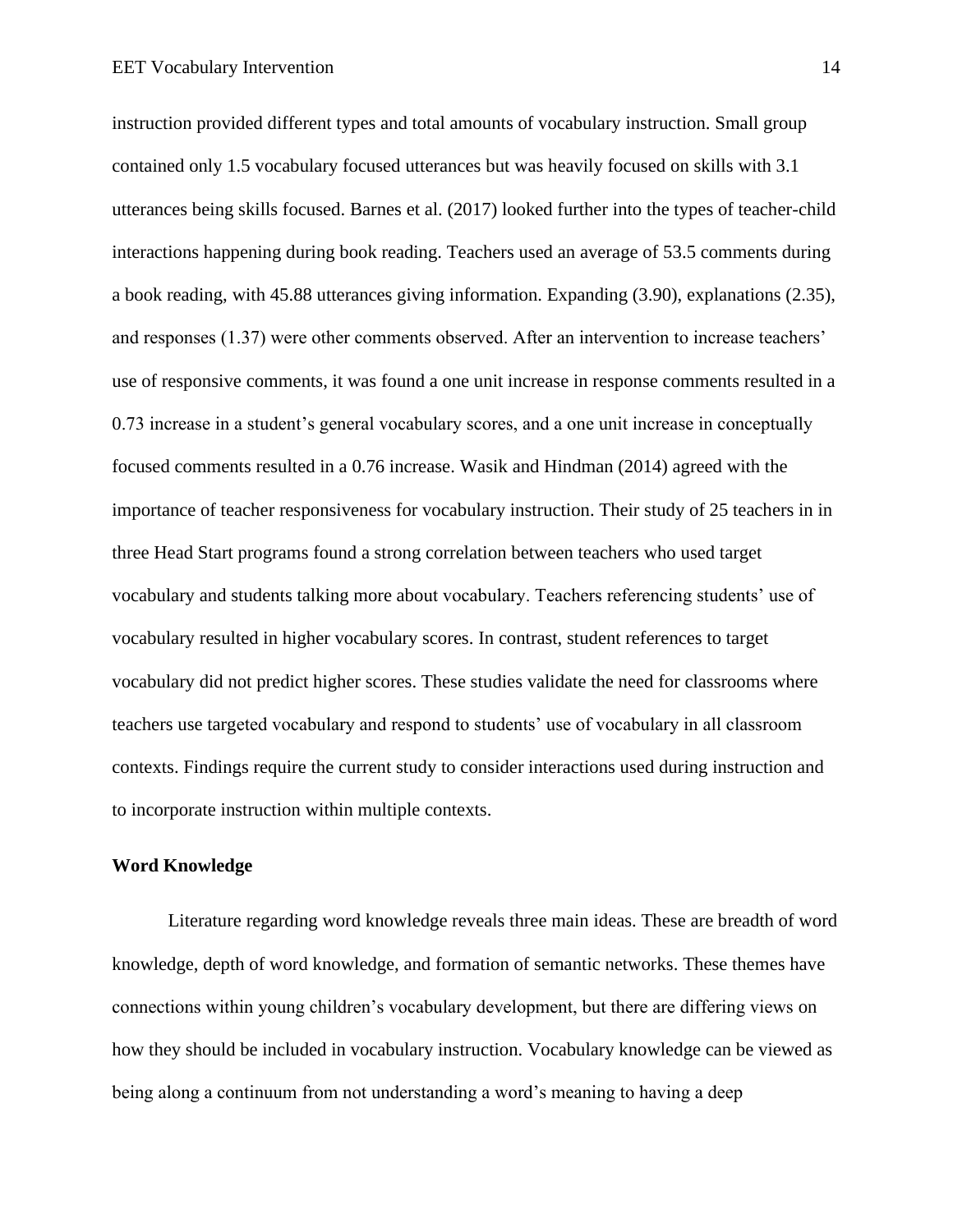understanding (Toub et al., 2018). Differing views on young children's development along this continuum impacts the interventions and assessments used to target word knowledge in preschool.

Breadth of word knowledge is an estimate of the overall number of items in one's lexicon, without specific attention being paid to how well each item is known and includes "fast mapped" knowledge; an initial representation of a word gained through only a few exposures. (Hadley & Dickinson, 2020). Historically, studies of young children's vocabulary focused on breadth of word knowledge by having children identify pictures. Current studies focus on children's ability to leverage existing vocabulary knowledge and children's ability to fast map new words. Peters-Sanders et al. (2020) found a relationship between preschoolers' preintervention language skills and the number of words learned during intervention. The Peabody Picture Vocabulary Test Version 4 (PPVT-4) was given before and after intervention. Strong correlations were found between PPVT-4 scores and word learning ( $r = .57$ ,  $p < .05$ ). One child who had a PPVT-4 score of 100 gained an average of 6.2 words per book, compared to another child who scored 77 on the PPVT-4 and had an average gain of 1 point per book. These findings show children who have higher initial vocabularies use their knowledge to learn new words. Spencer and Scheule (2012) looked at the fast-mapping skills of children from low socioeconomic backgrounds. Children were able to demonstrate fast mapping skills regardless of their initial vocabulary knowledge. Children were presented with pictures of familiar objects with part of the object highlighted. Students learned a new word for the highlighted part by being given prompts relating the part to the whole, or a part-whole prompt with an addition of a repetition of the object's label. Children provided the most part-term responses in the third condition ( $M = 5.83$ ,  $SD = 2.15$ ) than in the part-whole condition ( $M = 4.46$ ,  $SD = 2.41$ ) and the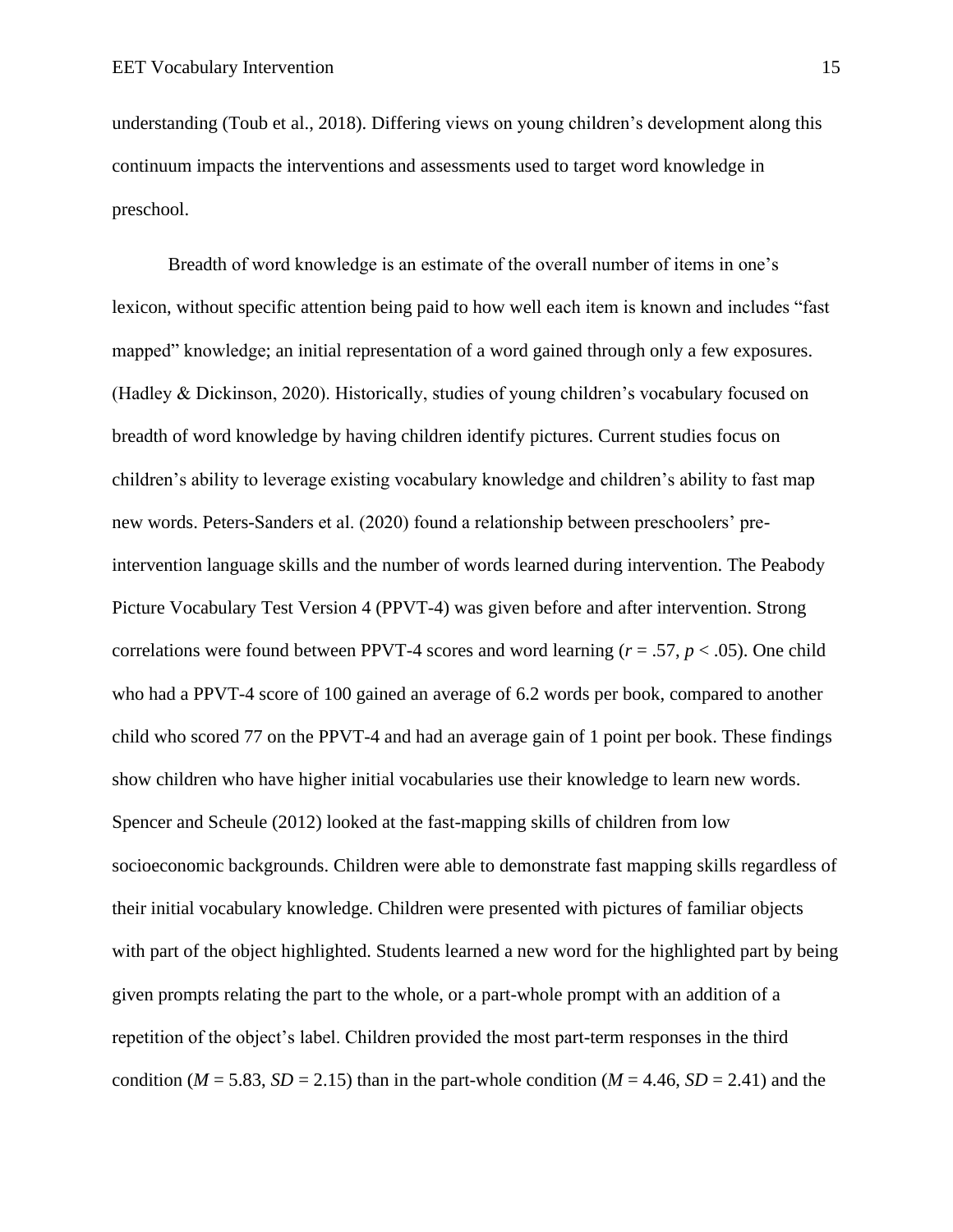baseline condition ( $M = 1.39$ ,  $SD = 1.80$ ). Initial scores on the PPVT-III and Expressive Vocabulary Tests (EVT) had no correlation with student's fast mapping scores. Children may understand aspects of a word even if unable to identify a picture in measures of general vocabulary knowledge. In both studies, students did gain breadth of word knowledge, but questions remained on how students with larger vocabularies were able to gain knowledge at higher rates.

Depth of word knowledge expands from vocabulary breadth and is how well the words in one's lexicon are known (Hadley et al., 2016). Researchers began looking at depth of word knowledge to address some students' denser vocabulary knowledge. Word knowledge can be seen as ranging from low to high quality, and high-quality representations are able to be generalized to multiple contexts (Hadley & Dickinson, 2020). Current literature has placed a priority on developing measures for assessing depth of word knowledge to capture the complexities of young children's word learning (Hoffman et al., 2014). Hoffman et al. (2014) completed a qualitative study examining the different vocabulary measures available to determine how they could be used to assess preschoolers' word knowledge. Findings reported the PPVT and EVT measures referenced in the previous paragraph were only applicable to breadth of word knowledge. Depth of word knowledge requires modification of yes/no measures and definitional word measures which are often created by researchers due to the lack of standardized definitional measures. Hoffman et al. (2014) concluded researchers should use both standardized and researcher-created measures to examine vocabulary gains. This addresses the concerns about the insensitivity of general vocabulary measures to detect small amounts of growth and allows for data-based instructional decisions about what children are learning about words. Hadley and Dickinson (2020) also used a qualitative study to examine current vocabulary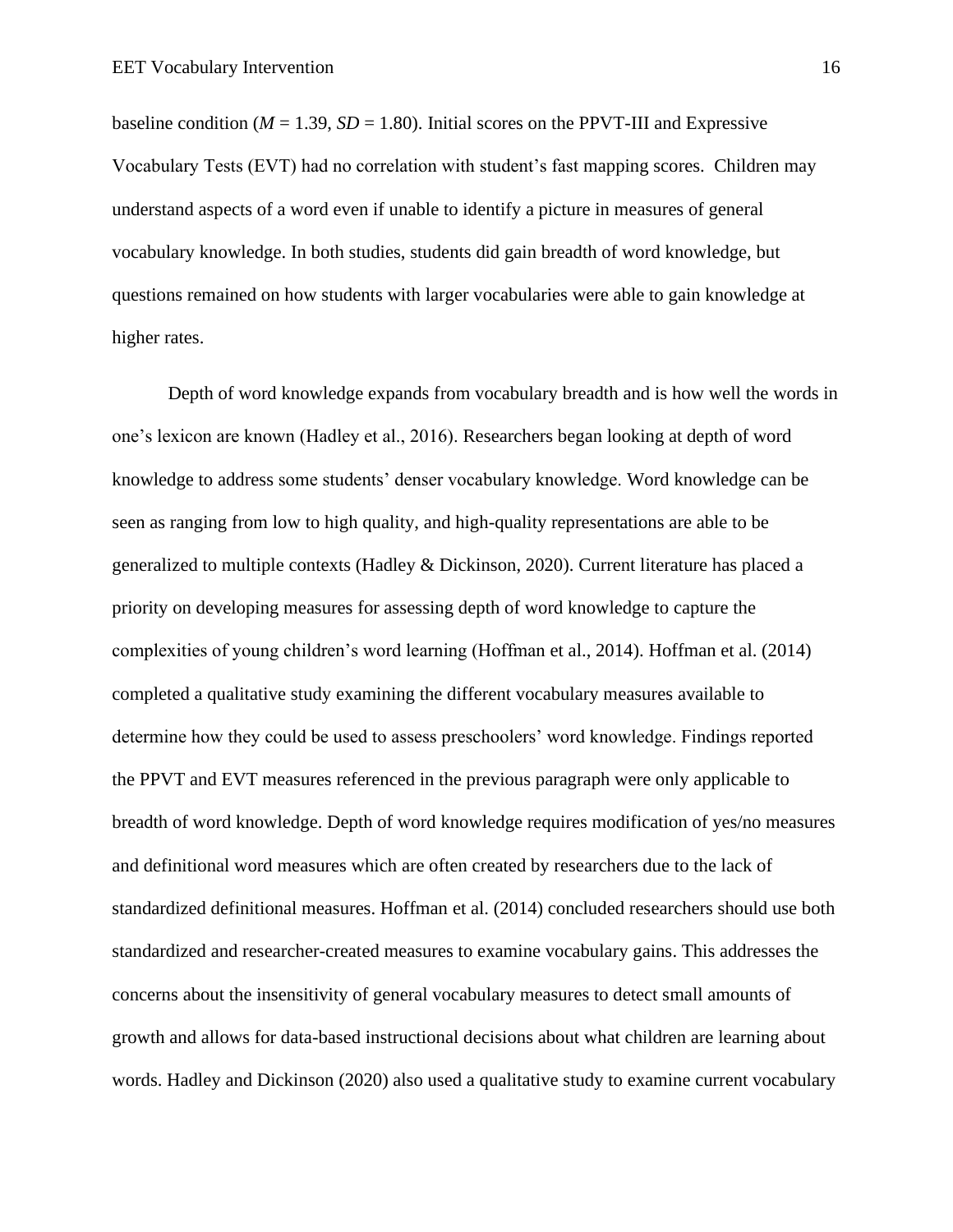measures. They felt assessments only requiring children to select a picture for a target word left open the questions of what the child could really do with the word. Hadley and Dickinson (2020) agreed with Hoffman et al. (2014) for only using the PPVT and EVT to assess breadth of word knowledge and results did not provide information about the quality of a child's lexical representations. Hadley and Dickinson (2020) distinguished between definitional and meaning measures. Definition tasks ask what a child knows about a word and can be scored on a continuum for completeness of a definition. Meaning tasks require children to provide a variety of information such as what something does or is used for or provide information about category membership. Again, a combination of assessments was supported to determine a child's full range of vocabulary knowledge. Kelley (2017) utilized a researcher created assessment to measure gains in children's depth of word knowledge. Kelley (2017) supported dynamic assessment to connect assessments with instruction. Dynamic assessment was found to be sensitive in measuring preschoolers' growth in definitional and production scores. Students increased from a mean score of 3.30 in session one to 6.83 in session three for definitional tasks. Students increased from a mean score of 3.17 in session one to 9.00 in session three for production tasks. Interestingly, Kelley (2017) found if children could produce a word, they were also likely to be able to define the word (81% of productions). However, children who achieved mastery on definitional probes could only sometimes produce the word (59% of definitions). It appears knowledge of a words' definition emerges before the ability to produce the word. Using an instructional strategy related to depth of word knowledge will allow the current action research to focus on adding definitional knowledge of words to children's lexicons. Considering information about current measures and their effectiveness, a combination of standardized and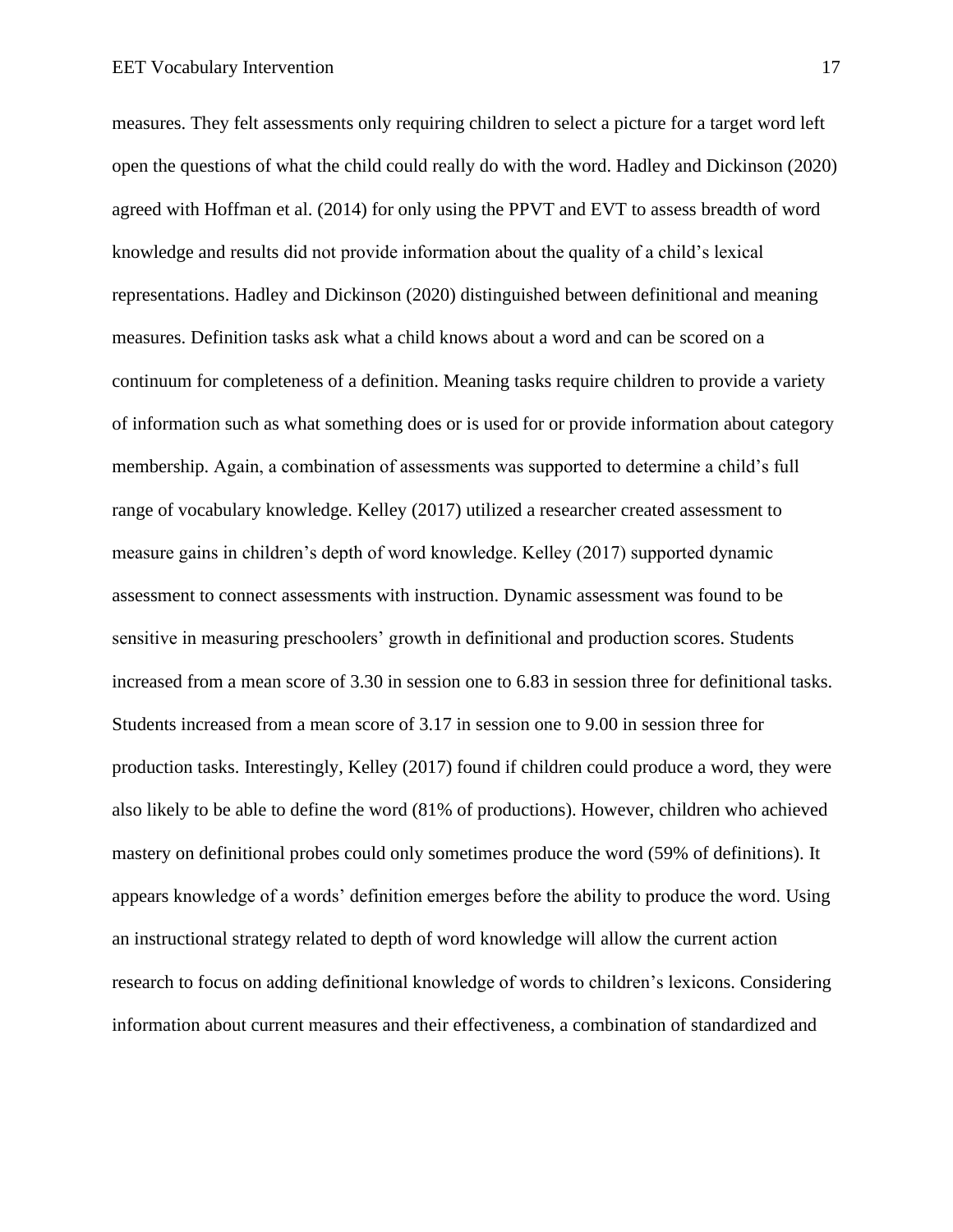researcher-created measures will be used to examine the full continuum of children's language growth during the intervention.

As researchers studied breadth and depth of word knowledge, there remained a need to determine how children learn words. Understanding word learning processes would explain why children with higher initial vocabularies could leverage this skill to learn new words at a higher rate than peers with lower initial vocabularies. Semantic networks are examined in literature as the underlying process for how words are learned by children (Hadley et al., 2016; Neuman et al., 2011). Neuman et al. (2011) implemented an intervention using taxonomic topics with words representing labels within a category. Students in the treatment condition scored significantly higher than the control group in using categories to define new words, 58% versus 50%. Children learned labels for novel artifacts more readily when paired with additional information about the artifact's function, than when paired with information about the artifact's shape or incidental information about the object. Neuman et al. (2011) related these findings to two early childhood developmental ideas. Regarding fast mapping, there was agreement in students making a connection between a label and object with a few instances, but these connections only provide partial knowledge and become fragile over time. Secondly, when young students undergo a vocabulary spurt, they also begin to display the ability to categorize. Co-occurrence of these skills support a relationship between them in word learning. Hadley et al. (2016) investigated which semantic units preschoolers could use to leverage their language development. Semantic units used were functional information, meaningful context, synonyms, part–whole relations, gestures, perceptual qualities, and basic context. Students gave 4.68 more information units at post-test for targets words, or 0.42 more information units per word. Students showed growth in all semantic units for nouns, with functional information having the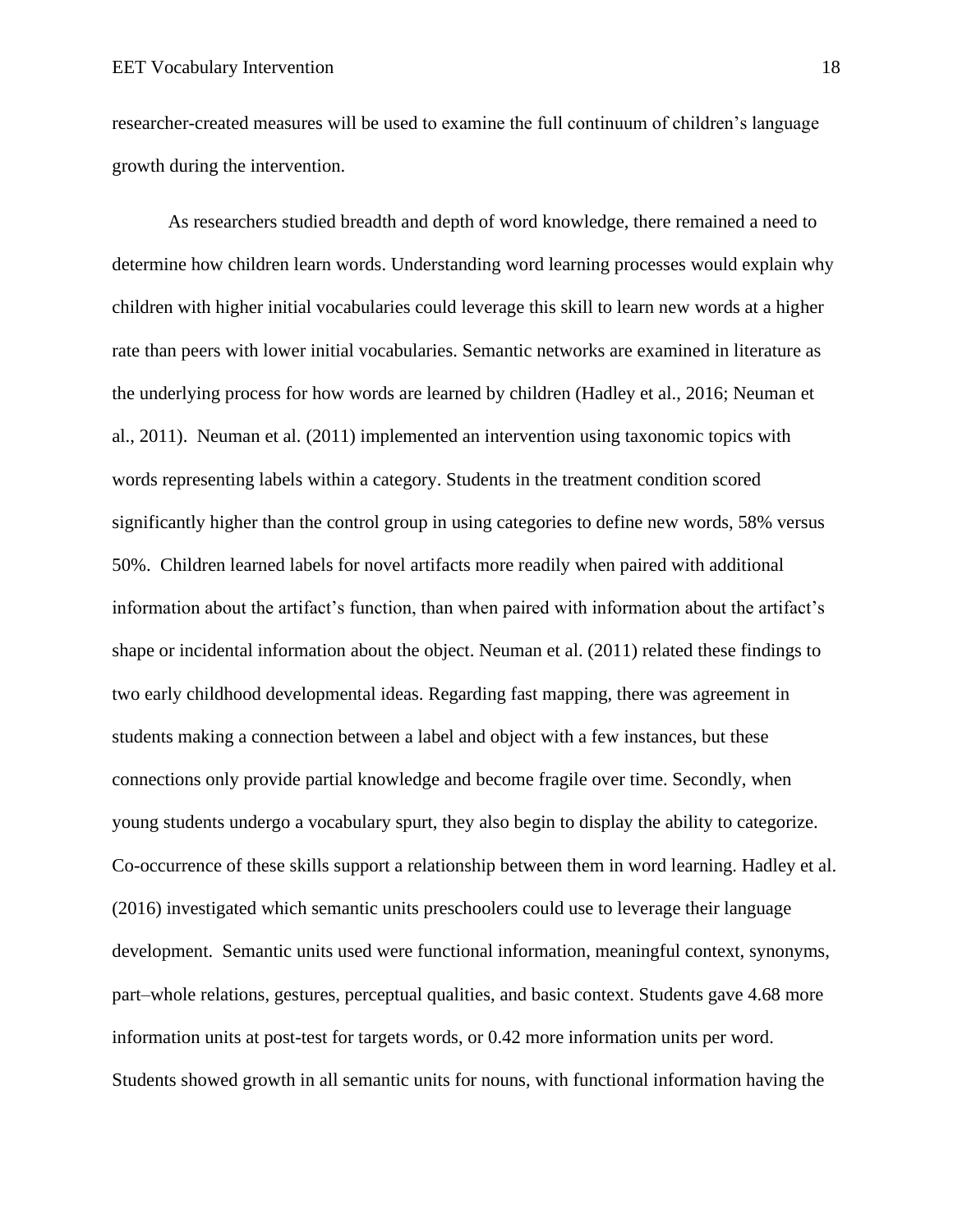most gains. Students gained in all semantic units for verbs, with synonyms having the most gains. Students only showed growth in synonyms for adjectives. Hadley et al. (2016) concluded high-quality representations in semantic networks tightly connect form and meaning allowing for words to quickly be retrieved, whereas low quality representations slow retrieval speed thus impacting word understanding and comprehension. Hadley et al. (2019) conducted another study regarding semantic networks. This study compared students' learning of taxonomy versus theme words with the same semantic units from the previous study. Assessment measures were given in a pre and post-test design. For taxonomy words, students gave 0.58 semantic units at pre-test and 1.70 units at post-test. For theme words, students gave 0.23 units at pre-test and 0.87 units at post-test. For taxonomy words, students showed the most gains in object function, followed by category and perceptual information. Hadley et al. (2019) viewed semantic units as "hooks" for children to build word knowledge networks on. Using conceptually related categories to teach words takes advantage of these "hooks" because once properties of one category are taught, they can be applied to more exemplars without a lot of additional instruction. Children with rich baseline vocabularies can connect new words within their existing semantic networks, providing an explanation for their faster gains in learning new words compared to peers with lower baseline vocabularies. Semantic units within a specific instructional strategy will be used in this action research to determine language descriptors' impacts on vocabulary development. Units of category, function, and perceptual qualities used by Hadley et al. (2016) and Hadley et al. (2019) are included along with what the item is made of and where the item comes from.

#### <span id="page-19-0"></span>**Types of Instruction**

Vocabulary instruction's importance, the current state of vocabulary instruction in early childhood, and understanding types of word knowledge all lead to determining what instruction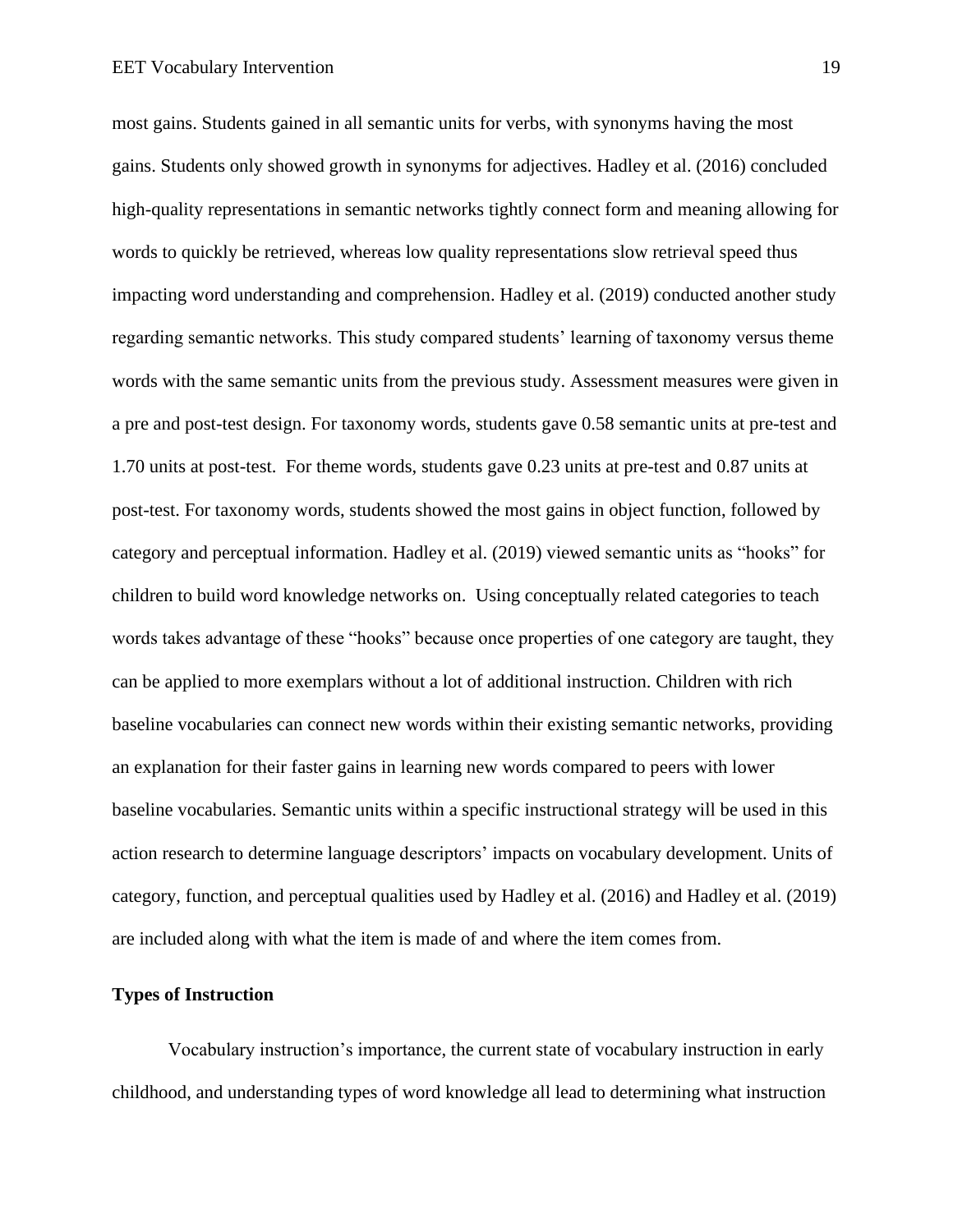will provide the best outcomes for young learners. Storybook reading has largely been the focus in interventions for vocabulary instruction with young children. When students enter school, they are likely to need a wider and more sophisticated vocabulary than is heard in everyday conversations and book reading has been regarded as a method to expose children to novel words (Neuman et al., 2011). Despite the focus on storybook reading as a method for teaching vocabulary, there is little clarity about which of the numerous practices or learning opportunities ultimately serve as the primary mechanisms through which vocabulary learning is enhanced (Hadley & Dickinson, 2019; Wasik & Hindman, 2014; Wright & Neuman, 2014). Opposing viewpoints about these learning opportunities have led to additional studies combining storybook reading with other instructional methods to pinpoint what strategies provide the best outcomes for vocabulary learning.

One method for vocabulary instruction agreed upon in literature is the concept of rich instruction. Beck and McKeown (2007) originated this concept as well as the types of words needed for instruction. These words are referred to as Tier 2 words and are described as domain general words with more sophisticated labels for concepts young children were already familiar with. Their concept of rich instruction required explaining words in child friendly language, providing multiple examples and contexts, and asking students to process words by identifying appropriate and inappropriate uses. Rich instruction would lead to students forming connections and flexible knowledge useful for making sense of words in new contexts. Beck and McKeown (2007) completed a two-part study using rich instruction to teach words introduced during storybook reading. Study one provided instruction for a set of words from the book, and study two provided additional instruction for another subset of words. Additional instruction was referred to as "more rich instruction." In study one, kindergartners had a mean gain of 5.58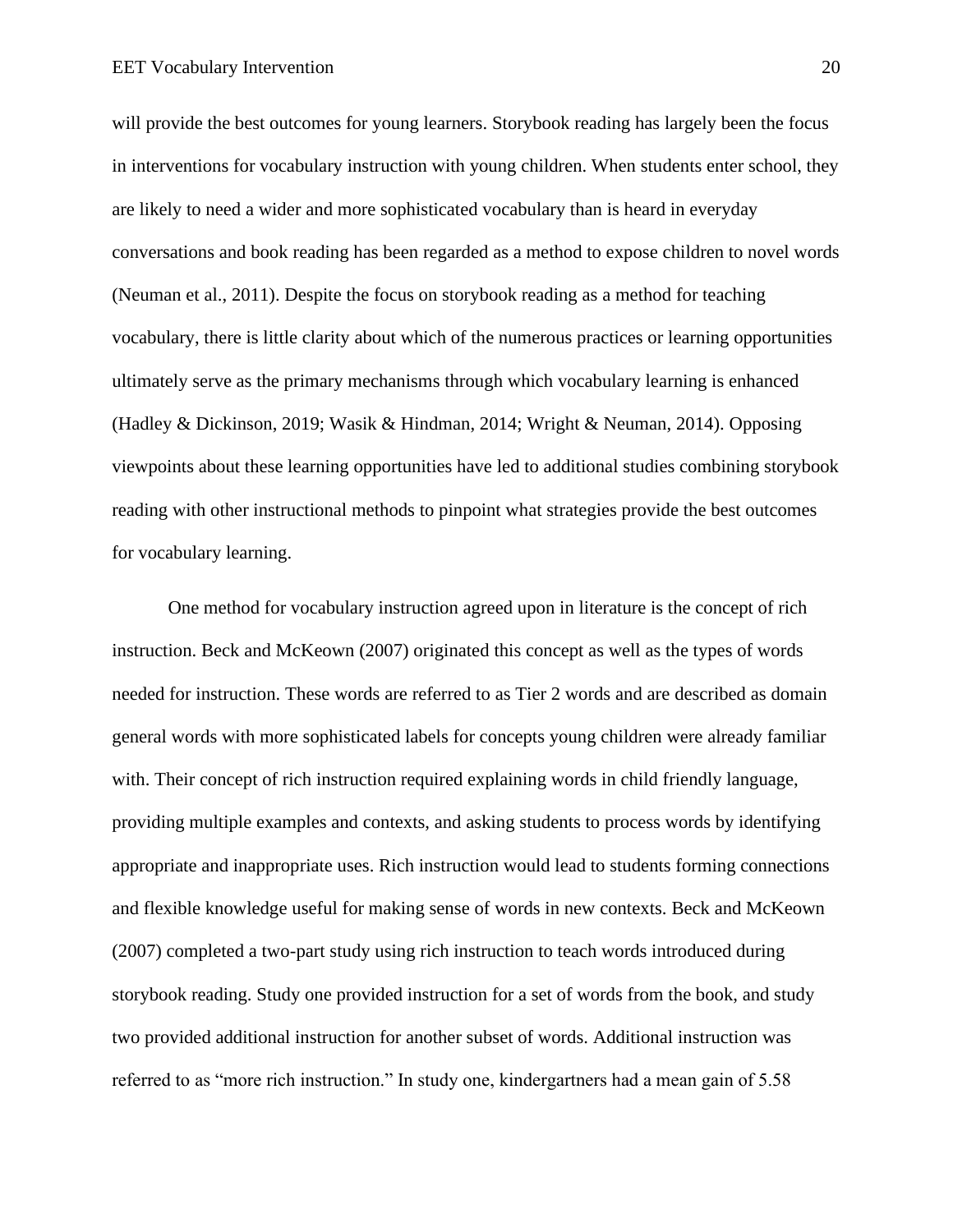words, and the control group had a mean gain of 1.04 words. In study two, students had a mean gain of 8.17 words on a verbal task and 8.03 on a picture task, compared to mean gains of 2.50 on the verbal task and 2.97 on the picture task for words not receiving additional instruction. Findings showed rich instruction is beneficial for vocabulary learning, and young students can demonstrate learning at levels going beyond definitions or synonyms. Providing rich instruction with child-friendly language, multiple examples of the words in a variety of contexts and requiring students to use and review the words in multiple settings has become the accepted foundation for designing vocabulary interventions (Goldstein et al., 2016; Peters-Sanders et al., 2020; Rimbey et al., 2016; Wright & Neuman, 2014).

#### *Implicit and Explicit Instruction*

With rich instruction established as an instructional requirement, delivery methods for instruction can be examined. Learning in preschool happens within all classroom opportunities; some incidental and some intentionally planned. Studies in early childhood vocabulary instruction have explored if implicit or explicit instruction is more beneficial to language development. Implicit instruction refers to unintentional learning in which the learning goal of the task is not directly told to the learning, and explicit instruction refers to learning tasks in which the content is directly clear to the learner (Damhuis et al., 2014). Two studies used storybook reading with implicit and explicit instructional conditions. Damhuis et al. (2014) provided implicit instruction of words in the context of a storybook reading, and explicit instruction on words by giving additional definitions during the reading. A picture task, label task, and semantic interview were used as assessments to measure breadth and depth of word knowledge. After intervention, for implicitly taught words, students had a mean score of 13.08 on the picture task, 9.88 on the label task, and 19.28 on the semantic interview. For explicitly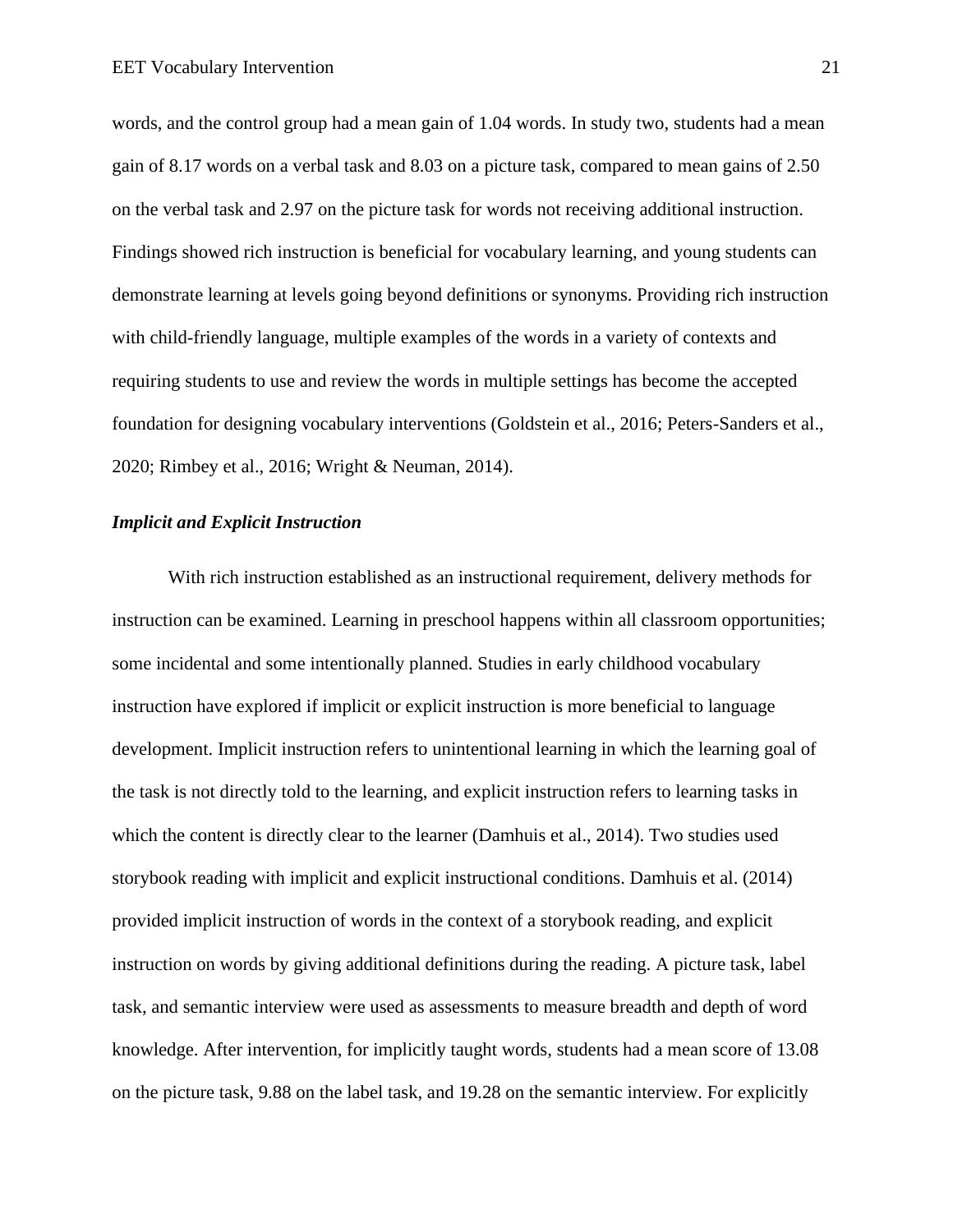taught words, students had post-test scores of 14.32 on the picture task, 10.52 on the label task, and 22.56 on the semantic interview. Explicit instruction was more effective than implicit instruction with a moderately strong effect size. Loftus-Rattan et al. (2016) provided extended, embedded, and incidental instruction for word learning during storybook reading. Extended instruction provided an additional 15 minutes of target word activities after reading, embedded instruction provided an additional 2 minutes of instruction during reading, and incidental instruction provided no additional instruction. On an expressive word knowledge measure students scored 1.88 in the extended condition, 0.60 in the embedded condition, and 0.20 in the incidental condition. Students made the most growth in the highest intensity condition, but there was little difference between the two lower-intensity conditions. Both studies conclude deliberate teaching of word meanings through explicit instruction should be a part of instruction from the start of a child's schooling. Literature supports the current study's use of an explicit instructional strategy with young children.

Interactions between teachers and students play a role within explicit instruction for word learning. Myers and Ankrum (2018) explored student interactions after read-aloud as part of explicit instruction. Three students participated in interactive read-alouds combining explicit instruction with opportunities for students to relate the targeted words to text and their own experiences. All three students demonstrated increased skills in applying background knowledge to targeted words, increased confidence by participating without prompting, and using words expressively in conversation. Rimbey et al. (2016) focused on engaging teachers in professional development for effective vocabulary instruction. Professional learning included providing students with multiple exposures to words, providing students with definitional and contextual information, and actively engaging students with words in meaningful ways. After the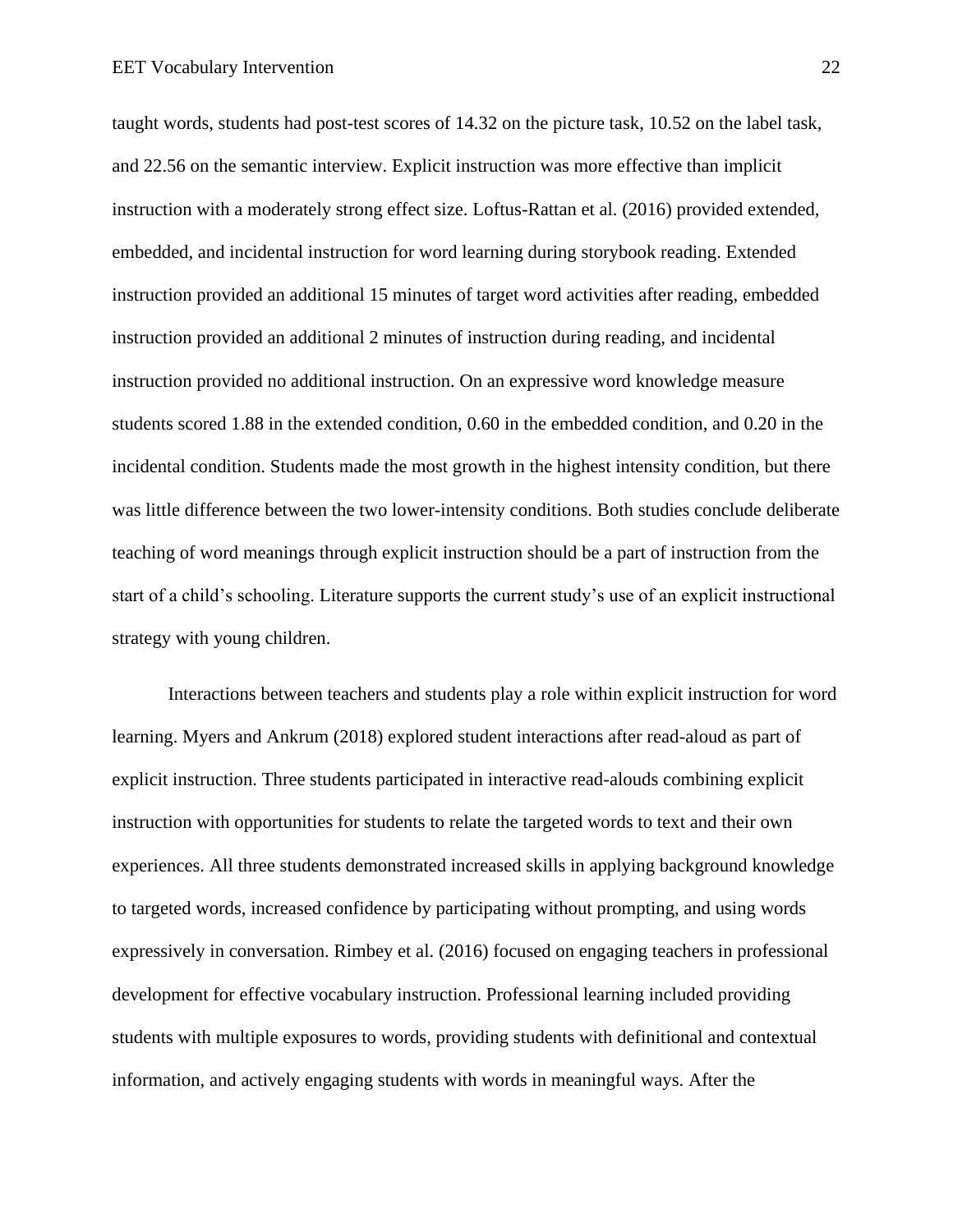professional development and continued coaching, teachers responded positively in the exit interview. Receiving feedback after lessons was found valuable by 67% of teachers, and 92% of teachers reported changing their instruction. Teachers felt students were more engaged with instruction and all teachers increased their proportion of high-level questioning. Teachers expressed concern with the time and intensity required. Studies show explicit instruction for word learning can be extended through teacher-student and student-student interactions. Teachers should encourage children to use book vocabulary by recasting, explaining, and repeating children's comments which reinforces their use of targeted words (Wasik & Hindman, 2014).

#### *Story Friends Curriculum*

Goldstein et al. (2016) developed the Story Friends curriculum for vocabulary instruction to provide students with experiences using Tier 2 words. Prerecorded storybooks were presented in units and instruction was embedded for vocabulary and comprehension. During instruction, students had opportunities to say the word and the definition. After intervention, the experimental group grew from a mean of 0.6 word points to a mean of 4 word points. A comparison group grew from 0.5 word points to 0.8 word points. Teachers agreed students benefitted from participating and enjoyed the listening centers. Teachers agreed somewhat it was feasible to fit the intervention into the daily schedule and disagreed with students enjoyed listening to the stories three times. Positive outcomes for vocabulary instruction were shown, but concerns were expressed over this intervention's ability to develop depth of word knowledge. Hadley et al. (2019) and Peters-Sanders et al. (2020) argued simply reading stories does not significantly impact the learning of sophisticated words and additional explanation and explicit instruction are needed for a read-aloud to impact word learning. Beck and McKeown (2007)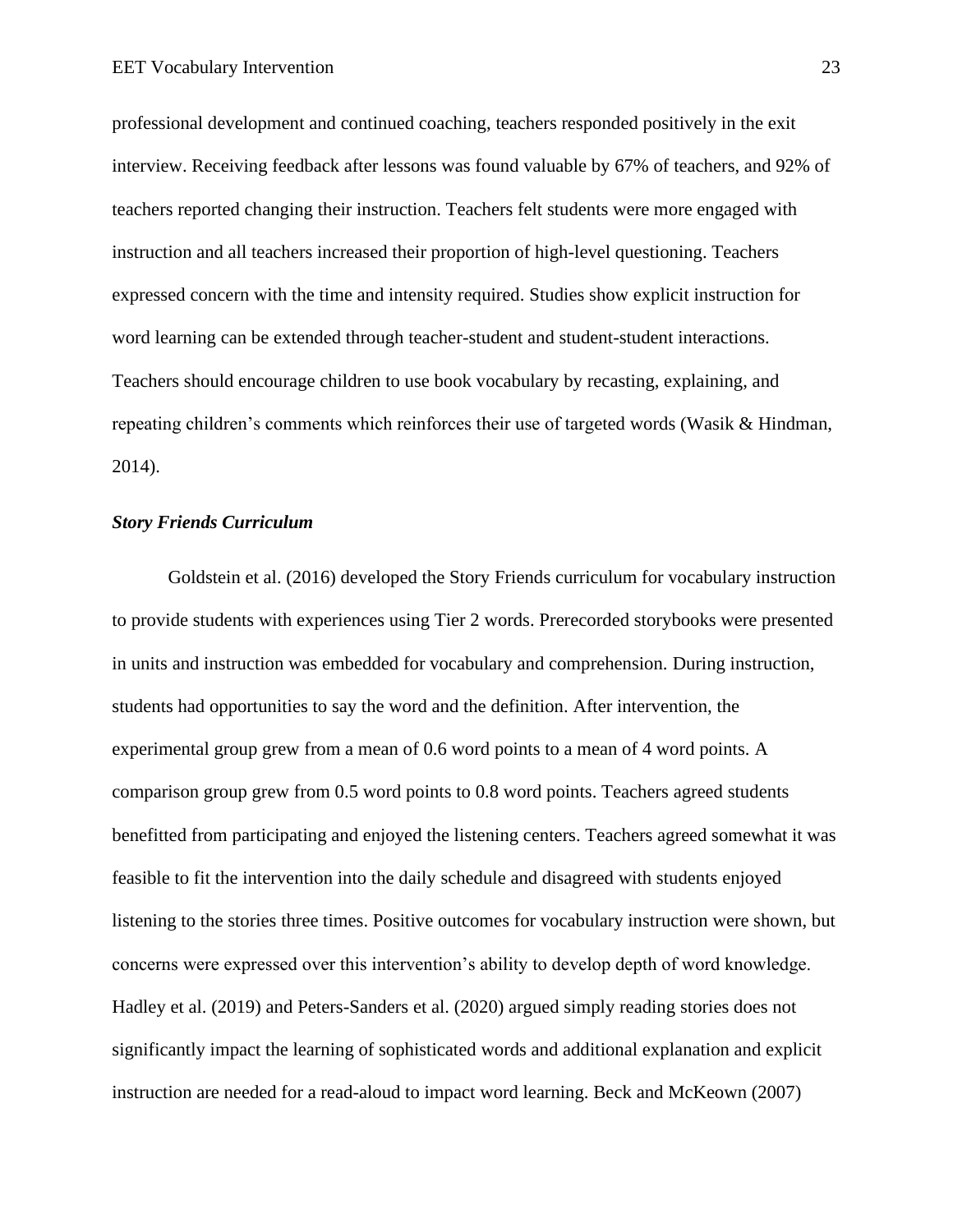found students grew bored with repeated readings and those repetitions did not expose children to additional contexts for the words. They felt read-alouds should be followed by review or additional activities to introduce using words in different contexts.

Additional studies using the Story Friends curriculum added elements to address the above arguments. Peters-Sanders et al. (2020) added an explicit instruction component to the Story Friends curriculum. Two words with researcher designed lessons were added to each story book. Treatment effects were defined as an increase of two points from pre-test to post-test. Treatment effects were replicated across all children in 75% of the possible replications. Treatment effects were observed for a mean of 6.7 books out of 9. Children learned, on average, 17 words. Previous studies using only two words per book showed gains of 10 words overall. Seven et al. (2020) implemented a study using the Story Friends curriculum to address another concern with its use in schools. Previous interventions implemented by researchers were found to be moderately effective, and when implemented by teachers were far less effective. This study added a Classroom Vocabulary Review Strategy (CVRS) used by teachers after the Story Friends lessons. Teachers received message prompts on how provide opportunities to use the words and visual word cards were displayed in the classroom. On post-test results students in the CVRS condition demonstrated knowledge of 62.3% of the word taught whereas students in the Story Friends only condition demonstrated knowledge of 41.9% of the words. Ten students who did not participate in the Story Friends instruction but were exposed to the words in the CVRS condition had vocabulary scores of 5.8 on the Story Friends only words and 19.8 on the CVRS words. Findings in Peters-Sanders et al. (2020) and Seven et al. (2020) verify the importance of classroom teachers being able to implement explicit vocabulary instruction. Action research in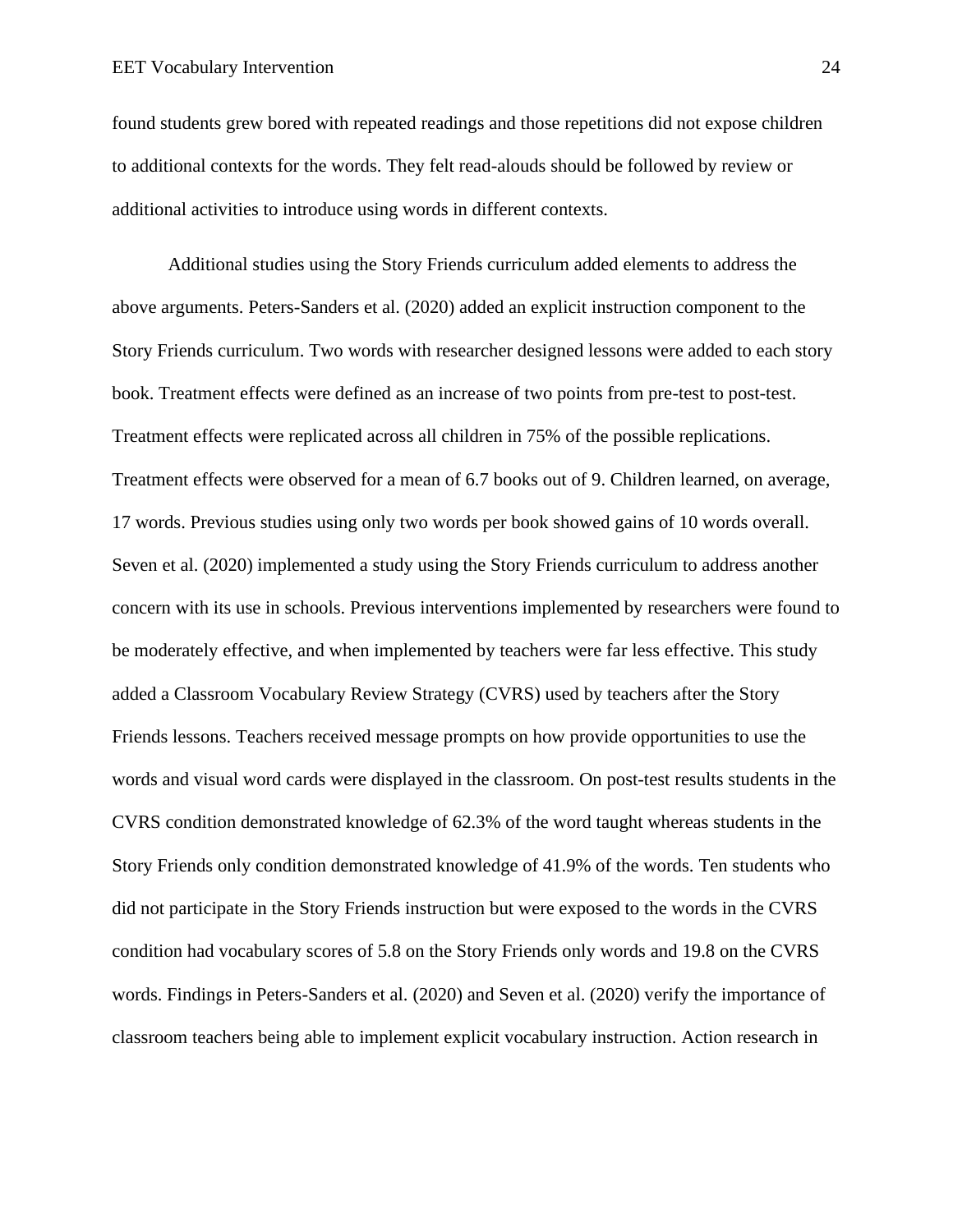this project will be implemented in the researcher's classroom to address the importance of instruction being implemented by a teacher during regular classroom routines.

#### *Instruction Combined with Play*

Much of the research focuses on explicit instruction for vocabulary instruction, but some studies have considered how play could be incorporated into learning opportunities. Play is the heart of a developmentally appropriate preschool classroom, and literature has considered how to include student interest as a part of vocabulary instruction. These studies include a storybook reading followed by different play conditions to determine the outcomes on language development of young children. Hadley and Dickinson (2019) followed storybook reading with guided play situations with props related to the targeted words. During play, adults engaged in responsive interactions initiated by the child's interest or need followed by the adult extending the child's offering. Responsive interactions were found to be positively associated with growth in vocabulary breadth  $(d = 0.511)$  and depth  $(d = 0.446)$ . Hadley and Dickinson (2019) concluded adult-child interactions can provide thoughtful scaffolding of children's emergent word knowledge and guided play complements the teacher-led nature of book reading. Toub et al. (2018) used guided, directed, and free play and measured student growth in receptive and expressive word knowledge. Both guided play and directed play resulted in larger gains than free play. There was no difference between guided and directed play. Toub et al. (2018) went on to determine if storybook reading with play or storybook reading with picture cards resulted in greater word knowledge. In the read and play condition students had a mean post-test score of 0.70 for receptive and 0.85 for expressive. In the read and picture card condition students had a post-test score of 0.70 for receptive and 0.64 for expressive. Toub et al. (2018) accounted for the same scores in the receptive category by explaining words are more easily fast-mapped and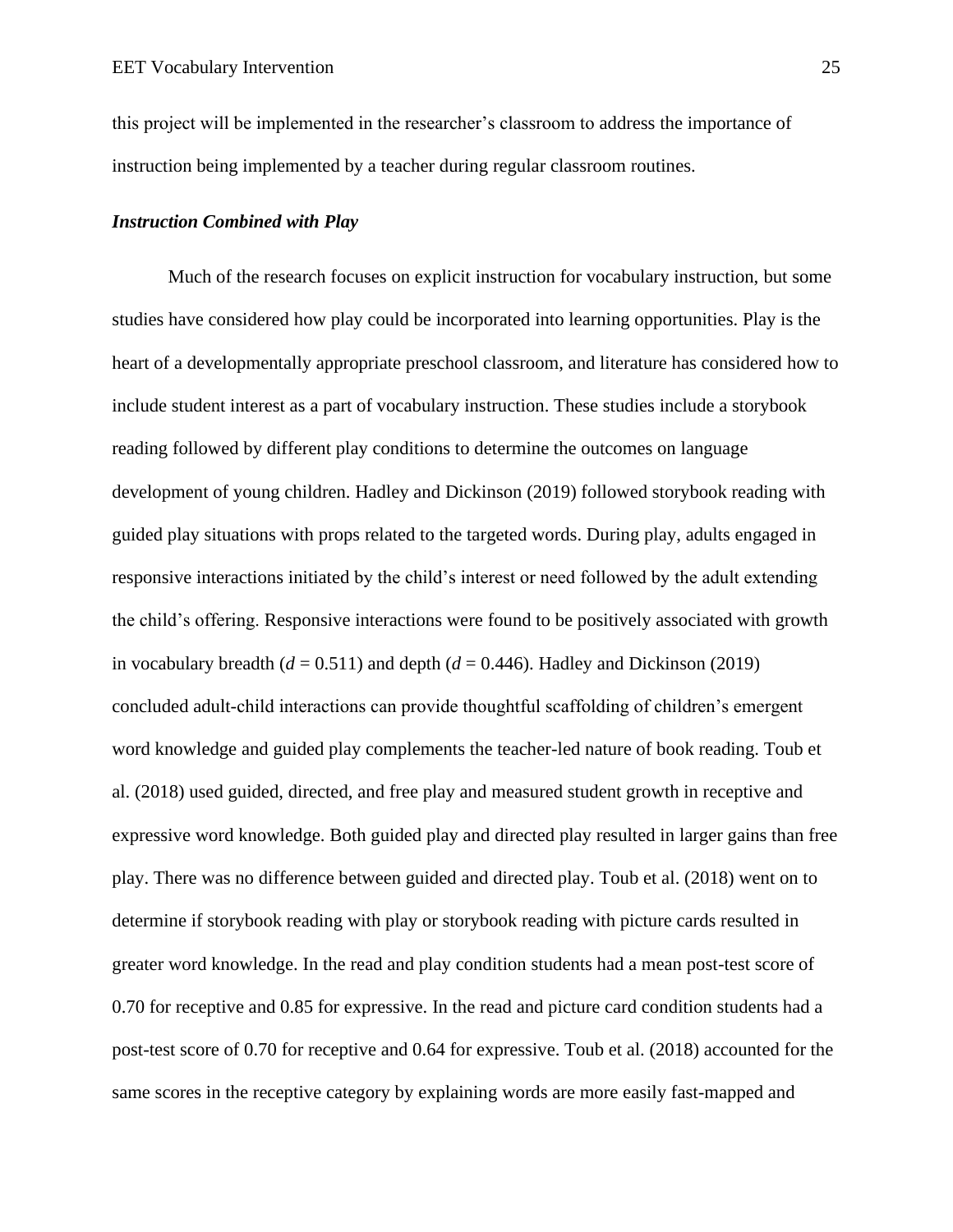therefore could be learned easily in either condition. The requirement of defining words in the expressive condition required depth of word knowledge which is a higher level of learning more supported by the play condition. Guided play provided for frequent exposures of words, included the child's interests, and provided an interactive and responsive environment with meaningful contexts. Guided play preserves the child-directedness of free play while incorporating the goaldirectedness of formal instruction (Toub et al., 2018). Although the current study focuses on explicit instruction and does not include a play condition, the methods are mindful of the teacherchild and child-child interactions needed to adequately scaffold new word learning.

#### <span id="page-26-0"></span>**Summary**

Examining literature shows a consensus in the importance of teaching word knowledge in the early childhood years, and a growing agreement for including depth of word knowledge in instruction. However, current instructional materials give little guidance to teachers who want to do a better job of teaching vocabulary to young students (Neuman et al., 2011). Existing literature focuses on storybook reading as the accepted intervention for teaching vocabulary. Research shows young children do learn words through listening to storybooks, but studies question whether incidental vocabulary exposure is substantial enough to support depth of word learning (Wright & Neuman, 2014). These studies are finding increased vocabulary development when instruction occurs in other classroom contexts such as social studies and science instruction (Wright & Neuman, 2014).

Action research in this project applies findings from literature to implement explicit instruction using the Expanding Expression Tool (EET) for vocabulary learning in preschool. Components of instruction will include depth of word knowledge and building of semantic networks through use of the EET descriptors. Young children are capable of significant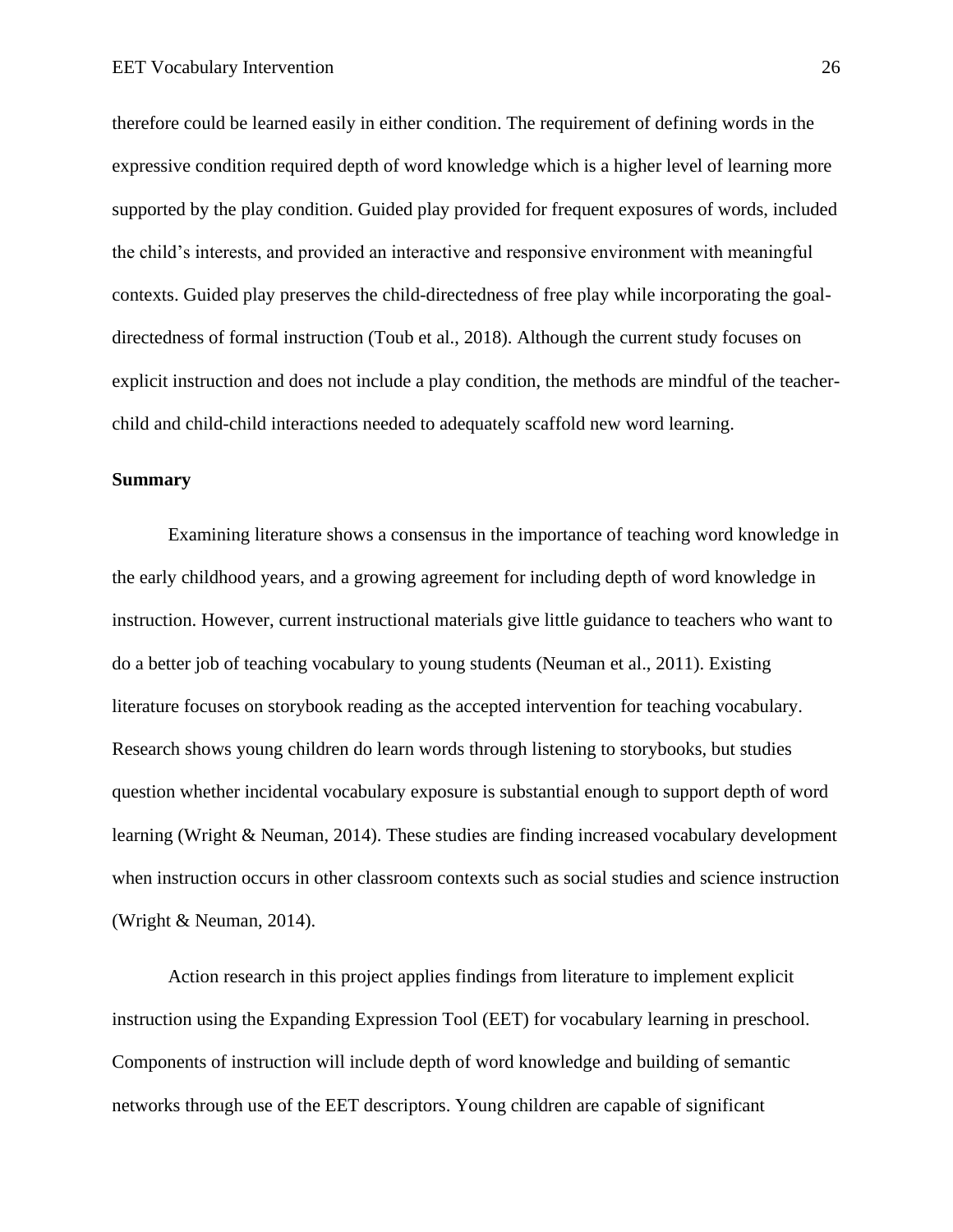improvements in the depth of their word knowledge in a relatively short amount of time, making depth a reasonable instructional goal for preschool classrooms (Hadley & Dickinson, 2019). Storybook reading is not required as part of EET instruction, which addresses a gap in literature by implementing a different approach for instruction. Instruction with the EET can be used in multiple contexts of the classroom while remaining in the scope of explicit instruction. These contexts include whole group, small group, and sharing (show and tell). There was no research found regarding sharing and vocabulary development, although sharing time promotes using decontextualized language, precise terminology, and language adjustments based on the audience (Barnes et al., 2016). Outcomes of this action research will provide a conclusion about the effects of vocabulary instruction using the EET in a preschool classroom setting.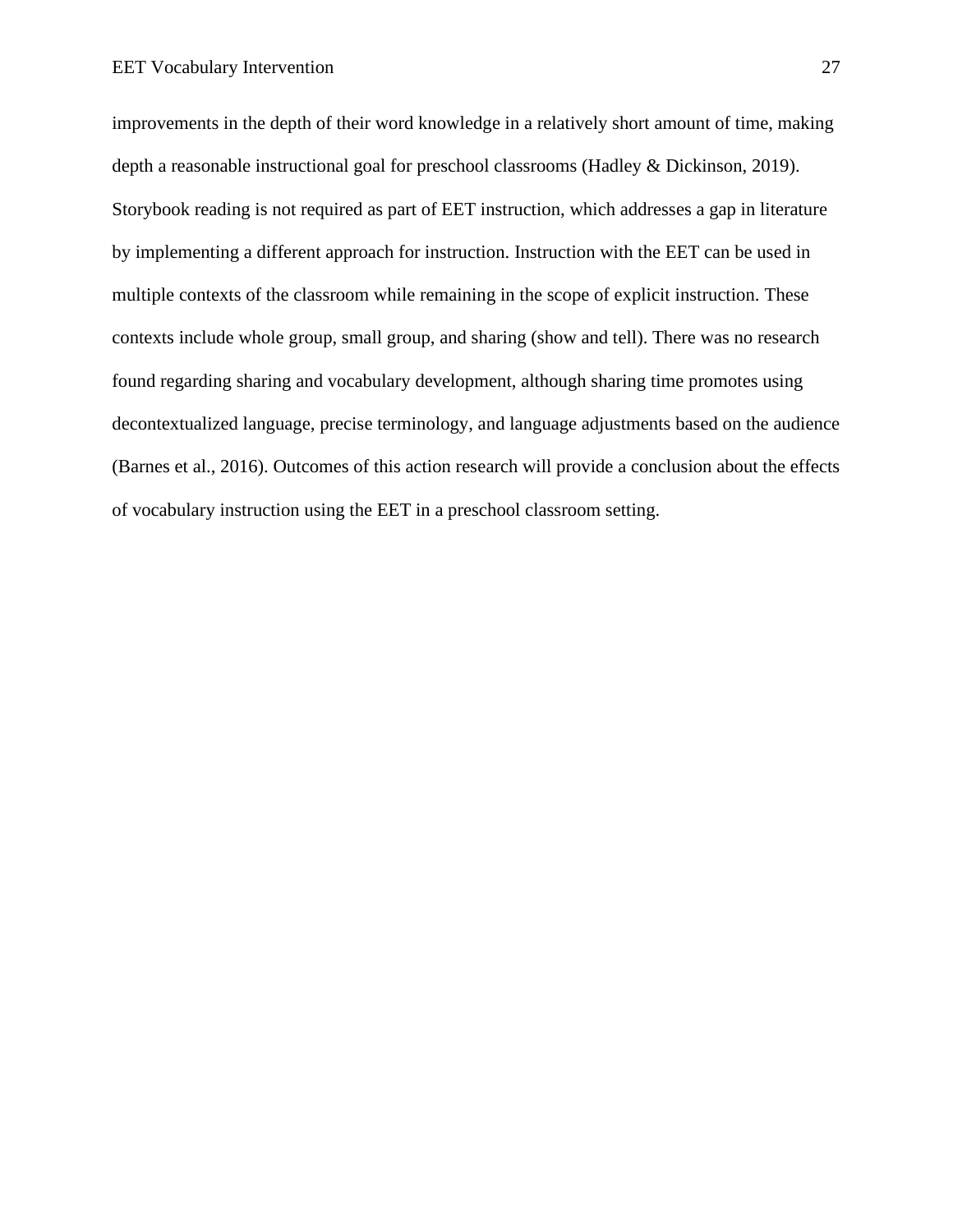#### **Methods**

#### <span id="page-28-1"></span><span id="page-28-0"></span>**Participants**

Research in this project aims to answer the question: How does instruction using the Expanding Expression Tool (EET) affect preschoolers' expressive language development? All intervention took place in the researcher's inclusive four-year-old classroom in Southeast Iowa. The classroom is part of a district preschool program, and all district classrooms are in one early childhood learning center. There are 18 students in the classroom. Two students receive special education services, and two additional students receive speech only services. Four students are dual language learners. Programs are full day serving students for six hours a day, five days a week. This classroom is funded by the state's Shared Visions grant which requires 80% of the students be identified as at risk due to socioeconomic factors. The classroom teacher is dually certified in early childhood and special education. There are two program paraprofessionals and one child specific paraprofessional in the classroom. All district classrooms are accredited through the Iowa Quality Preschool Program Standards and follow the Iowa Early Learning Standards.

All students in the classroom had the opportunity to participate in this research project. One student was excluded from data due to attendance. Confidentiality was maintained by assigning students a numerical identifier for data collection. This project was found to be exempt for IRB approval as it is being conducted in a common educational setting and involves normal educational practices. Students continued to receive all core instruction during the intervention and were not negatively impacted by the implementation of the EET instructional strategy. Parents were informed of the research project and consented to their child participating.

#### **Measures**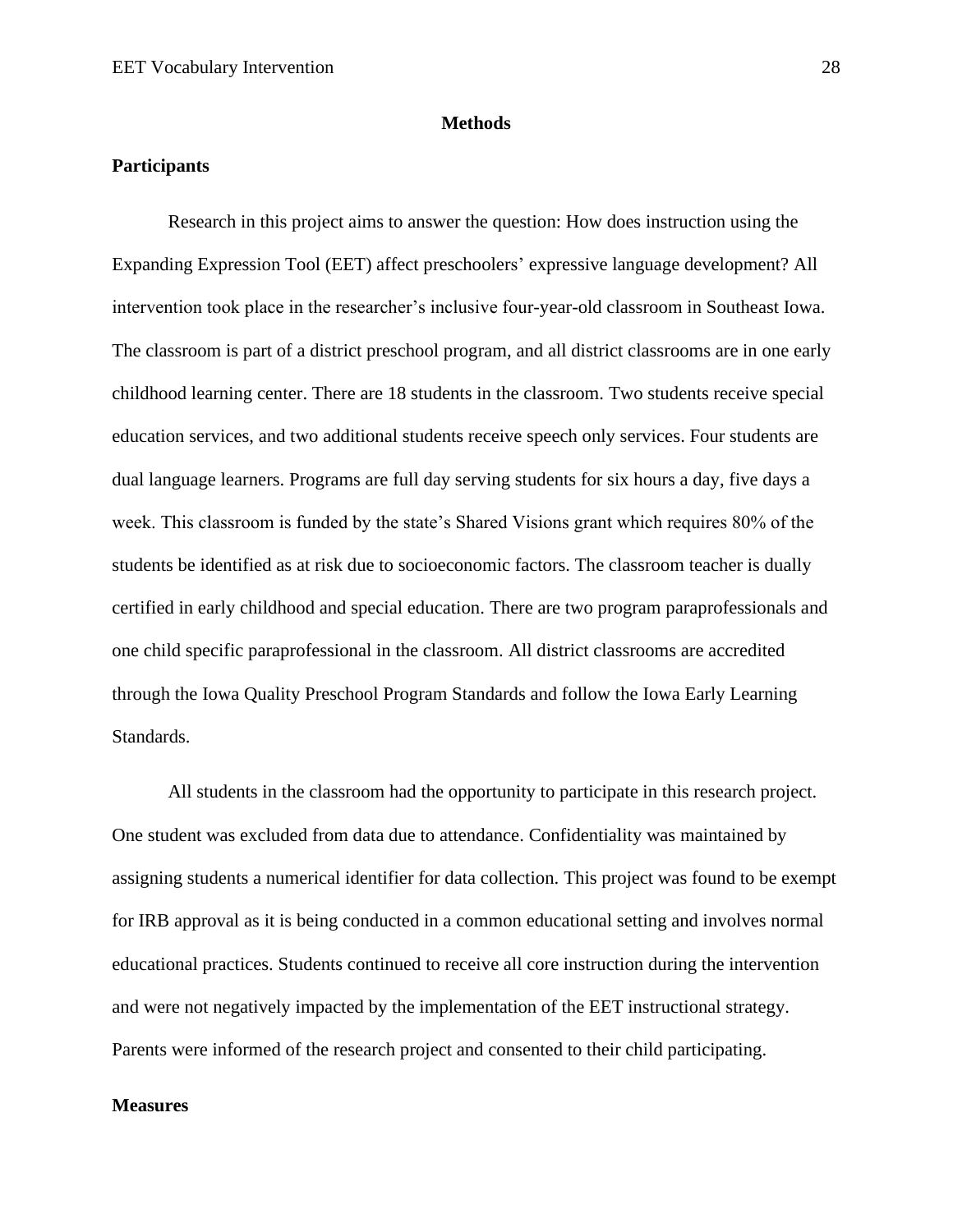This study's independent variable is instruction using the Expanding Expression Tool (EET) and the dependent variable is students' expressive language development. Students' expressive language development was measured using three instruments; Teaching Strategies GOLD, myIGDIs, and a teacher created EET descriptors assessment. Teaching Strategies GOLD is the primary assessment in the researcher's classroom and is administered three times a year. MyIGDIs is also administered three times a year as a literacy screener. The EET descriptors assessment was only used for the purposes of action research.

Teaching Strategies GOLD was the first measure and used objective 9a: Children use an expanding expressive vocabulary. To complete GOLD checkpoints, teachers record observations during natural classroom activities and score children along developmental bands. Teaching Strategies (2011) reports GOLD is an assessment system found to yield highly valid and reliable results. Teachers can use this observation-based assessment to make valid ratings of the developmental progress of children. GOLD has also established validity for students with special needs and students whose home language is not English.

The second measure used two subtests from myIGDIs, Picture Naming and Which One Doesn't Belong. Each subtest contains 15 items and students are scored in each subtest. Renaissance Learning (2021), the parent company of myIGDIs, reports myIGDIs are based on two decades of research into effective measurement practices for describing children's trajectories of development. MyIGDIs have been evaluated empirically in multiple studies focusing on its use in preschool programs. MyIGDIs has not established reliability or validity for its use with students receiving special education services or dual language learners.

Instruction and assessment were connected in the third measure by using the EET descriptors assessment created by the researcher. This measure used pictures of objects and a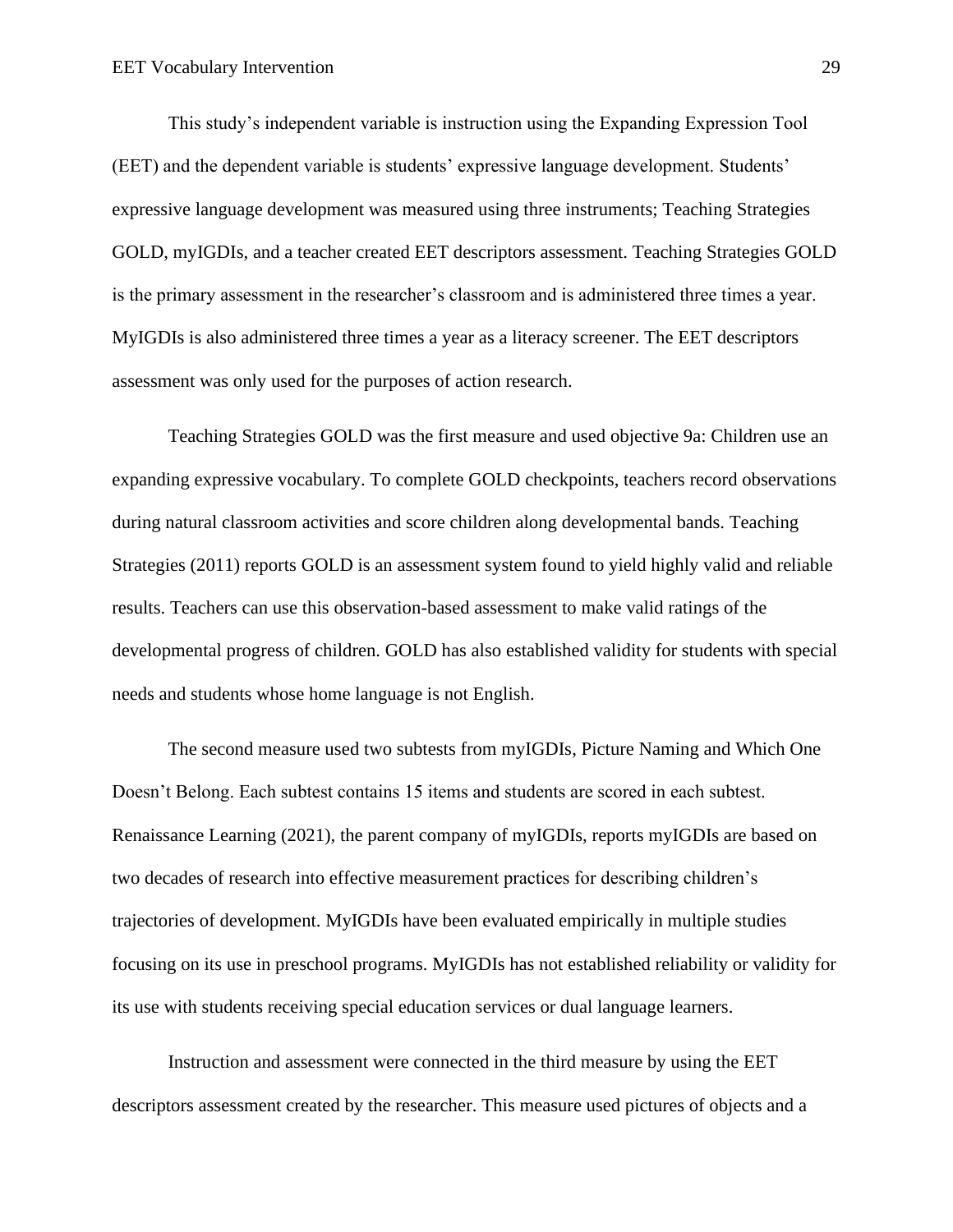checklist with the seven descriptors from the EET. Student answers were recorded on the checklist. These descriptors are which group is the item in, what do you do with the item, what does it look like, what is it made of, what are its parts, where does it come from, and what else do you know. Due to the design of this measure, validity and reliability could not be established.

Data collected from all measures was represented quantitatively in a pre and post-test design. Baseline assessments of GOLD, myIGDIs, and the EET descriptors checklist were administered by the end of November of 2021. Post-test administration occurred six weeks after the intervention began in January 2022. Mean scores and standard deviations were determined using the pre and post-test scores of GOLD Objective 9a, myIGDIS Picture Naming and Which One Doesn't Belong, and the EET descriptors assessment. A dependent samples t-test was used for each assessment to determine significance of the findings. Statistical analysis was completed using data analysis tools within Excel.

#### **Procedures**

Intervention took place over 6 weeks from January to February 2022. Students had received previous instruction with the EET during large group in the Fall of 2021. Instruction focused on introducing the descriptors for each sphere on the EET. Seven spheres make up the EET and are designed to represent a caterpillar. The green sphere means what group is the item in, blue means what do you do with it, white with an eye means what does it look like, wood means what is it made of, pink means what are its parts, white means where does it come from, and orange is what else do you know. Instruction took place once a week and was teacher directed.

In January 2022, instruction was expanded to incorporate additional explicit instructional opportunities using the EET. Instruction was given during large group, small group, and sharing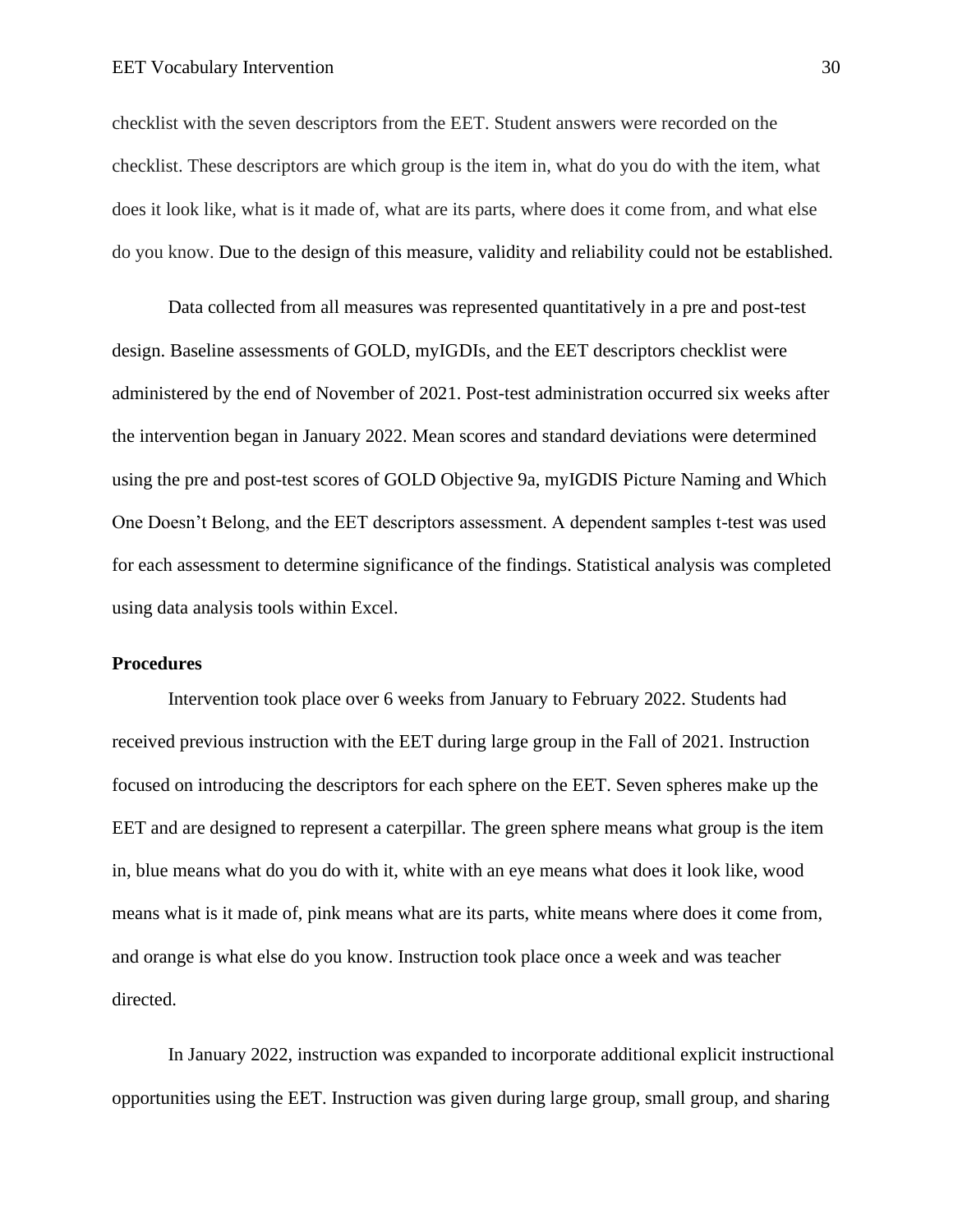(show and tell) to include more classroom contexts. Large group instruction was modified to focus on student directed use of the EET. Students worked in partners with their own EET's to describe pictures or objects. Students became leaders of instruction by giving EET descriptor clues for other students to guess a picture or item. Small group instruction using the EET also occurred once a week. Small group instruction was intentionally planned based on observations of students during large group which revealed parts of the EET needing more attention. During small groups students used dice, and whichever color was rolled indicated what part of the EET would be targeted for describing an object. Journal prompts were used to elicit more opportunities for describing groups, what objects look like, and what objects are made of. Sharing (show and tell) was incorporated as an instructional opportunity for using the EET. During sharing, students used the EET to talk about a toy, picture, book, or game from home. Teacher support was available as students needed. Students also began asking each other when they forgot what a sphere of the EET represented. Anecdotal observations of student use of the EET were taken during sharing. These three instructional contexts provided students opportunities to expand their use of the EET while maintaining the focus of using explicit vocabulary instruction for expressive language development.

#### <span id="page-31-0"></span>**Data Collection**

Quantitative data was collected for this research project. Assessments used were Teaching Strategies GOLD Objective 9a: Uses an expanding expressive vocabulary, myIGDIS Picture Naming and Which One Doesn't Belong subtests, and the EET descriptors assessment created by the researcher. Baseline data was collected in the Fall of 2021. Instruction for the study began in January 2022 and data was collected after six weeks of instruction in February 2022. Data for GOLD and myIGDIs are stored within each assessment's online system and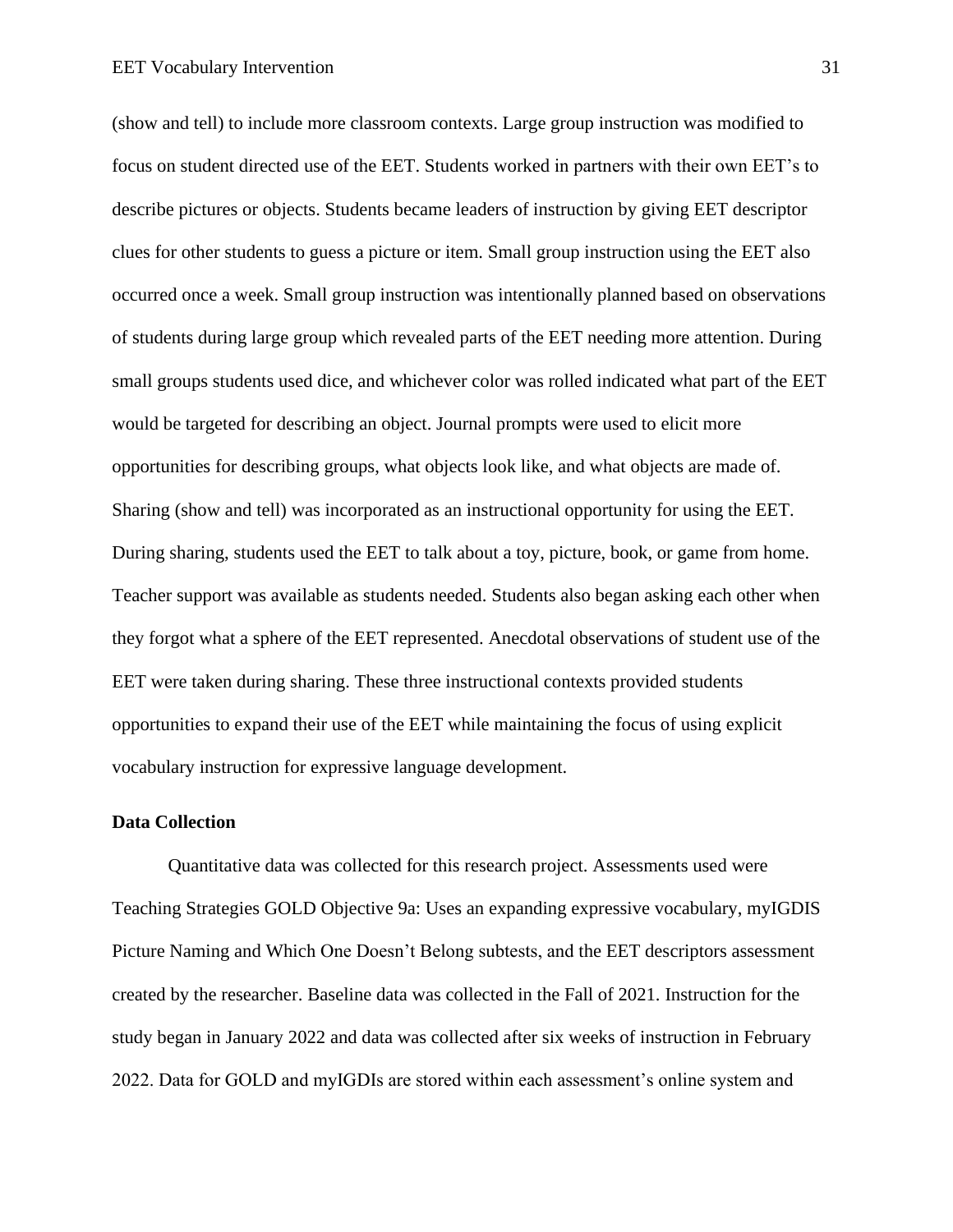scores specific to this study were recorded in an Excel file. Scores for the EET descriptors assessment were taken on a paper copy and recorded in the Excel file. Students were given numerical identifiers in the Excel file to maintain confidentiality.

 Teaching Strategies GOLD uses anecdotal assessment to score students along a developmental continuum. Observations of students' language use were taken from September through November and finalized ratings were assigned for students during November for the Fall checkpoint. Students are expected to score between 5-7 on objective 9a. Level 4 is described as naming familiar people, animals, and objects, and Level 6 is described as telling the use of many familiar items. An odd number score denotes the skill is emerging. Intervention scores for this study were included in the Winter checkpoint starting in December 2021 and finalized in February 2022.

Baseline data for the myIGDIs literacy screener was taken in September 2021 using the IPad administration format. Picture Naming contains 15 pictures and students are asked to verbally label the picture. Responses are scored as correct, incorrect, or no response. Which One Doesn't Belong has 15 items showing three pictures and students are asked to select the differing picture. An example is cat, key, dog. Students select the key as not belonging. Students are scored as correct or incorrect. Both subtests use scaled scores, and student progress is shown as green (strong progress), orange (more information needed), and red (at-risk progress). Readministration of this assessment took place in February 2022.

The EET descriptors assessment was first administered in November 2021. Students were presented with a picture (hamburger) and asked to use the EET to tell about the item. Students were scored from 0-7 based on how many descriptors from the EET were included in their sample. This assessment was readministered in February 2022 using the same administration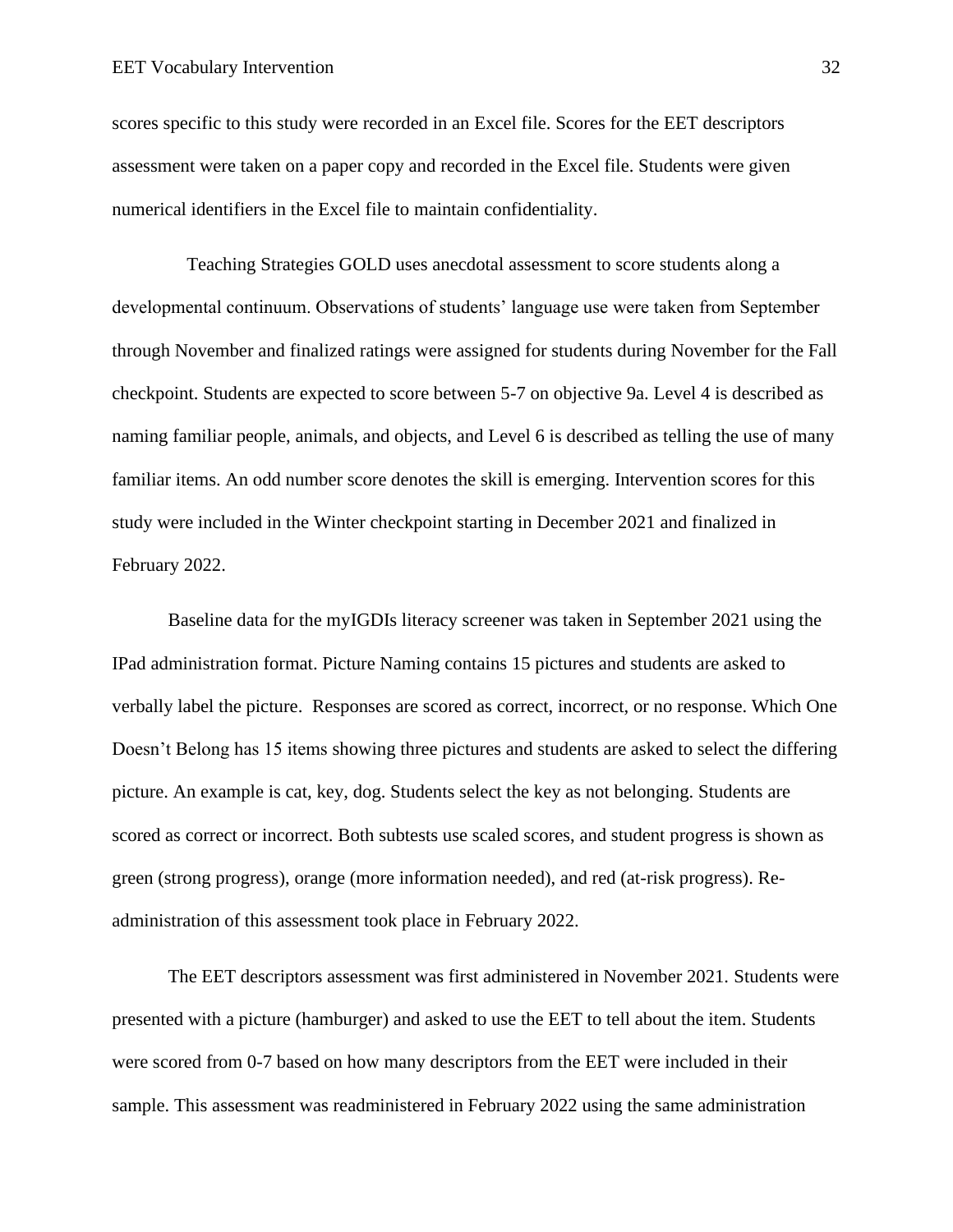procedure with a different pictured item (pizza). During both administrations students were allowed to answer in their home language or use assistive communication devices.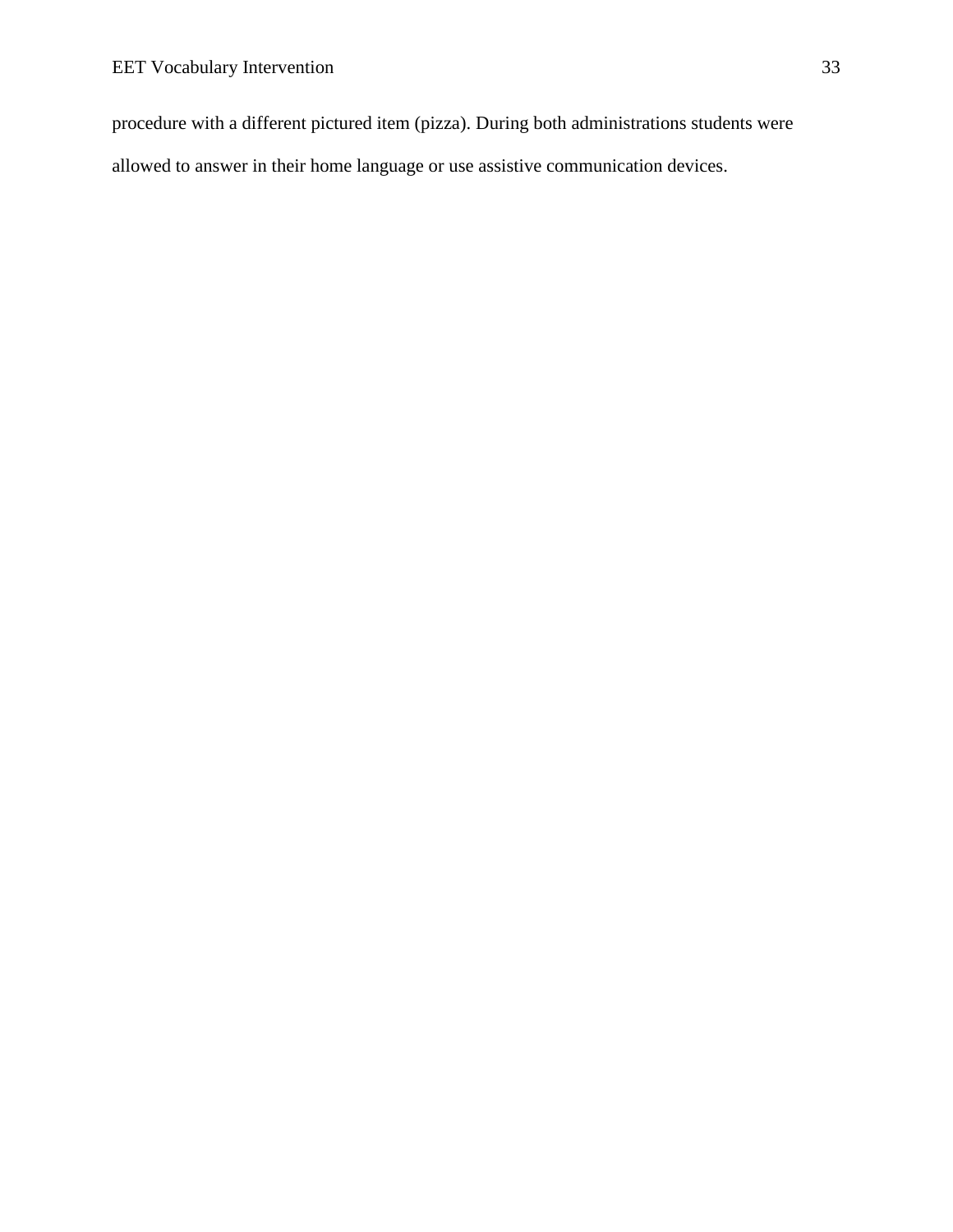#### **Findings**

#### <span id="page-34-1"></span><span id="page-34-0"></span>**Data Analysis**

All students in the class received instruction using the Expanding Expression Tool (EET) during the study. One student's scores were excluded due to attendance, resulting in 17 out of 18 student scores being reported. GOLD anecdotal observations were collected throughout the six weeks to determine a final checkpoint rating. MyIGDIs subtests were given to students on different days and were completed within the same week for all students. The EET assessment was completed within two days for all students. This study seeks to answer the question: How does instruction using the Expanding Expression Tool (EET) affect preschoolers' expressive language development? All scores from the three measures were analyzed to determine outcomes for this question.

GOLD objective 9a: Uses an expanding and expressive vocabulary showed all students maintained or improved their checkpoint score from Fall to Winter administration. Students were rated on developmental bands, with an expected score of 5-7. Level 6 requires students to tell the use of familiar objects. Student scores ranged from 2-6 in the Fall and 3-7 in the Winter. The mean score in Fall was 5.35 and the Winter mean score was 5.76. Figure 1 shows the mean scores for GOLD objective 9a before and after instruction. A dependent groups *t* test showed there was a statistically significant difference between Fall ( $M = 5.35$ ,  $SD = 1.11$ ) and Winter ( $M$  $= 5.76$ , *SD* = .97),  $t(16) = -3.35$ ,  $p < .05$ .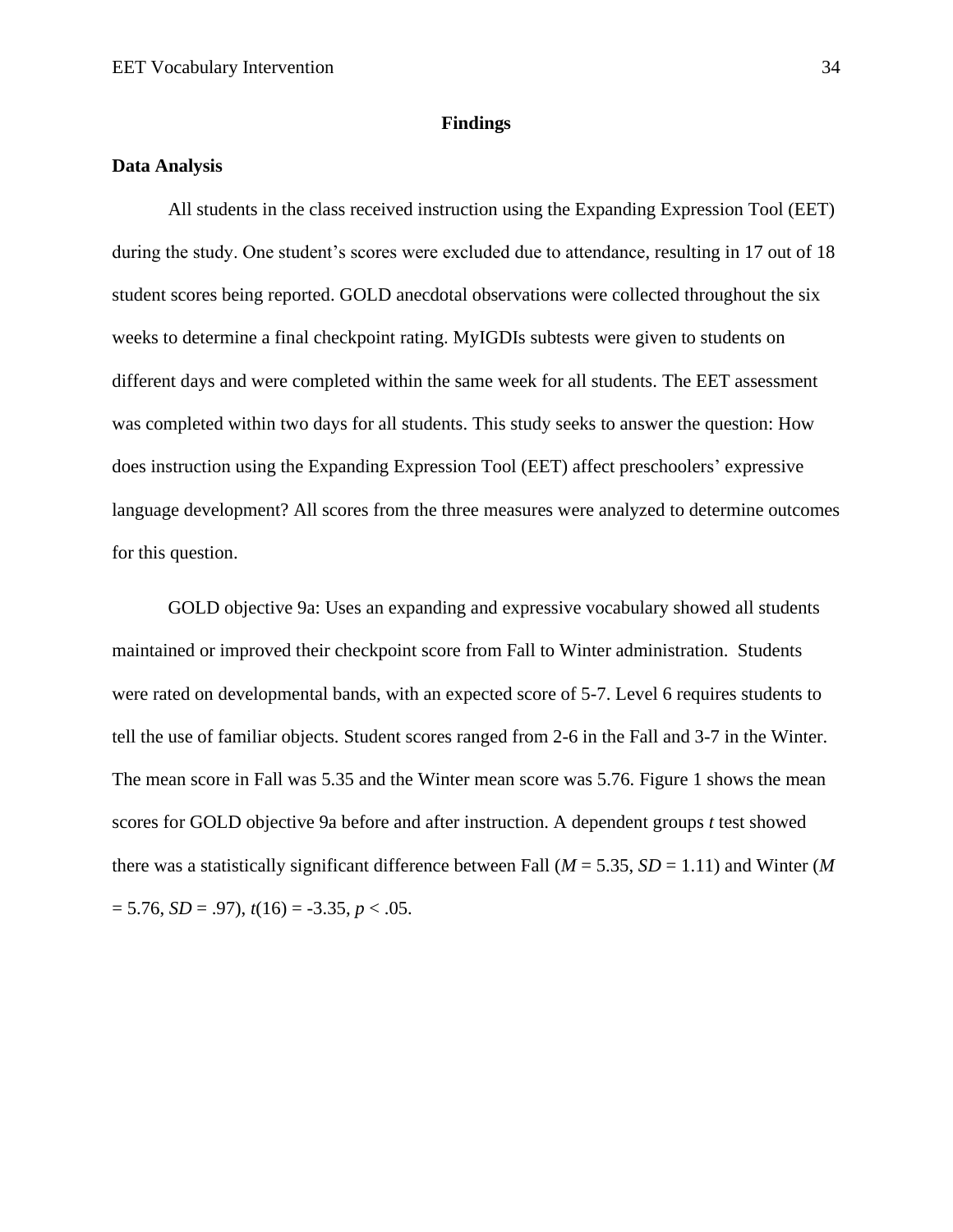### EET Vocabulary Intervention 35

## <span id="page-35-0"></span>**Figure 1**

*GOLD Objective 9a at Fall and Winter Checkpoint Bar Graph*



\_\_\_\_\_\_\_\_\_\_\_\_\_\_\_\_\_\_\_\_\_\_\_\_\_\_\_\_\_\_\_\_\_\_\_\_\_\_\_\_\_\_\_\_\_\_\_\_\_\_\_\_\_\_\_\_\_\_\_\_\_\_\_\_\_\_\_\_\_\_\_\_\_\_\_\_\_\_

Checkpoint Season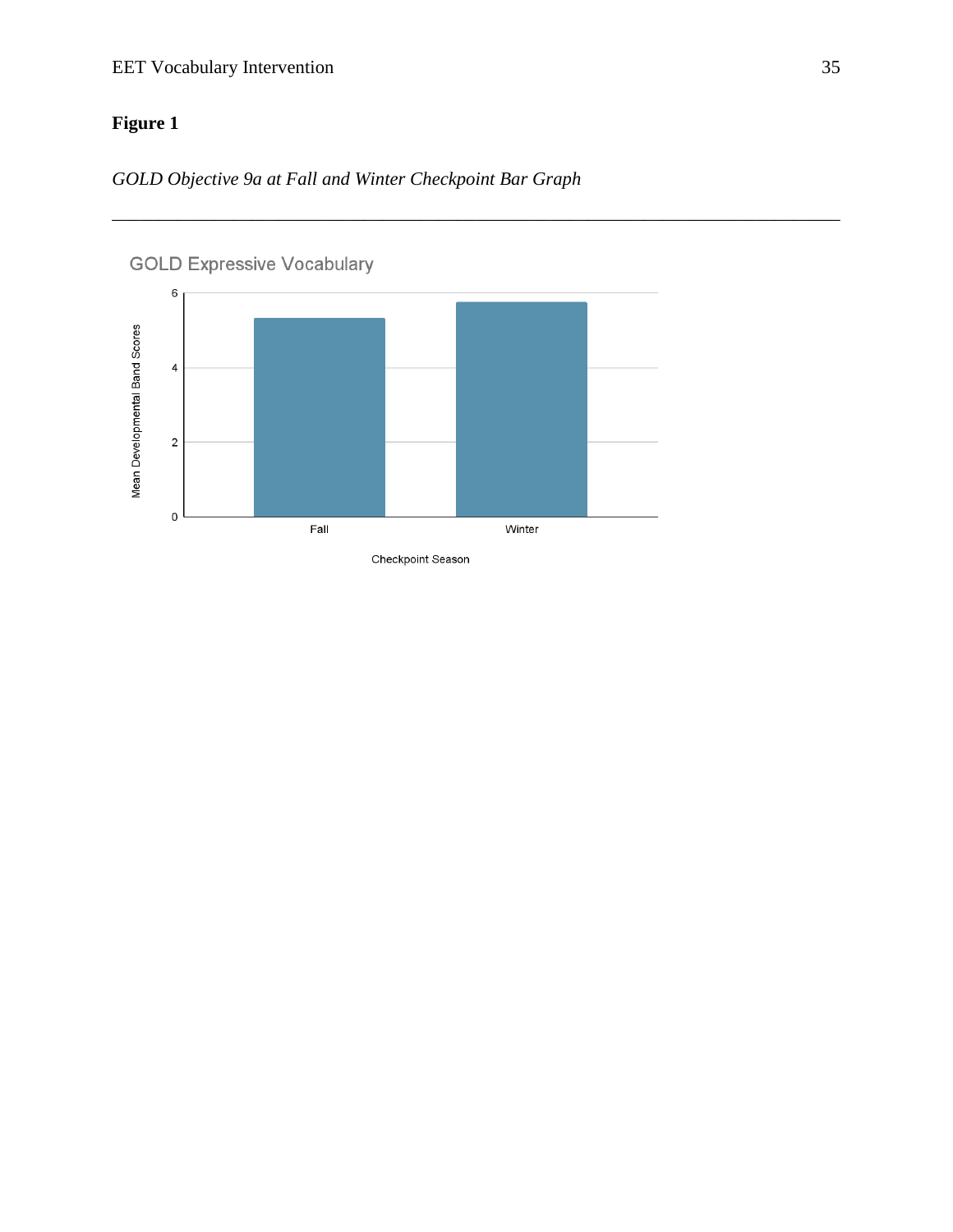Two subtests of myIGDIs, Picture Naming and Which One Doesn't Belong, showed varying results for students. Fourteen out of seventeen students maintained or improved their scores on the picture naming subtest from Fall to Winter, two students' scores decreased from Fall to Winter, and one student discontinued during both administrations due to not correctly answering the sample questions. This was represented as a 0 in data. Figure 2 shows the mean scores on the picture naming subtest for the Fall and Winter administrations. Students had a mean score of 45.29 in the Fall and 46.35 in the Winter. A dependent groups *t* test showed a statistically significant difference between Fall ( $M = 45.29$ ,  $SD = 11.96$ ) and Winter ( $M = 46.35$ ,  $SD = 12.21$ ,  $t(16) = -3.36$ ,  $p < .05$ . Student mean scores on the Which One Doesn't Belong Subtest are represented on Figure 3. Eleven out of seventeen students maintained or improved their scores from Fall to Winter and four students had decreasing scores. Five students discontinued during the Fall due to not correctly answering sample questions, and two of these five students also discontinued in the Winter. These scores were represented as a 0 in data. The mean student score in the Fall was 36.47 and the Winter mean score was 46.18. A dependent groups *t* test showed there was not a statistically significant difference between Fall (*M* = 36.47, *SD* = 24.60) and Winter (*M* = 46.18, *SD* = 17.90),  $t(16)$  = -2.06,  $p > .05$ . It is worth noting the actual *p* score was .056 which puts it on the margin of being considered statistically significant. Future considerations should look at how this subtest can be used to effectively assess preschoolers' vocabulary development.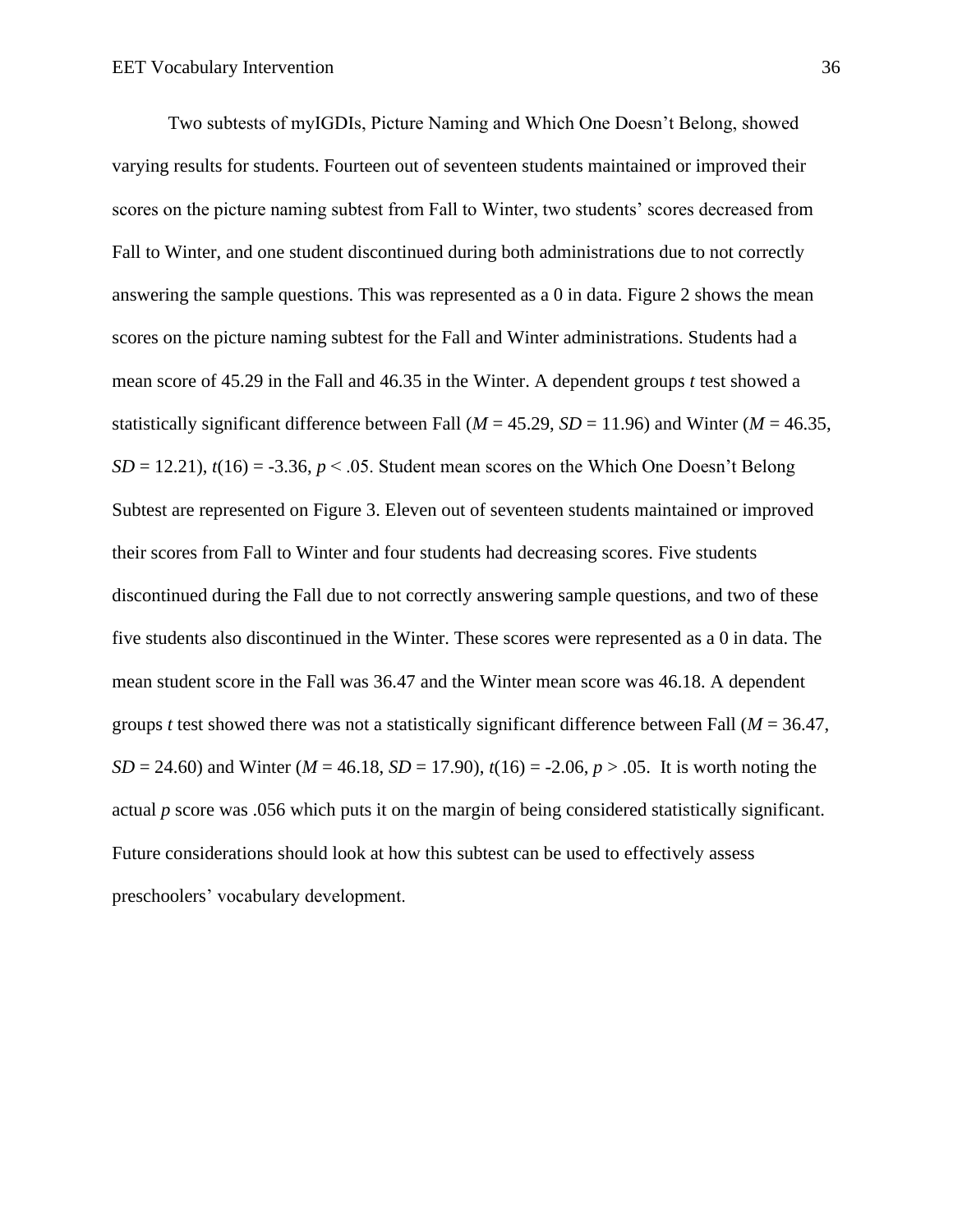#### EET Vocabulary Intervention 37

### <span id="page-37-0"></span>**Figure 2**



\_\_\_\_\_\_\_\_\_\_\_\_\_\_\_\_\_\_\_\_\_\_\_\_\_\_\_\_\_\_\_\_\_\_\_\_\_\_\_\_\_\_\_\_\_\_\_\_\_\_\_\_\_\_\_\_\_\_\_\_\_\_\_\_\_\_\_\_\_\_\_\_\_\_\_\_\_\_



### <span id="page-37-1"></span>**Figure 3**

*Which One Doesn't Belong at Fall and Winter Administration Bar Graph*

\_\_\_\_\_\_\_\_\_\_\_\_\_\_\_\_\_\_\_\_\_\_\_\_\_\_\_\_\_\_\_\_\_\_\_\_\_\_\_\_\_\_\_\_\_\_\_\_\_\_\_\_\_\_\_\_\_\_\_\_\_\_\_\_\_\_\_\_\_\_\_\_\_\_\_\_\_\_



Administration Season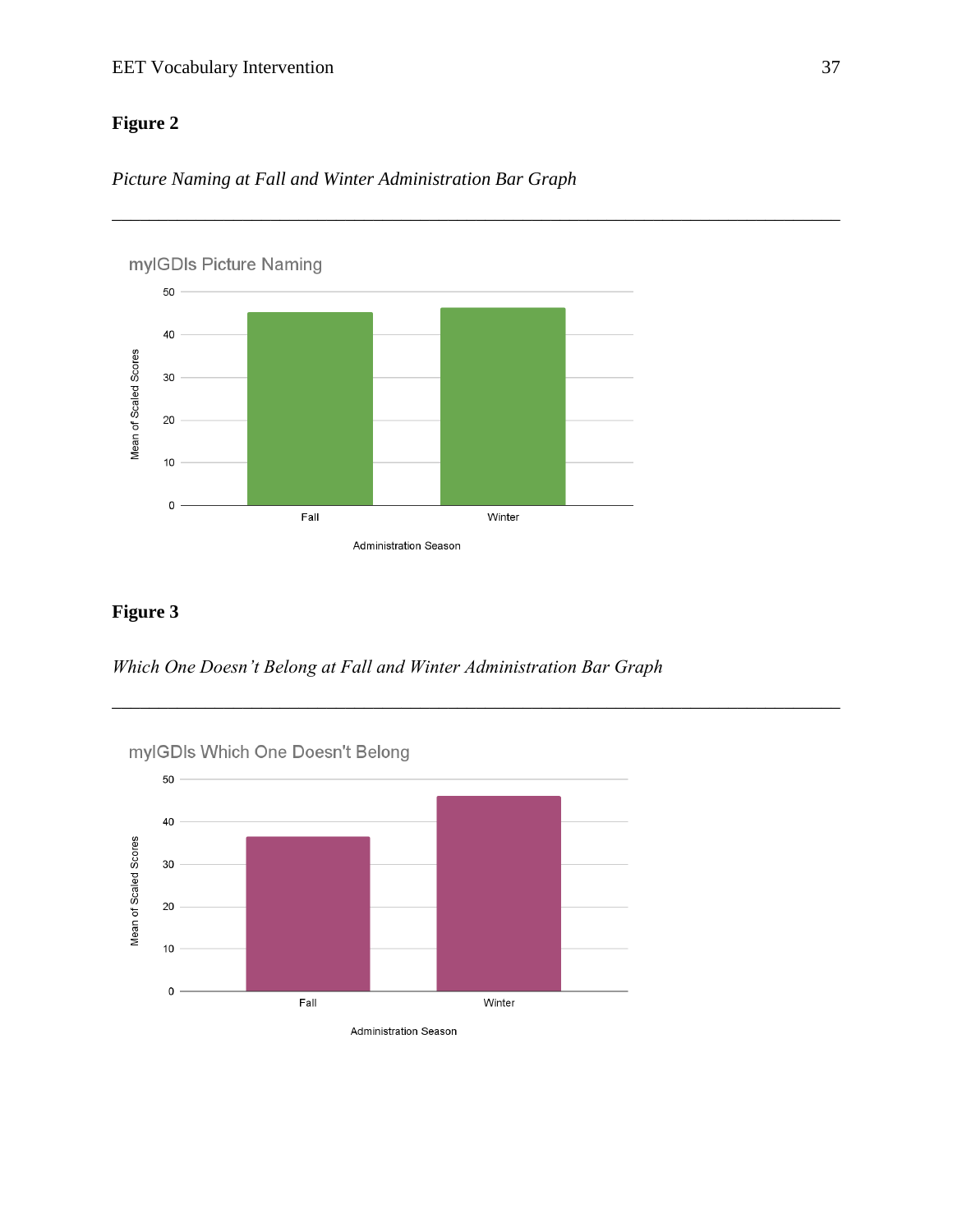The EET descriptors assessment showed an improvement in scores for sixteen out of seventeen students. A student who uses an alternative communication device did not increase in scores. Communication boards related to the EET were created for the device, but the student is still exploring all boards and uses adult modeling and prompting to use the device functionally. On the pre-test administration students had a mean score of 1.12. On the post-test administration students had a mean score of 3.88. These scores are represented in Figure 4. On the pre-test, using a picture of a hamburger, students were most able to identify parts of the picture object (12 students). On the post-test, using a picture of a pizza, students were most able to identify the group (9 students), what you do with it (12 students), the parts (15 students), and where you get the item (11 students). Students were less able to identify what an item looks like (6 students), what it is made of (4 students), or other information about the item (8 students). See Figure 5 for pre and post-test comparisons for each descriptor of the EET. A dependent groups *t* test showed there was a statistically significant difference between Pre-Test ( $M = 1.12$ ,  $SD = 0.78$ ) and Post-Test ( $M = 3.88$ ,  $SD = 1.87$ ),  $t(16) = -6.26$ ,  $p < .05$ .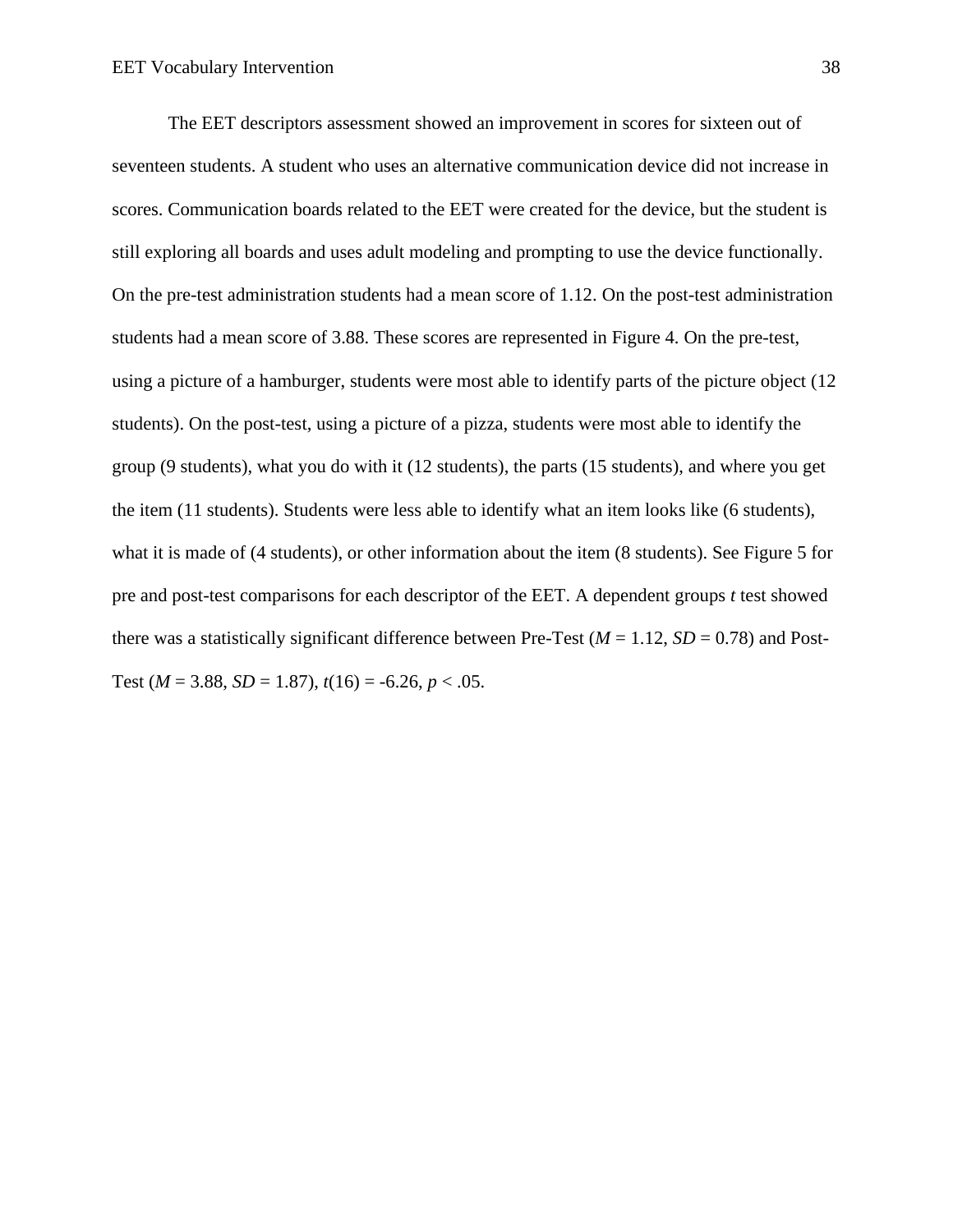#### EET Vocabulary Intervention 39

### <span id="page-39-0"></span>**Figure 4**





\_\_\_\_\_\_\_\_\_\_\_\_\_\_\_\_\_\_\_\_\_\_\_\_\_\_\_\_\_\_\_\_\_\_\_\_\_\_\_\_\_\_\_\_\_\_\_\_\_\_\_\_\_\_\_\_\_\_\_\_\_\_\_\_\_\_\_\_\_\_\_\_\_\_\_\_\_\_

\_\_\_\_\_\_\_\_\_\_\_\_\_\_\_\_\_\_\_\_\_\_\_\_\_\_\_\_\_\_\_\_\_\_\_\_\_\_\_\_\_\_\_\_\_\_\_\_\_\_\_\_\_\_\_\_\_\_\_\_\_\_\_\_\_\_\_\_\_\_\_\_\_\_\_\_\_\_

### <span id="page-39-1"></span>**Figure 5**

*EET Assessment by Descriptors Pre and Post-Test Bar Graph*

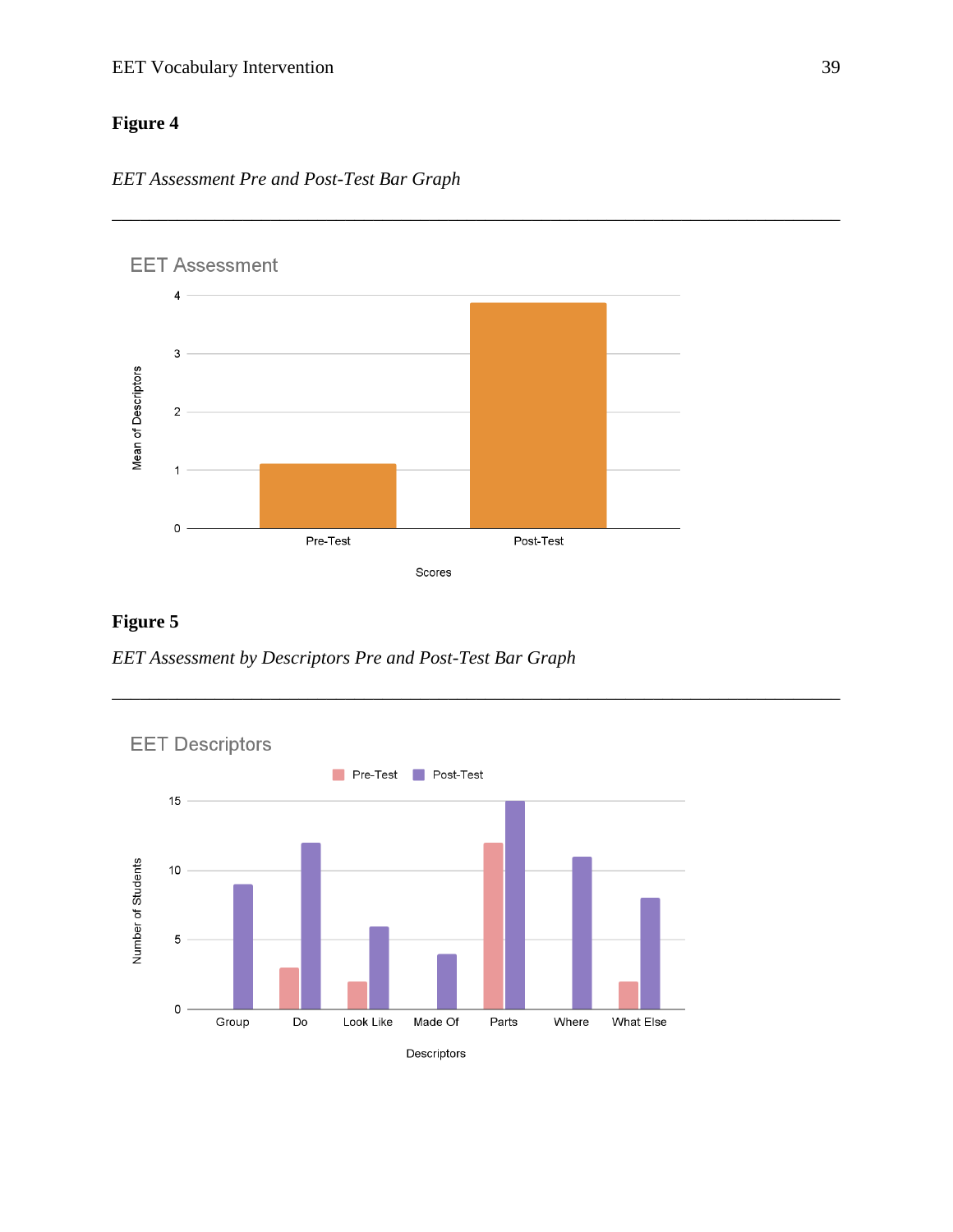#### **Discussion**

#### <span id="page-40-1"></span><span id="page-40-0"></span>**Summary of Major Findings**

Outcomes of the action research show explicit instruction using the Expanding Expression Tool (EET) is successful in improving preschooler's expressive language. The EET assessment showed 94% of students made growth during the study. Students had a mean increase of 2.76 descriptors during the study. Descriptors of group, what do you do with the item, parts, and where does the item come from had the largest growth from pre-test to post-test. These findings align with Hadley et al. (2016) in showing function, perceptual qualities, and categorization are semantic units most readily learned by young children. Hadley et al. (2016) did not use a semantic unit for "where" in their work. Hoffman et al. (2014) and Hadley and Dickinson (2020) advocated for the use of standardized and researcher created assessments to measure vocabulary growth. This study used both types of measures, but like Hadley and Dickinson (2020) found the teacher-researcher created assessment provided more sensitive information about the quality of children's word knowledge.

Outcomes of this study implicate various stakeholders in continued use of the Expanding Expression Tool (EET) as an instructional strategy. Explicit instruction was given using the EET in multiple classroom contexts including large group, small group and sharing (show and tell). Teacher knowledge of the EET and observations were key in adjusting instruction as students made progress or needed more instruction on specific descriptors. Students gained independence in using the EET demonstrating use of the descriptors in paired groups and to describe items from home during sharing. Findings are positive for continued use of the EET in the researcher's own classroom. Outcomes are also positive for considering expanding EET instruction into other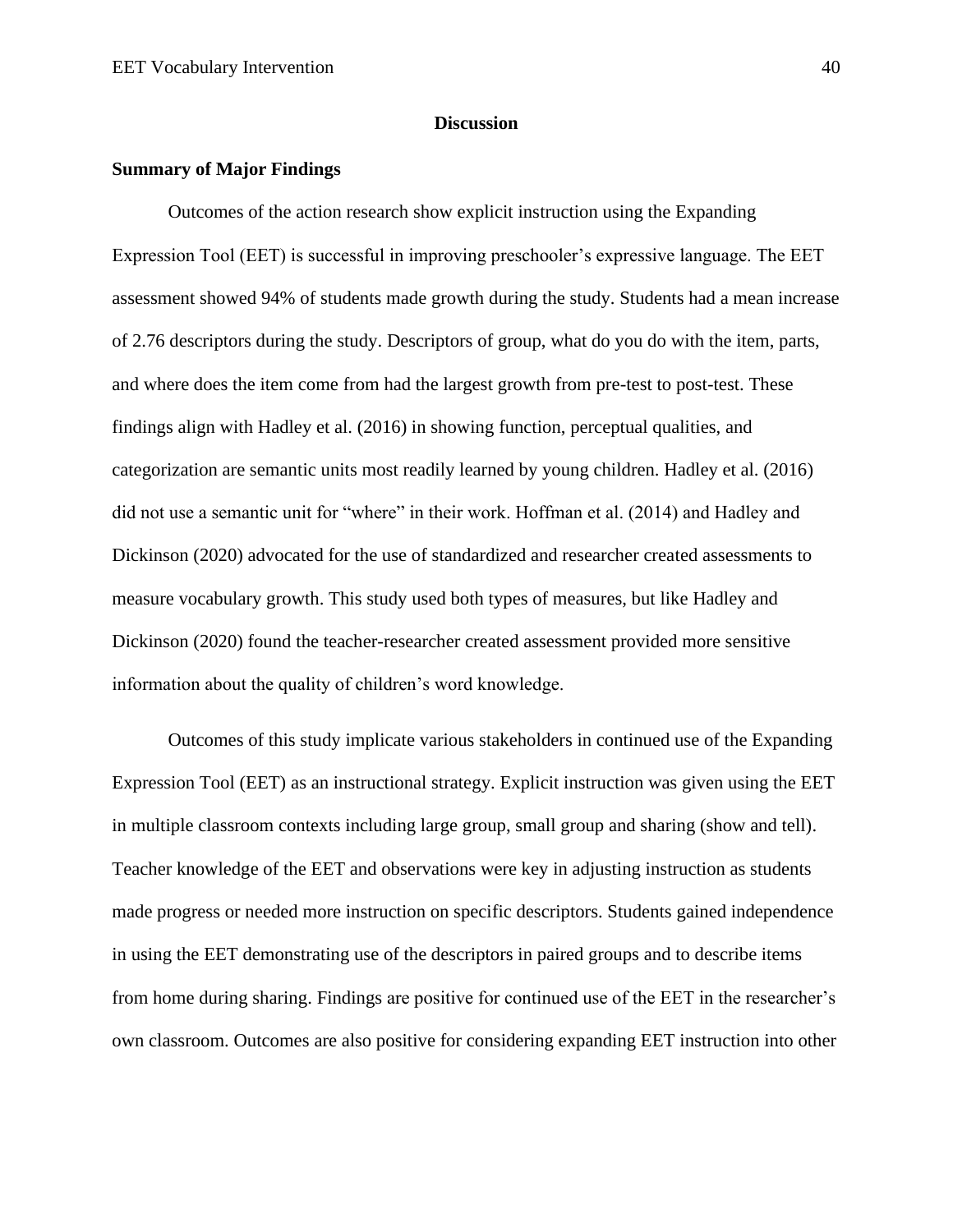classrooms at the researcher's site. Stakeholders including the building administrator, instructional coach, and other teachers will determine next steps of this expansion.

#### <span id="page-41-0"></span>**Limitations of the Study**

This study was limited by the small sample size of eighteen students. Classroom funding also requires 80% of students be identified as at risk due to socioeconomic factors which could limit the replication of this study in other settings. Eight students in the classroom need additional services or support related to social emotional and/or behavioral needs. Length of instructional lessons and types of instruction that could be used were limited by these needs. Instruction was given weekly in large group, small group, and during sharing. During the time frame of the study, seven students missed between three and ten days due to COVID-19 protocols. This limited their access to instruction and could impact data in the study.

There were limits in the use of the myIGDIs subtests for assessments. Picture Naming and Which One Doesn't Belong both have two sample questions. If students do not answer these questions correctly after prompting the subtest is discontinued. A score of 0 was used to represent those students but it is not an equivocal score to the scaled scores of students who completed the subtests. This limit could be addressed by using the items correct instead of scaled scores or not including students who discontinue in the assessment in the data.

#### <span id="page-41-1"></span>**Further Study**

Next steps include implementing instruction using the Expanding Expression Tool (EET) in other preschool classrooms at the researcher's teaching site. Results will be shared and plans for implementation will be developed by building leaders. Implementation in other classrooms will allow for outcomes of this study's question to be addressed with differing populations of students and general classroom makeups. Four-year-old classrooms will be the focus of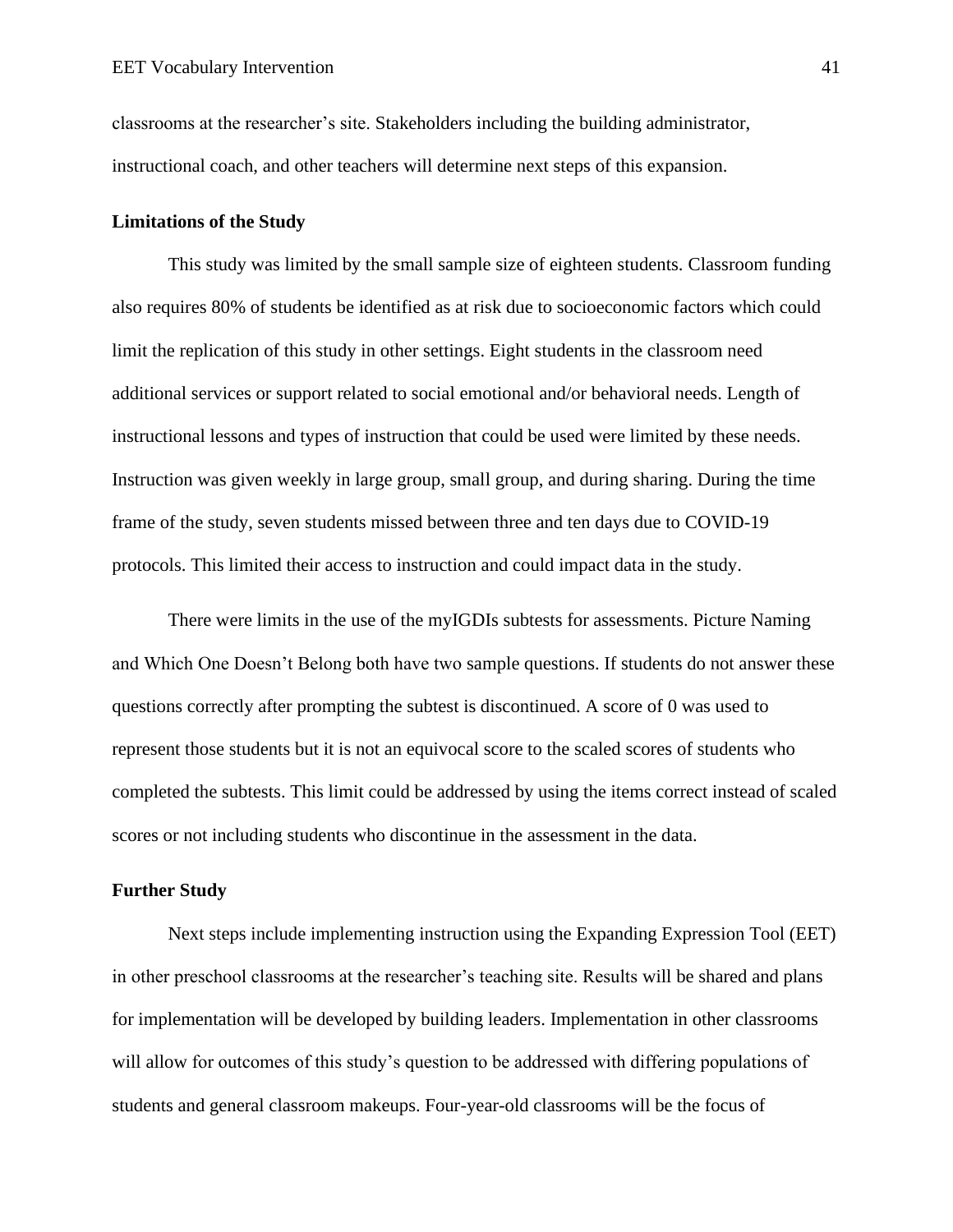expanding instruction. A future action research project could focus on how instruction can be adapted for implementation in three-year-old classrooms.

Another future step will be expanding instruction into unstructured classroom contexts. This study focused on the use of explicit instruction in the classroom. Other contexts such as centers, mealtimes, and transitions could offer different opportunities to support use of the EET. Dwyer and Harbaugh (2020) found little support for vocabulary during these times, with 0.08 instances during centers, 0.08 instances during snack, and 0.03 instances during transitions. Teachers would need additional training on how to effectively use the EET during unstructured times when interactions cannot be planned of time. These contexts may require more qualitative observations and data as part of the study to capture the unplanned responsiveness required during these times.

As EET instruction is expanded to other classrooms and contexts, how to appropriately assess students' language progress will need to be determined. The EET descriptors assessment used was able to show gains in descriptors used. However, it did not reflect sensitivity in the quality of descriptors used by students. For example, a student may list one part of an object while another student listed five parts. Both students received one point on the current assessment. A hierarchical assessment could be developed to address the qualities of word knowledge used by students. A future study using a hierarchical assessment could show if smaller amounts of growth are reflected and relate those findings to data-based instructional decisions.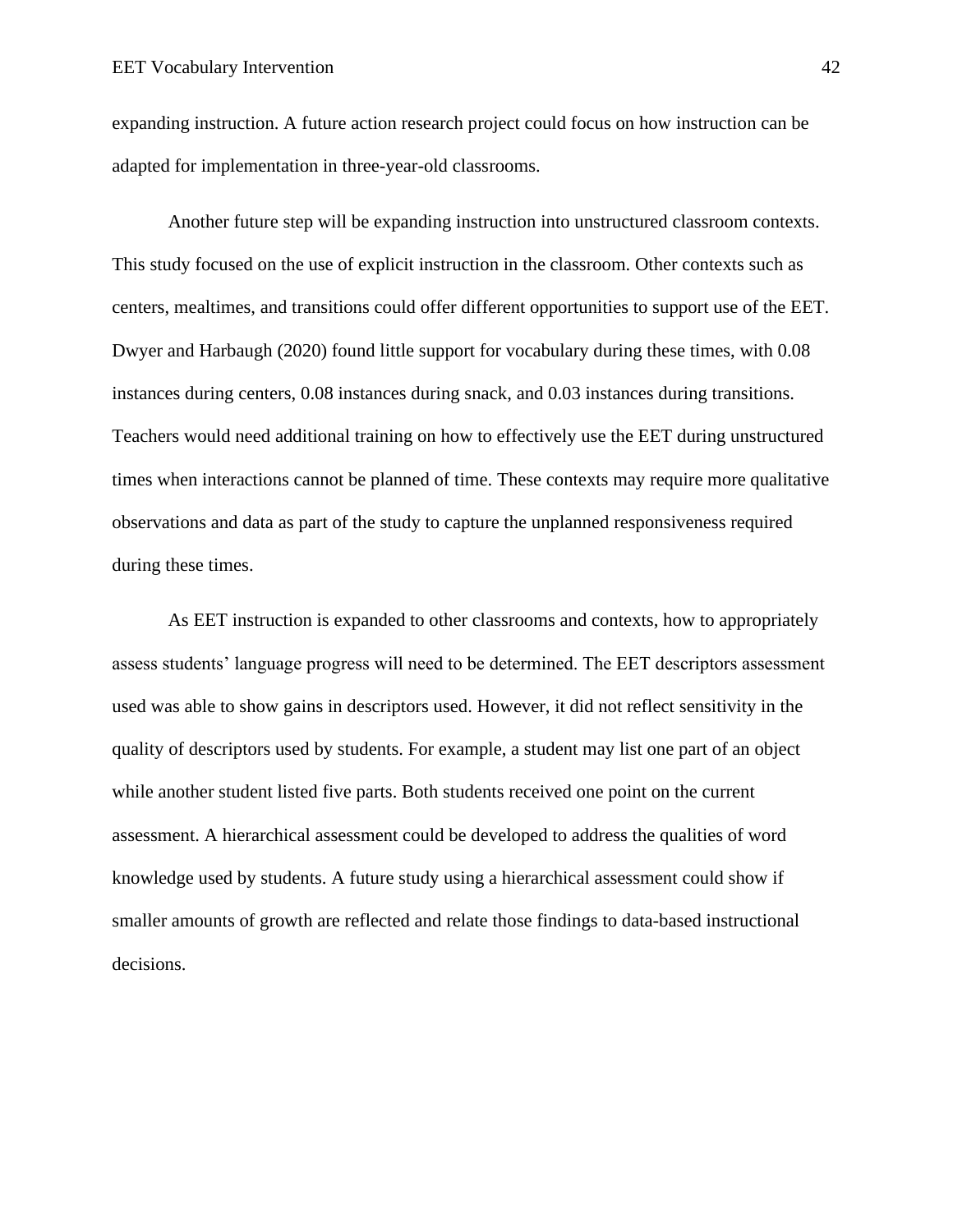#### **Conclusion**

<span id="page-43-0"></span>Use of the Expanding Expression Tool (EET) as an instructional strategy for vocabulary development in preschool is supported by the outcomes of this study. Vocabulary instruction that is explicit, addresses word knowledge depth, and provides opportunities for students to extend word learning to multiple contexts has been found to significantly impact vocabulary learning in young children. These components are evident in instruction using the EET. Learning standards and existing literature describe the importance of teaching vocabulary at a young age and its later impact on literacy learning. However, importance of instruction has not led to curriculums containing vocabulary instruction or teachers effectively implementing instructional strategies. This teacher-researcher has experienced the realities of this problem in her own classroom. There is no adopted curriculum containing vocabulary support, and the entire building has identified vocabulary instruction as an area to focus on due to student scores on literacy screenings.

Six weeks of intervention using the EET in the researcher's classroom resulted in positive gains in students' language development. 94% of students showed growth on the EET descriptors assessment. Student mean scores also showed significant differences on GOLD objective 9a and the myIGDIs Picture Naming subtest. As hypothesized, students showed the most growth in using language descriptors as part of their vocabulary knowledge. The EET will continue to be used in the teacher-researcher's classroom with added instruction during unstructured times such as meals and centers. Other classrooms at the teaching site will also implement the EET to address the building wide need to incorporate vocabulary instruction. Early childhood curriculum needs to include a vocabulary component teachers can implement with fidelity. Findings of this action research support broadened use of the EET to fully investigate its use as an instructional strategy to fulfill this need.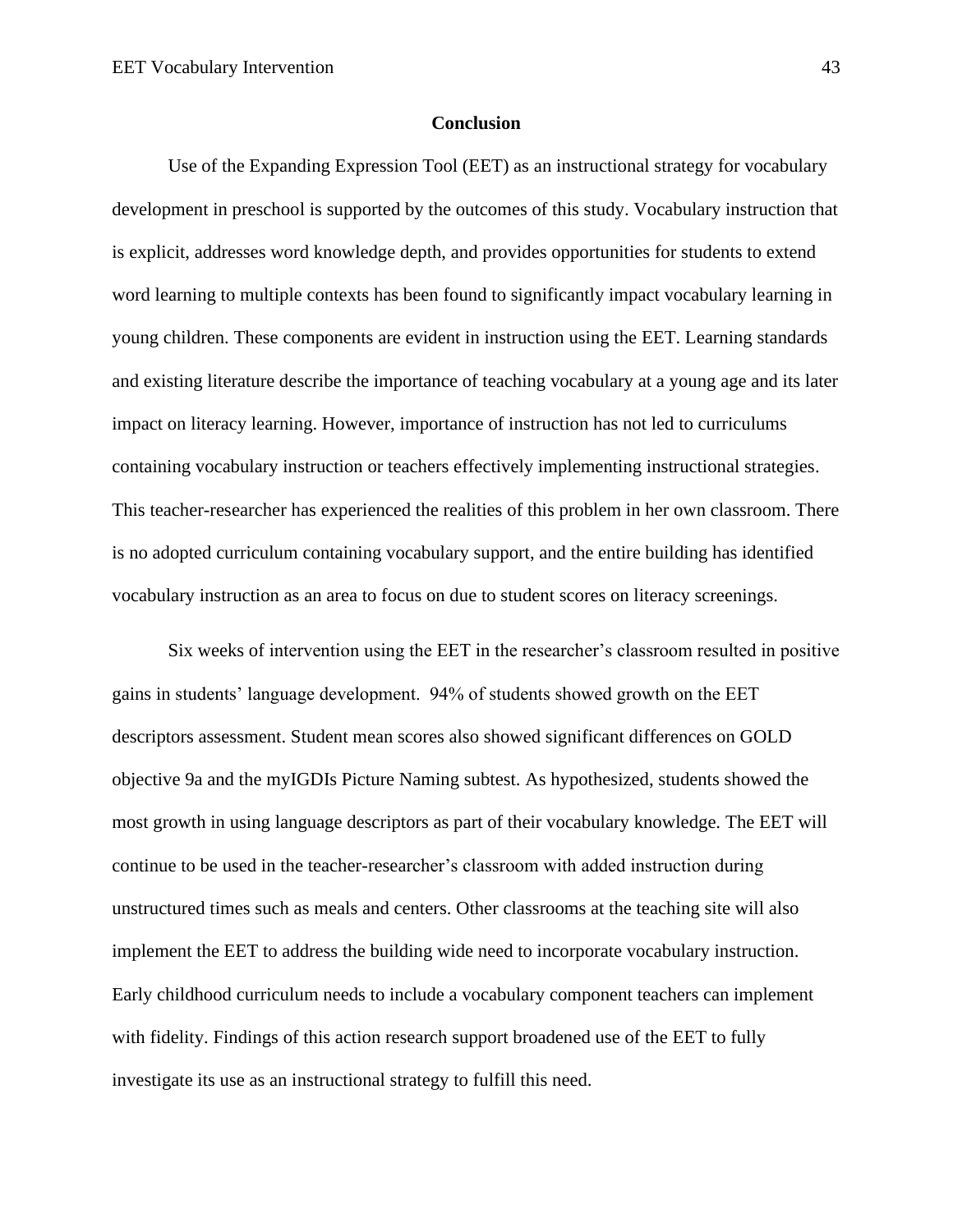#### **References**

- <span id="page-44-0"></span>Barnes, E. M., Dickinson, D. K., & Grifenhagen, J. F. (2017). The role of teachers' comments during book reading in children's vocabulary growth. *Journal of Educational Research*, *110*(5), 515– 527.<https://doi.org/10.1080/00220671.2015.1134422>
- Barnes, E. M., Grifenhagen, J. F., & Dickinson, D. K. (2016). Academic Language in Early Childhood Classrooms. *Reading Teacher*, *70*(1), 39–48.<https://doi.org/10.1002/trtr.1463>
- Beck, I.L., & McKeown, M.G. (2007). Increasing young low-income children's oral vocabulary repertoires through rich and focused instruction. *Elementary School Journal*, *107*(3), 251-271. <https://doi.org/10.1086/511706>
- Damhuis, C. M. P., Segers, E., & Verhoeven, L. (2014). Sustainability of breadth and depth of vocabulary after implicit versus explicit instruction in kindergarten. *International Journal of Disability, Development and Education*, *61*(3), 194–211. https://doi.org/10.1080/1034912X.2014.932562
- Dwyer, J., & Harbaugh, A. G. (2020). Where and when is support for vocabulary development occurring in preschool classrooms? *Journal of Early Childhood Literacy*, *20*(2), 252–295. <https://doi.org/10.1177/1468798418763990>

Expanding Expression. (2021). The expanding expressions tool. Retrieved February 10,

2022 from<https://www.expandingexpression.com/thekit/>

Goldstein, H., Kelley, E., Greenwood, C., McCune, L., Carta, J., Atwater, J., Guerrero, G., McCarthy, T., Schneider, N., & Spencer, T. (2016). Embedded instruction improves vocabulary learning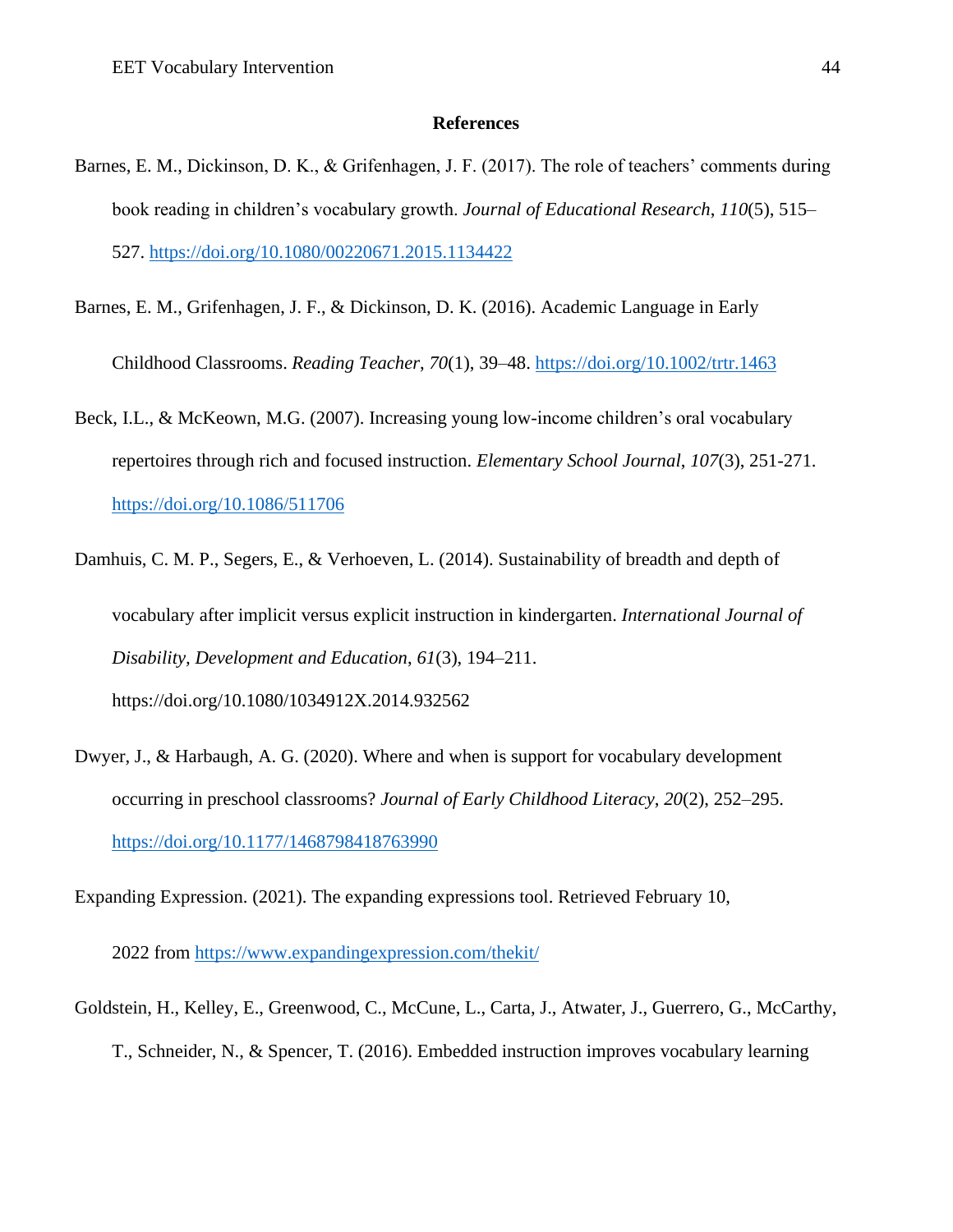during automated storybook reading among high-risk preschoolers. *Journal of Speech, Language and Hearing Research*, *59*(3), 484-500. https://doi.org/10.1044/2015\_JSLHR-L-15-0227

Hadley, E. B., & Dickinson, D. K. (2019). Cues for word-learning during shared book-reading and guided play in preschool. *Journal of Child Language*, *46*(6), 1202–1227. <https://doi.org/10.1017/S0305000919000552>

Hadley, E. B., & Dickinson, D. K. (2020). Measuring young children's word knowledge: A conceptual review. *Journal of Early Childhood Literacy*, *20*(2), 223–251. <https://doi.org/10.1177/1468798417753713>

- Hadley, E.B., Dickinson, D.K., Hirsh-Pasek, K., & Golinkoff, R.M. (2019). Building semantic networks: The impact of a vocabulary intervention on preschoolers' depth of word knowledge. *Reading Research Quarterly*, *54*(1), 41-61.<https://doi.org/10.1002/rrq.225>
- Hadley, E.B., Dickinson, D.K., Hirsh-Pasek, K., Golinkoff, R.M., & Nesbitt, K.T. (2016). Examining the acquisition of vocabulary knowledge depth among preschool students. *Reading Research Quarterly*, *51*(2), 181-198.<https://doi.org/10.1002/rrq.130>

Hoffman, J.L., Teale, W.H., & Paciga, K.A. (2014). Assessing vocabulary learning in early childhood. *Journal of Early Childhood Literacy*, *14*(4), 459-481. <https://doi.org/10.1177/1468798413501184>

Iowa DOE. (2018). Iowa early learning standards (3<sup>rd</sup> ed.). Retrieved February 10, 2022 from [https://educateiowa.gov/sites/files/ed/documents/IowaEarlyLearningStandards-](https://educateiowa.gov/sites/files/ed/documents/IowaEarlyLearningStandards-3rdEdition12.20.18_508.pdf)[3rdEdition12.20.18\\_508.pdf](https://educateiowa.gov/sites/files/ed/documents/IowaEarlyLearningStandards-3rdEdition12.20.18_508.pdf)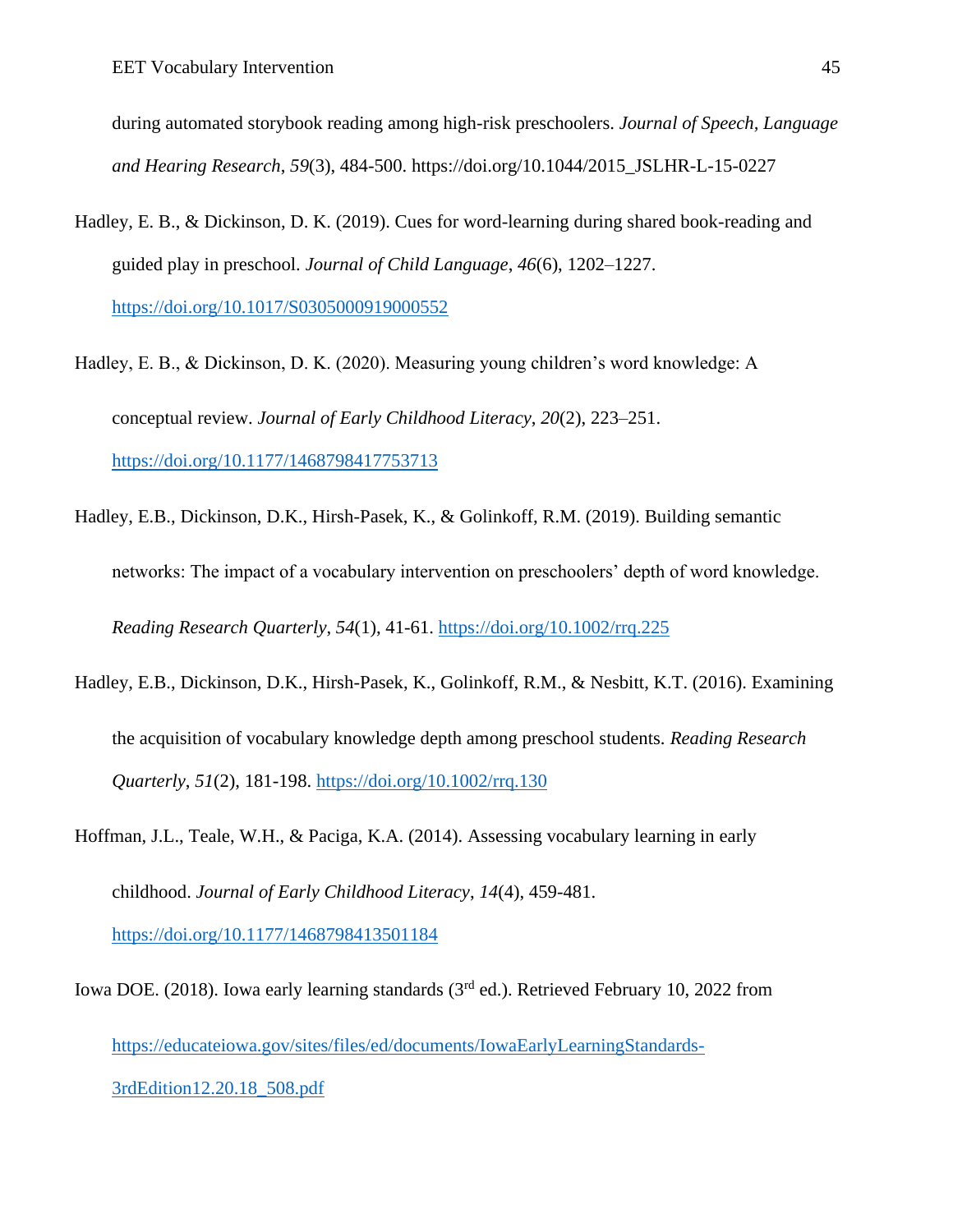Kelley, E.S. (2017). Measuring explicit word learning of preschool children: A development study. *American Journal of Speech-Language Pathology*, *26,* 961-971.

<https://doi.org/10.23641/asha>

- Loftus-Rattan, S. M., Mitchell, A. M., & Coyne, M. D. (2016). Direct vocabulary instruction in preschool. *The Elementary School Journal*, *116*(3), 391-410. <https://doi.org/10.1086/684828>
- Myers, J. M., & Ankrum, J. W. (2018). Explicit vocabulary instruction in Kindergarten: Case studies of students with and without language disorders. *Early Childhood Education Journal*, *46*(6), 683–691.<https://doi.org/10.1007/s10643-018-0896-8>
- National Early Literacy Panel. (2008). *Developing early literacy: Report of the National Early Literacy Panel.* Washington, DC: National Institute for Literacy.
- Neuman, S.B., Newman, E.H., & Dwyer, J. (2011). Educational effects of a vocabulary intervention on preschoolers' word knowledge and conceptual development: A clusterrandomized trial. *Reading Research Quarterly*, *46(*3), 249-272. <https://doi.org/10.1598/RRQ.46.3.3>
- Peters-Sanders, L. A., Kelley, E. S., Biel, C. H., Madsen, K., Soto, X., Seven, Y., Hull, K., &
	- Goldstein, H. (2020). Moving forward four words at a time: Effects of a supplemental preschool vocabulary intervention. *Language, Speech, and Hearing Services in Schools*, *51*(1), 165–175. [https://doi.org/10.1044/2019\\_LSHSS-19-00029](https://doi.org/10.1044/2019_LSHSS-19-00029)
- Renaissance Learning. (2021). myIGDIs: Research-based, research proven. Retrieved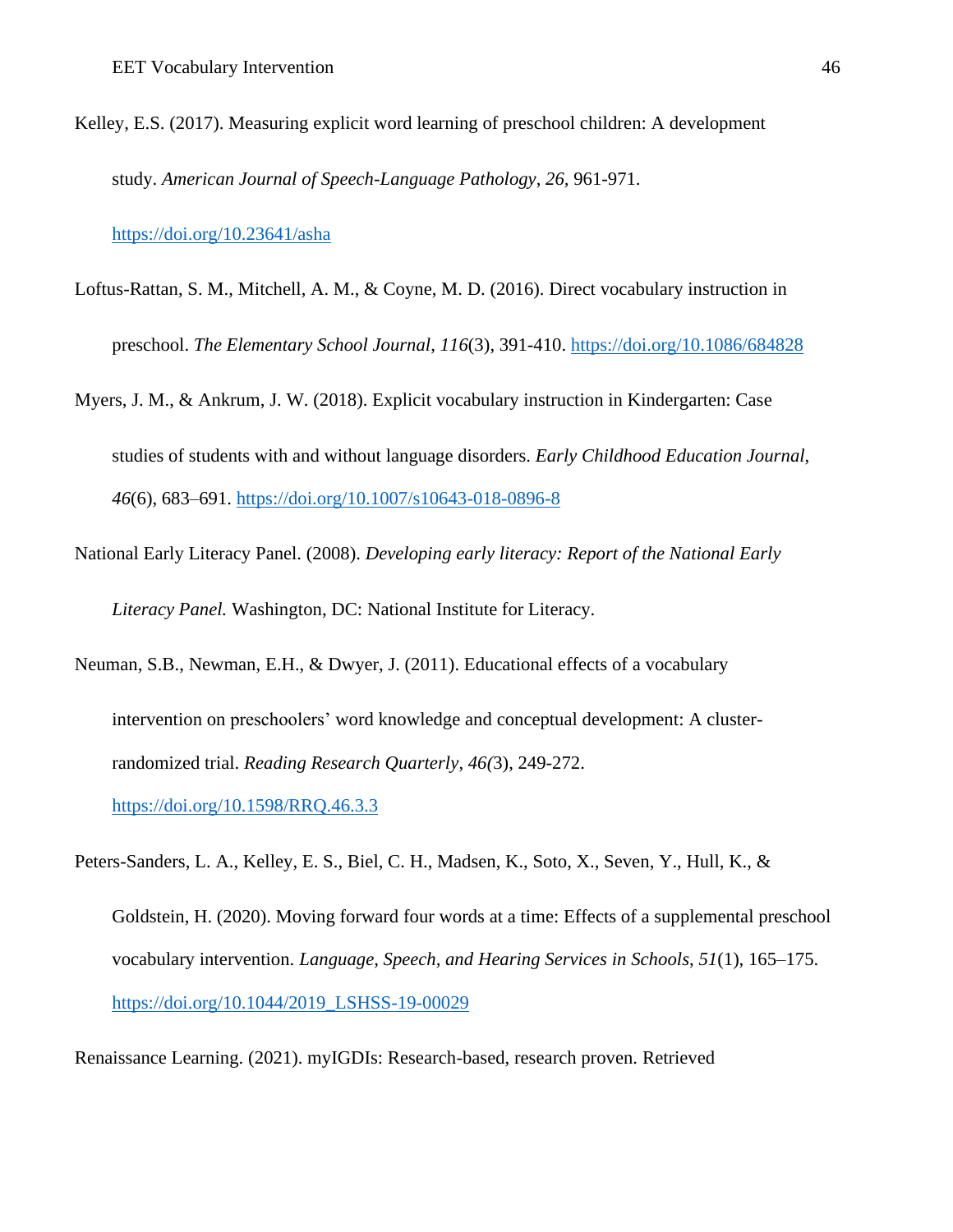March 1, 2022 from https://www.renaissance.com/products/myigdis-for-preschool/evidence/

- Rimbey, M., McKeown, M., Beck, I., & Sandora, C. (2016). Supporting teachers to implement contextualized and interactive practices in vocabulary instruction. *The Journal of Education*, *196*(2), 69-83. https://doi.org/10.2307/26612614
- Seven, Y., Hull, K., Madsen, K., Ferron, J., Peters-Sanders, L., Soto, X., Kelley, E. S., & Goldstein, H. (2020). Classwide extensions of vocabulary intervention improve learning of academic vocabulary by preschoolers. *Journal of Speech, Language, and Hearing Research*, *63*(1), 173– 189. https://doi.org/10.1044/2019\_JSLHR-19-00052
- Spencer, E. J., & Schuele, C. M. (2012). An examination of fast mapping skills in preschool children from families with low socioeconomic status. *Clinical Linguistics and Phonetics*, *26*(10), 845–862.<https://doi.org/10.3109/02699206.2012.705215>
- Teaching Strategies. (2011). Teaching strategies GOLD assessment system: technical summary. Retrieved March 1, 2022 from [https://teachingstrategies.com/wp](https://teachingstrategies.com/wp-content/uploads/2017/03/GOLD-Tech-Summary-8-18-2011.pdf)[content/uploads/2017/03/GOLD-Tech-Summary-8-18-2011.pdf](https://teachingstrategies.com/wp-content/uploads/2017/03/GOLD-Tech-Summary-8-18-2011.pdf)
- Toub, T. S., Hassinger-Das, B., Nesbitt, K. T., Ilgaz, H., Weisberg, D. S., Hirsh-Pasek, K., Golinkoff,
	- R. M., Nicolopoulou, A., & Dickinson, D. K. (2018). The language of play: Developing preschool vocabulary through play following shared book-reading. *Early Childhood Research Quarterly*, *45*, 1–17. https://doi.org/10.1016/j.ecresq.2018.01.010

Wasik, B.A., & Hindman, A.H. (2014). Understanding the active ingredients in an effective preschool